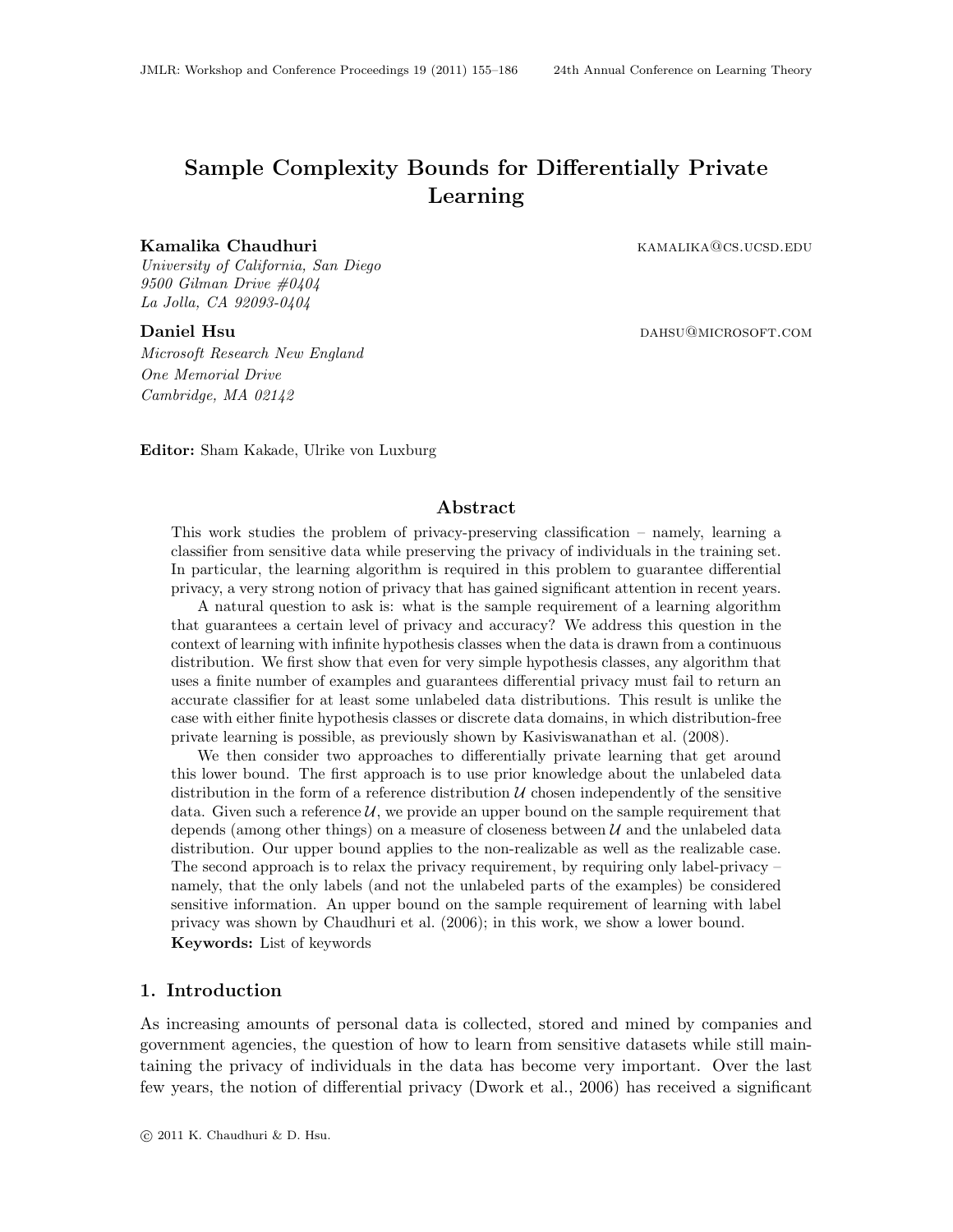#### Chaudhuri Hsu

amount of attention, and has become the de facto standard for privacy-preserving computation. In this paper, we study the problem of learning a classifier from a dataset, while simultaneously guaranteeing differential privacy of the training data.

The key issue in differentially-private computation is that given a certain amount of resources, there is usually a tradeoff between privacy and utility. In classification, a natural measure of utility is the classification accuracy, and data is a scarce resource. Thus, a key question in differentially-private learning is: how many examples does a learning algorithm need to guarantee a certain level of privacy and accuracy? In this paper, we study this question from an information-theoretic perspective – namely, we are concerned with the sample complexity, and not the computational complexity of the learner.

This question was first considered by [Kasiviswanathan et al.](#page-18-0) [\(2008\)](#page-18-0), who studied the case of finite hypothesis classes, as well as the case of discrete data domains. They showed that in these two cases, one can obtain any given privacy guarantee and generalization error, regardless of the unlabeled data distribution with a modest increase in the worst-case sample requirement.

In this paper, we consider the sample complexity of differentially private learning in the context of infinite hypothesis classes on continuous data distributions. This is a very general class of learning problems, and includes many popular machine-learning tasks such as learning linear classifiers when the examples have real-valued features, which cannot be modeled by finite hypothesis classes or hypothesis classes over discrete data domains.

Surprisingly, we show that the results of [Kasiviswanathan et al.](#page-18-0) [\(2008\)](#page-18-0) do not extend to infinite hypothesis classes on continuous data distributions. As an example, consider the class of thresholds on the unit interval. This simple learning problem has VC dimension 1, and thus for all unlabeled data distributions, it can be learnt (non-privately) with error  $\epsilon$ given at most  $\tilde{O}(\frac{1}{\epsilon})$  $\frac{1}{\epsilon}$  $\frac{1}{\epsilon}$  $\frac{1}{\epsilon}$ ) examples<sup>1</sup>. We show that even for this very simple hypothesis class, any algorithm that uses a bounded number of examples and guarantees differential privacy must fail to return an accurate classifier for at least some unlabeled data distributions.

The key intuition behind our proof is that if most of the unlabeled data is concentrated in a small region around the best classifier, then, even slightly perturbing the best classifier will result in a large classification error. As the process of ensuring differential privacy necessarily involves some perturbation – see, for example, [Dwork et al.](#page-17-1) [\(2006\)](#page-17-1), unless the algorithm has some prior public knowledge about the data distribution, the number of samples required to learn privately grows with growing concentration of the data around the best classifier.

How can we then learn privately in infinite hypothesis classes over continuous data distributions? One approach is to use some prior information about the data distribution that is known independently of the sensitive data. Another approach is to relax the privacy requirements. In this paper, we examine both approaches.

First, we consider the case when the learner has access to some prior information on the unlabeled data. In particular, the learner knows a reference distribution  $\mathcal{U}$  that is close to the unlabeled data distribution. Similar assumptions are common in Bayesian learning, and PAC-Bayes style bounds have also been studied in the learning theory literature, for example, by [McAllester](#page-18-1) [\(1998\)](#page-18-1).

<span id="page-1-0"></span><sup>1.</sup> Here the  $\tilde{O}$  notation hides factors logarithmic in  $1/\epsilon$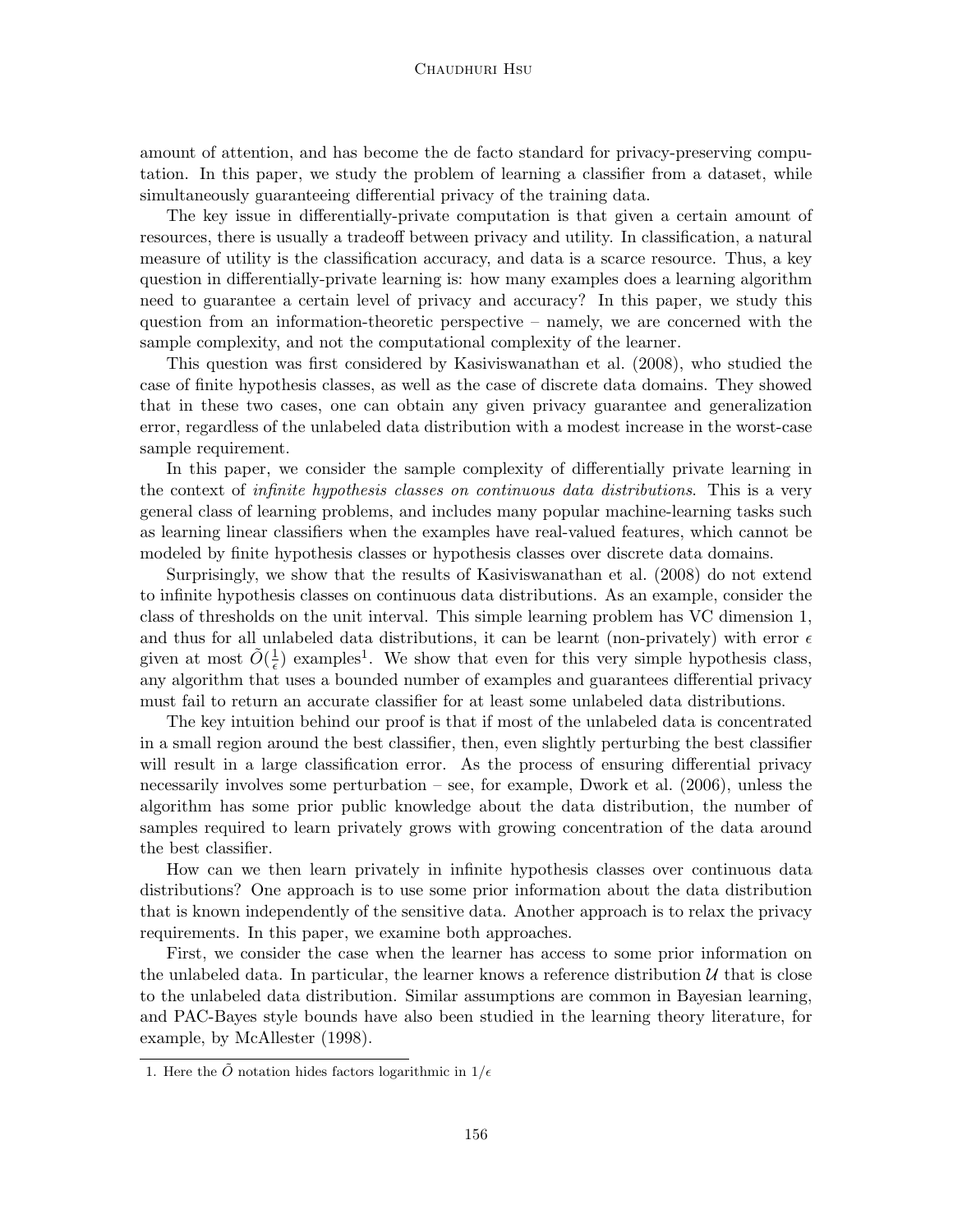Under this assumption, we provide an algorithm for learning with  $\alpha$ -privacy, excess generalization error  $\epsilon$ , and confidence  $1-\delta$ , using  $\tilde{O}(d\mu \log(\kappa/\epsilon))\left(\frac{1}{\epsilon^2}+\frac{1}{\epsilon c}\right)$  $(\frac{1}{\epsilon \alpha})$  samples. Here  $\alpha$  is a privacy parameter (where, lower  $\alpha$  implies a stronger privacy guarantee),  $\mathcal U$  is the reference distribution,  $d_{\mathcal{U}}$  is the doubling dimension of its disagreement metric [\(Bshouty et al., 2009\)](#page-17-2), and  $\kappa$  is a smoothness parameter that we define. The quantity  $d_{\mathcal{U}}$  measures the complexity of the hypothesis class with respect to  $U$  (see [\(Bshouty et al., 2009\)](#page-17-2) for a discussion), and we assume that it is finite. The smoothness parameter measures how close the unlabeled data distribution is to U (smaller  $\kappa$  means closer), and is motivated by notions of closeness used in [Dasgupta](#page-17-3) [\(2005\)](#page-17-3) and [Freund et al.](#page-17-4) [\(1997\)](#page-17-4). Thus the sample requirement of our algorithm grows with increasing distance between  $\mathcal U$  and the unlabeled data distribution. Our algorithm works in the non-realizable case, that is, when no hypothesis in the class has zero error; using standard techniques, a slightly better bound of  $\tilde{O}(\frac{d_{\mathcal{U}}\log(\kappa/\epsilon)}{\epsilon \alpha})$  $\frac{\log(\kappa/\epsilon)}{\epsilon \alpha}$  can be obtained in the realizable setting. However, like the results of [Kasiviswanathan et al.](#page-18-0) [\(2008\)](#page-18-0), our algorithm is computationally inefficient in general.

The main difficulty in reducing the differentially-private learning algorithms of [Ka](#page-18-0)[siviswanathan et al.](#page-18-0) [\(2008\)](#page-18-0) to infinite hypothesis classes on continuous data distributions is in finding a suitable finite cover of the class with respect to the unlabeled data. This issue is specific to our particular problem: for non-private learning, a finite cover can always be computed based on the (sensitive) data, and for finite hypothesis classes, the entire class is a cover. The main insight behind our upper bound is that when the unlabeled distribution D is close to the reference distribution U, then a cover of U is also a possibly coarser cover of D. Since one can compute a private cover of  $U$  independent of the sensitive data, we simply compute a finer cover of  $\mathcal{U}$ , and learn over this fine cover using standard techniques such as the exponential mechanism [\(McSherry and Talwar, 2007\)](#page-18-2).

Next we relax the privacy requirement by requiring only *label privacy*. In other words, we assume that the unlabeled part of the examples are not sensitive, and the only private information is the labels. This setting was considered by [Chaudhuri et al.](#page-17-0) [\(2006\)](#page-17-0). An example when this may be applicable is in predicting income from public demographic information. Here, while the label (income) is private, the demographic information of individuals, such as education, gender, and age may be public.

In this case, we provide lower bounds to characterize the sample requirement of labelprivate learning. We show two results, based on the value of  $\alpha$  and  $\epsilon$ . For small  $\epsilon$  and  $\alpha$ (that is, for high privacy and accuracy) we show that any learning algorithm for a given hypothesis class that guarantees  $\alpha$ -label privacy and  $\epsilon$  accuracy necessarily requires at least  $\Omega(\frac{d}{\alpha\epsilon})$  examples. Here d is the doubling dimension of the disagreement metric at a certain scale, and is a measure of the complexity of the hypothesis class on the unlabeled data distribution. This bound holds when the hypothesis class has finite VC dimension. For larger  $\alpha$  and  $\epsilon$ , our bounds are weaker but more general; we show a lower bound of  $\Omega(\frac{d'}{\alpha})$  $\frac{d'}{\alpha}$ ) on the sample requirement that holds for any  $\alpha$  and  $\epsilon$ , and do not require the VC dimension of the hypothesis class to be finite. Here  $d'$  is the doubling dimension of the disagreement metric at a certain scale.

The main idea behind our stronger label privacy lower bounds is to show that differentially private learning algorithms necessarily perform poorly when there is a large set of hypotheses such that every pair in the set labels approximately  $1/\alpha$  examples differently.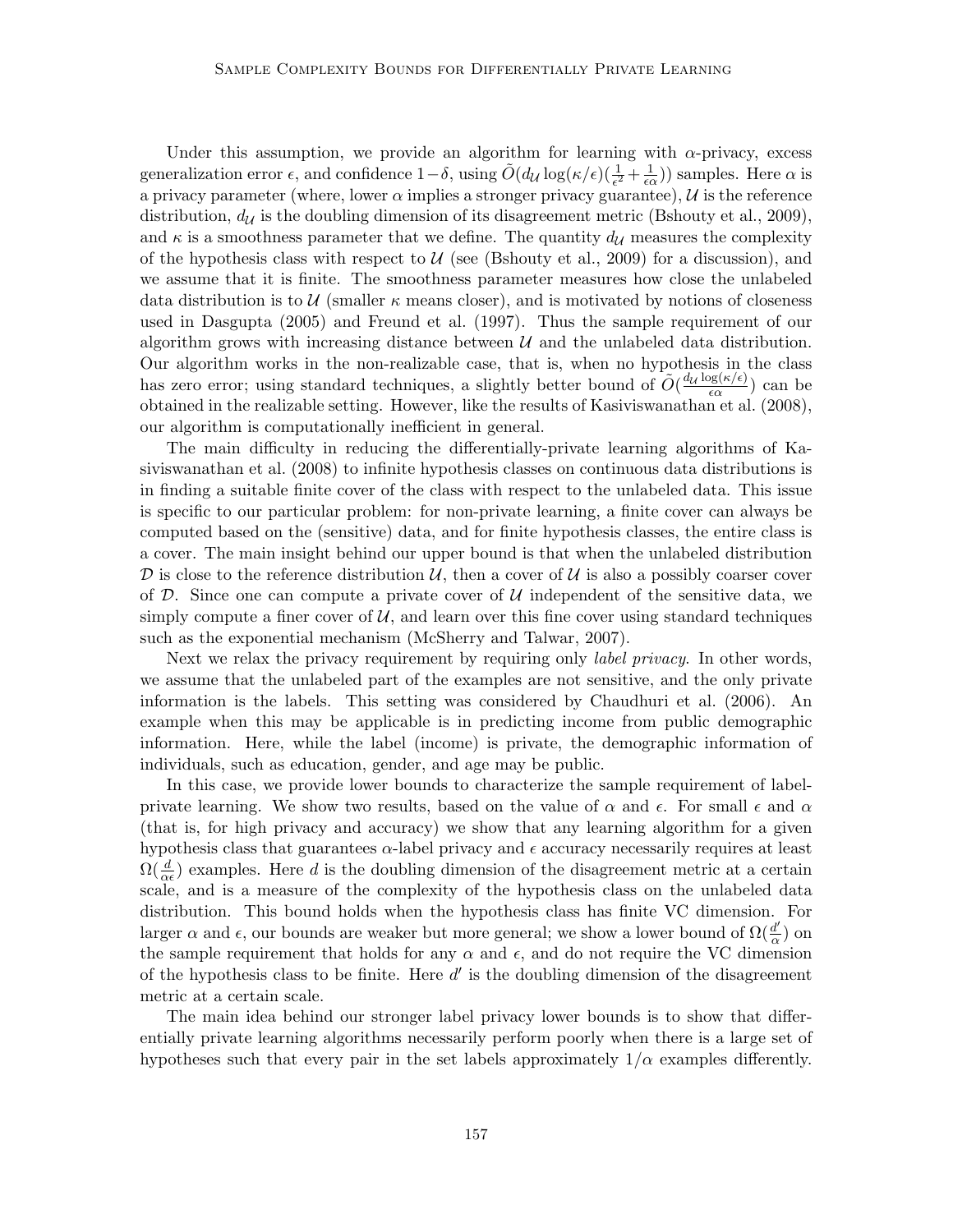#### Chaudhuri Hsu

We then show that such large sets can be constructed when the doubling dimension of the disagreement metric of the hypothesis class with respect to the data distribution is high.

How do these results fit into the context of non-private learning? For non-private learning, sample requirement bounds based on the doubling dimension of the disagreement metric has been extensively studied by [\(Bshouty et al., 2009\)](#page-17-2); in the realizable case, they show an upper bound of  $\tilde{O}(\frac{\bar{d}}{\epsilon})$  $\frac{d}{\epsilon}$ ) for learning with accuracy  $\epsilon$ , where  $\bar{d}$  is again the doubling dimension of the disagreement metric at a certain scale. These bounds are incomparable to ours in general, as the doubling dimensions in the two bounds are with respect to different scales; however, we can compare them for hypothesis classes and data distributions for which the doubling dimension of the disagreement metric is equal at all scales. An example is learning halfspaces with respect to the uniform distribution on the sphere. For such problems, on the upper bound side, we need a factor of  $O(\frac{\log(\kappa/\epsilon)}{\alpha})$  $\frac{K}{\alpha}$ ) times more examples to learn with  $\alpha$ -privacy. On the other hand, our lower bounds indicate that for small  $\alpha$  and  $\epsilon$ , even if we only want  $\alpha$ -label privacy, the sample requirement can be as much as a factor of  $\Omega(\frac{1}{\alpha})$  more than the upper bound for non-private learning.

Finally, one may be tempted to think that we can always discretize a data domain or a hypothesis class, and therefore in practice we are likely to only learn finite hypothesis classes or over discrete data domains. However, there are several issues with such discretization. First, if we discretize either the hypothesis class or the data, then the sample requirement of differentially private learning algorithms will grow as the discretization grows finer, instead of depending on intrinsic properties of the problem. Second, as our  $\alpha$ -privacy lower bound example shows, indiscriminate discretization without prior knowledge of the data can drastically degrade the performance of the best classifier in a class. Finally, infinite hypothesis classes and continuous data domains provide a natural abstraction for designing many machine learning algorithms, such as those based on convex optimization or differential geometry. Understanding the limitations of differentially private learning on such hypothesis classes and data domains is useful in designing differentially private approximations to these algorithms.

The rest of our paper is organized as follows. In Section [2,](#page-5-0) we define some preliminary notation, and explain our privacy model. In Section [3,](#page-8-0) we present our  $\alpha$ -privacy lower bound. Our  $\alpha$ -privacy upper bound is provided in Section [4.](#page-10-0) In Section [5,](#page-14-0) we provide some lower bounds on the sample requirement of learning with  $\alpha$ -label privacy. Finally, the proofs of most of our results are in the appendix.

#### 1.1. Related work

The work most related to ours is [Kasiviswanathan et al.](#page-18-0) [\(2008\)](#page-18-0), [Blum et al.](#page-17-5) [\(2008\)](#page-17-5) and [Beimel et al.](#page-17-6) [\(2010\)](#page-17-6), each of which deals with either finite hypothesis classes or discrete data domains.

[Kasiviswanathan et al.](#page-18-0) [\(2008\)](#page-18-0) initiated the study of the sample requirement of differentiallyprivate learning. They provided a (computationally inefficient)  $\alpha$ -private algorithm that learns any finite hypothesis class H with error at most  $\epsilon$  using at most  $\tilde{O}(\frac{\log |\mathcal{H}|}{\alpha \epsilon})$  $\frac{g|\mathcal{H}|}{\alpha \epsilon}$  examples in the realizable case. For the non-realizable case, they provided an algorithm with a sample requirement of  $\tilde{O}(\log |\mathcal{H}| \cdot (\frac{1}{\alpha \epsilon} + \frac{1}{\epsilon^2}))$  $(\frac{1}{\epsilon^2})$ ). Moreover, using a result from [Blum et al.](#page-17-5) [\(2008\)](#page-17-5), they provided a computationally inefficient  $\alpha$ -private algorithm that learns a hypothesis class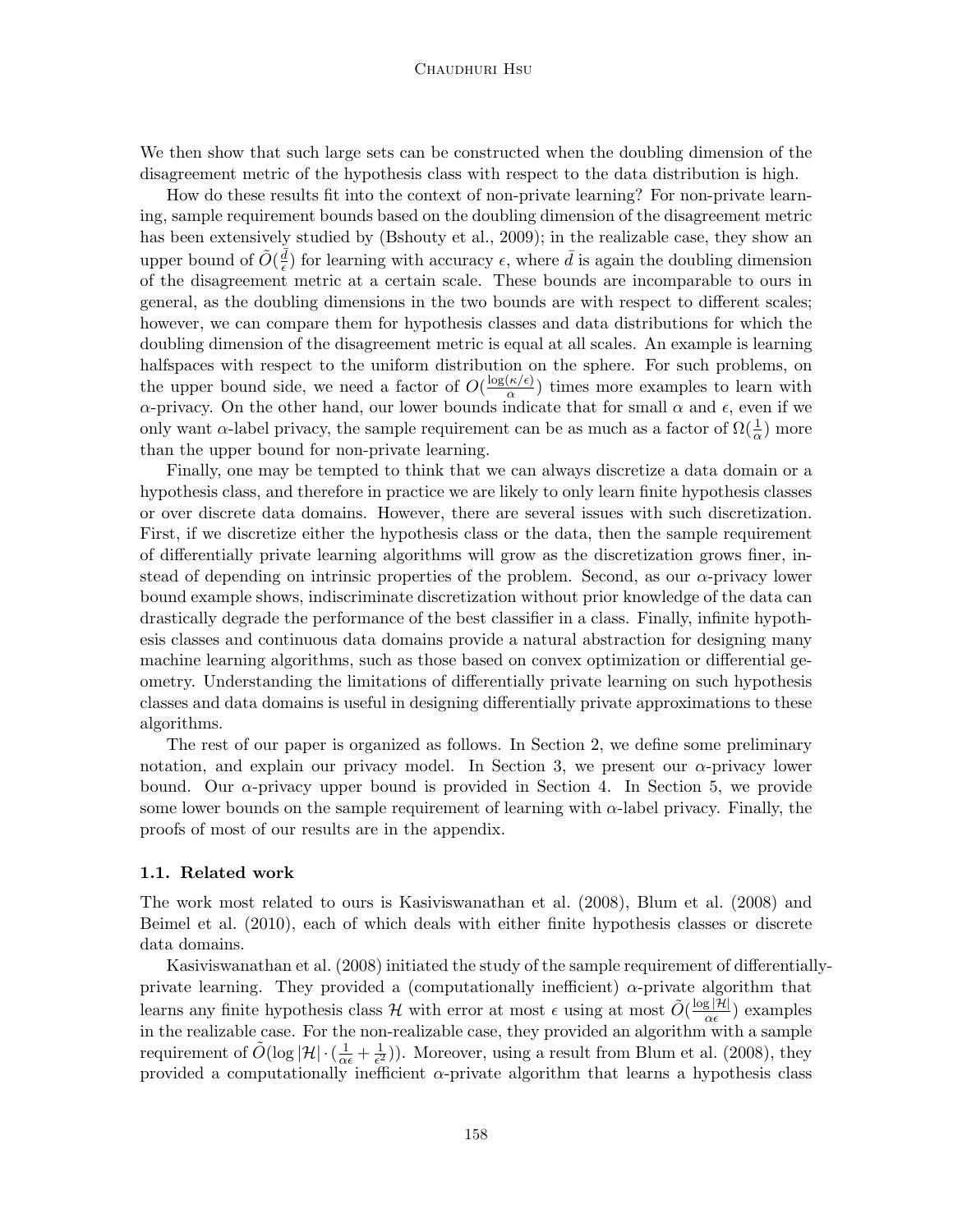with VC-dimension V and data dimension n with at most  $\tilde{O}(\frac{nV}{\alpha\epsilon^3})$  examples, provided the data domain is  $\{-1,1\}^n$ . None of these results apply when the data is drawn from a continuous distribution; moreover, their results cannot be directly extended to the continuous case.

The first work to study lower bounds on the sample requirement of differentially private learning was [Beimel et al.](#page-17-6) [\(2010\)](#page-17-6). They show that any  $\alpha$ -private algorithm that selects a hypothesis from a specific set  $C_{\epsilon}$  requires at least  $\Omega(\log(|C_{\epsilon}|)/\alpha)$  samples to achieve error  $\epsilon$ . Here  $C_{\epsilon}$  is an  $\epsilon$ -cover as well as an  $\epsilon$ -packing of the hypothesis class H with respect to every distribution over the discrete data domain. They also show an upper bound of  $O(\log(|C_{\epsilon}|)/(\alpha \epsilon))$ . Such a cover  $C_{\epsilon}$  does not exist for continuous data domains; as a result their upper bounds do not apply to our setting. Moreover, unlike our lower bounds, their lower bound only applies to algorithms of a specific form (namely, those that output a hypothesis in  $C_{\epsilon}$ ), and it also does not apply when we only require the labels to be private.

For the setting of label privacy, [Chaudhuri et al.](#page-17-0) [\(2006\)](#page-17-0) show an upper bound for PAClearning in terms of the VC dimension of the hypothesis class. We show a result very similar to theirs in the appendix for completeness, and we show lower bounds for learning with labelprivacy which indicate that their bounds are almost tight, in terms of the dependence on  $\alpha$ and  $\epsilon$ .

[Zhou et al.](#page-19-0) [\(2009\)](#page-19-0) study some issues in defining differential privacy when dealing with continuous outcomes; however, they do not consider the question of learning classifiers on such data.

Finally, a lot of our work uses tools from the theory of generalization bounds. In particular, some of our upper and lower bounds are inspired by [Bshouty et al.](#page-17-2) [\(2009\)](#page-17-2), which bounds the sample complexity of (non-private) classification in terms of the doubling dimension of the disagreement metric.

Other related work on privacy. The issue of privacy in data analysis of sensitive information has long been a source of problems for curators of such data, and much of this is due to the realization that many simple and intuitive mechanisms designed to protect privacy are simply ineffective. For instance, the work of [Narayanan and Shmatikov](#page-18-3) [\(2008\)](#page-18-3) showed that an anonymized dataset released by Netflix revealed enough information so that an adversary, by knowing just a few of the movies rated by a particular user, would be able to uniquely identify such a user in the data set and determine all of his movie ratings. Similar attacks have been demonstrated on private data in other domains as well including social networks [\(Backstrom et al., 2007\)](#page-16-0) and search engine query logs [\(Jones et al., 2007\)](#page-18-4). Even releasing coarse statistics without proper privacy safeguards can be problematic. This was recently shown by [Wang et al.](#page-19-1) [\(2009\)](#page-19-1) in the context of genetic data, where a correlation matrix of genetic markers compiled from a group of individuals contained enough clues to uniquely pinpoint individuals in the dataset and learn of their private information, such as whether or not they had certain diseases.

In order to reason about privacy guarantees (or lack thereof), we need a formal definition of what it means to preserve privacy. In our work, we adopt the notion of differential privacy due to [Dwork et al.](#page-17-1) [\(2006\)](#page-17-1), which has over the last few years gained much popularity. Differential privacy is known to be a very strong notion of privacy: it has strong semantic guarantees [\(Kasiviswanathan and Smith, 2008\)](#page-18-5) and is resistant to attacks that many earlier privacy definitions are susceptible to [\(Ganta et al., 2008b\)](#page-17-7).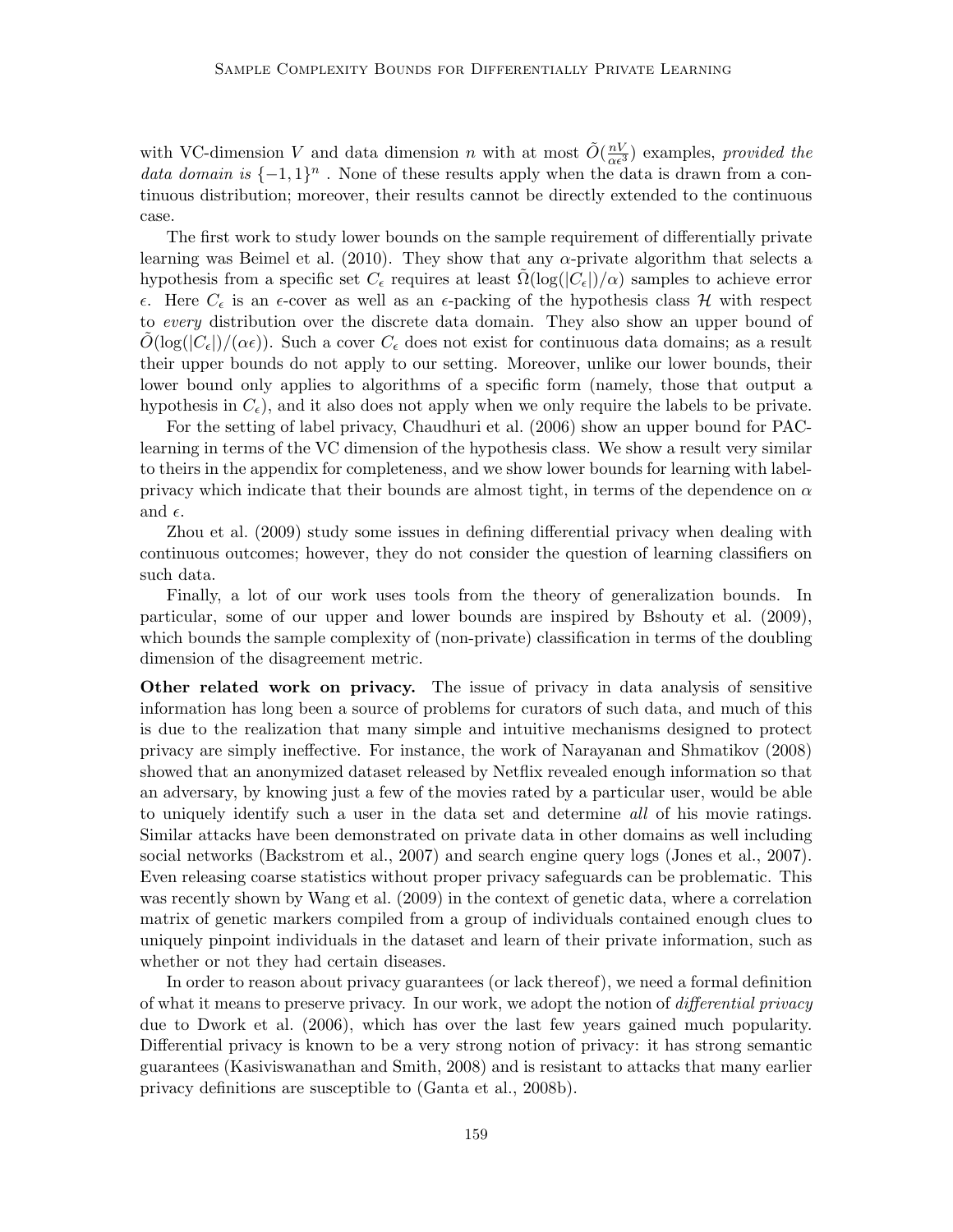#### Chaudhuri Hsu

There has been a significant amount of work on differential privacy applied to a wide variety of data analysis tasks [\(Dwork et al., 2006;](#page-17-1) [Chaudhuri and Mishra, 2006;](#page-17-8) [Nissim](#page-18-6) [et al., 2007;](#page-18-6) [Barak et al., 2007;](#page-17-9) [McSherry and Mironov, 2009\)](#page-18-7). Some work that is relevant to ours include [Blum et al.](#page-17-5) [\(2008\)](#page-17-5), which provides a general method for publishing datasets on discrete data domains while preserving differential privacy so that the answers to queries from a function class with bounded VC dimension will be approximately preserved after the applying the sanitization procedure. More work on this line includes [Roth](#page-18-8) [\(2010\)](#page-18-8) and [Gupta et al.](#page-17-10) [\(2011\)](#page-17-10). A number of learning algorithms have also been suitably modified to guarantee differential privacy. For instance, both the classes of statistical query algorithms and the class of methods based on  $L_2$ -regularized empirical risk minimization with certain types of convex losses can be made differentially private [\(Blum et al., 2005;](#page-17-11) [Chaudhuri](#page-17-12) [et al., 2011\)](#page-17-12).

There has also been some prior work on providing lower bounds on the loss of accuracy that any differentially private mechanism would suffer; much of this work is in the context of releasing answers to some a of queries made on a database of  $n$  individuals. The first such work is by [\(Blum et al., 2008\)](#page-17-5), which shows that no differentially private mechanism can hope to release with a certain amount of accuracy the answer to a number of median queries when the data lies on a real line. This result is similar in spirit to our Theorem [5,](#page-9-0) but applies to a much harder problem, namely data release. Other relevant work includes [\(Hardt and Talwar, 2010\)](#page-18-9), which uses a packing argument similar to ours to provide a lower bound on the amount of noise any differentially private mechanism needs to add to the answer to k linear queries on a database of n people.

There has also been a significant amount of prior work on privacy-preserving data mining [\(Agrawal and Srikant, 2000;](#page-16-1) [Evfimievski et al., 2003;](#page-17-13) [Sweeney, 2002;](#page-18-10) [Machanavajjhala](#page-18-11) [et al., 2006\)](#page-18-11), which spans several communities and uses privacy models other than differential privacy. Many of the models used have been shown to be susceptible to various attacks, such as composition attacks, where the adversary has some amount of prior knowledge [\(Ganta et al., 2008a\)](#page-17-14). An alternative line of privacy work is in the Secure Multiparty Computation setting due to [Yao](#page-19-2) [\(1982\)](#page-19-2), where the sensitive data is split across several adversarial databases, and the goal is to compute a function on the union of these databases. This is in contrast with our setting, where a single centralized algorithm can access the entire dataset.

# <span id="page-5-0"></span>2. Preliminaries

#### 2.1. Privacy model

We use the *differential privacy* model of [Dwork et al.](#page-17-1) [\(2006\)](#page-17-1). In this model, a private database DB  $\subseteq \mathcal{Z}$  consists of m sensitive entries from a domain  $\mathcal{Z}$ ; each entry in DB is a record about an individual (e.g., their medical history) that one wishes to keep private.

The database DB is accessed by users through a sanitizer  $M$ . The sanitizer, a randomized algorithm, is said to preserve differential privacy if the value of any one individual in the database does not significantly alter the output distribution of M.

**Definition 1** A randomized mechanism M guarantees  $\alpha$ -differential privacy if, for all databases  $DB_1$  and  $DB_2$  that differ by the value of at most one individual, and for every set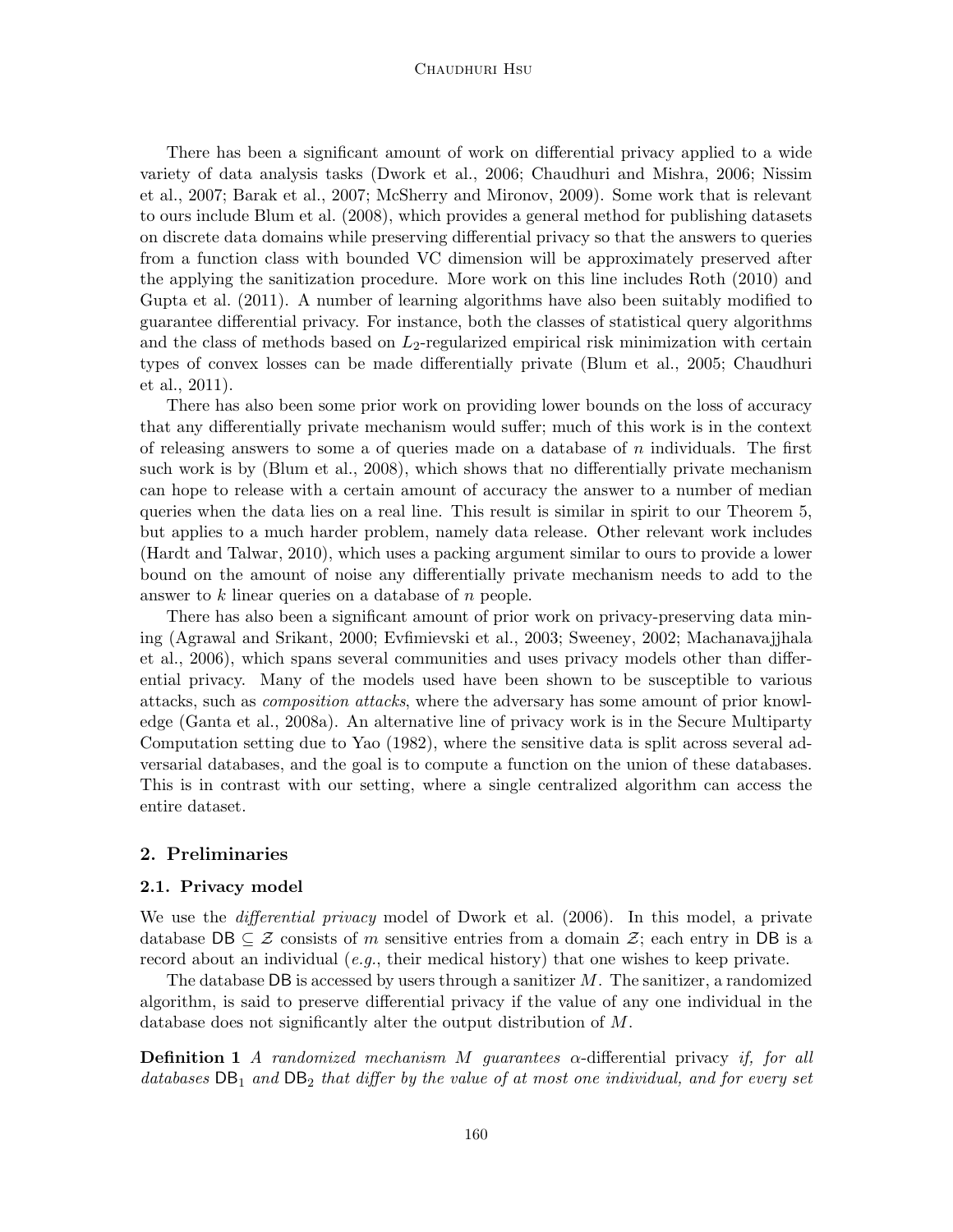$G$  of possible outputs of  $M$ ,

$$
Pr_M[M(DB_1) \in G] \le Pr_M[M(DB_2) \in G] \cdot e^{\alpha}.
$$

We emphasize that the probability in the definition above is only with respect to the internal randomization of the algorithm; it is independent of all other random sources, including any that may have generated the values of the input database.

Differential privacy is a strong notion of privacy [\(Dwork et al., 2006;](#page-17-1) [Kasiviswanathan](#page-18-5) [and Smith, 2008;](#page-18-5) [Ganta et al., 2008b\)](#page-17-7). In particular, if a sanitizer M ensures  $\alpha$ -differential privacy, then, an adversary who knows the private values of all the individuals in the database except for one and has arbitrary prior knowledge about the value of the last individual, cannot gain additional confidence about the private value of the last individual by observing the output of a differentially private sanitizer. The level of privacy is controlled by  $\alpha$ , where a lower value of  $\alpha$  implies a stronger guarantee of privacy.

#### 2.2. Learning model

We consider a standard probabilistic learning model for binary classification. Let  $\mathcal P$  be a distribution over  $\mathcal{X} \times \{\pm 1\}$ , where  $\mathcal{X}$  is the data domain and  $\{\pm 1\}$  are the possible labels. We use  $\mathcal D$  to denote the marginal of  $\mathcal P$  over the data domain  $\mathcal X$ . The *classification error* of a hypothesis  $h : \mathcal{X} \to \{\pm 1\}$  with respect to a data distibution  $\mathcal{P}$  is

$$
\Pr_{(x,y)\sim\mathcal{P}}[h(x)\neq y].
$$

We denote by  $S \sim \mathcal{P}^m$  an i.i.d. draw of m labeled examples  $S = \{(x_1, y_1), \ldots, (x_m, y_m)\} \subseteq$  $\mathcal{X} \times \{\pm 1\}$  from the distribution P. This process can equivalently be seen as drawing an unlabeled sample  $X := \{x_1, \ldots, x_m\}$  from the marginal  $D$ , and then, for each  $x \in X$ , drawing the corresponding label  $y$  from the induced conditional distribution.

A learning algorithm is given as input a set of m labeled examples  $S \sim \mathcal{P}^m$ , a target accuracy parameter  $\epsilon \in (0,1)$ , and target confidence parameter  $\delta \in (0,1)$ . Its goal is to return a hypothesis  $h : \mathcal{X} \to \{\pm 1\}$  such that its excess generalization error with respect to a specified hypothesis class  $\mathcal H$ 

$$
\Pr_{(x,y)\sim\mathcal{P}}[h(x) \neq y] - \inf_{h' \in \mathcal{H}} \Pr_{(x,y)\sim\mathcal{P}}[h'(x) \neq y]
$$

is at most  $\epsilon$  with probability at least  $1 - \delta$  over the random choice of the sample  $S \sim \mathcal{P}^m$ , as well as any internal randomness of the algorithm.

We also occasionally adopt the *realizable assumption* (with respect to  $\mathcal{H}$ ). The realizable assumption states that there exists some  $h^* \in \mathcal{H}$  such that  $Pr_{(x,y)\sim\mathcal{P}}[h^*(x) \neq y] = 0$ . In this case, the excess generalization error of a hypothesis  $h$  is simply its classification error. Without the realizable assumption, there may be no classifier in the hypothesis class  $\mathcal{H}$ with zero classification error, and we refer to this as the non-realizable case.

#### 2.3. Privacy-preserving classification

In privacy-preserving classification, we assume that the database is a training dataset drawn in an i.i.d manner from some data distribution  $P$ , and that the sanitization mechanism is a learning algorithm that outputs a classifier based on the training data. In this paper, we consider two possible privacy requirements on our learning algorithms.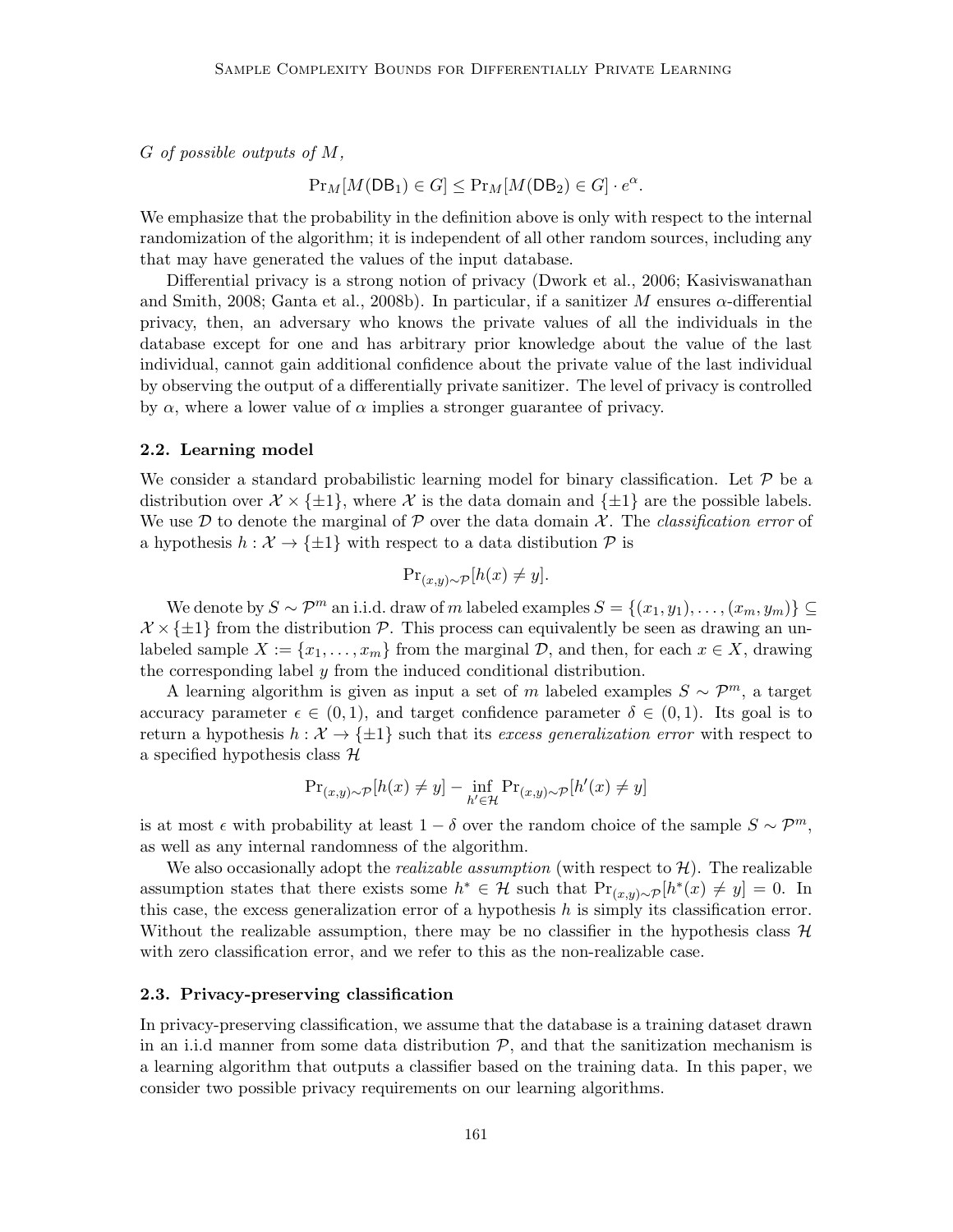**Definition 2** A randomized learning algorithm A guarantees  $\alpha$ -label privacy (A is  $\alpha$ -label private) if, for any two datasets  $S_1 = \{(x_1,y_1), \ldots, (x_{m-1}, y_{m-1}), (x_m, y_m)\}\$  and  $S_2 =$  $\{(x_1,y_1),\ldots,(x_{m-1},y_{m-1}),(x_m,y_m')\}\$ differing in at most one label  $y'_m$ , and any set of outputs G of A,

$$
Pr_{\mathcal{A}}[\mathcal{A}(S_1) \in G] \leq Pr_{\mathcal{A}}[\mathcal{A}(S_2) \in G] \cdot e^{\alpha}.
$$

**Definition 3** A randomized learning algorithm A quarantees  $\alpha$ -privacy (A is  $\alpha$ private) if, for any two datasets  $S_1 = \{(x_1,y_1), \ldots, (x_{m-1}, y_{m-1}), (x_m, y_m)\}\$  and  $S_2 =$  $\{(x_1,y_1),\ldots,(x_{m-1},y_{m-1}),(x'_m,y'_m)\}\$  differing in at most one example  $(x'_m,y'_m)$ , and any set of outputs G of A,

$$
Pr_{\mathcal{A}}[\mathcal{A}(S_1) \in G] \leq Pr_{\mathcal{A}}[\mathcal{A}(S_2) \in G] \cdot e^{\alpha}.
$$

Note that if the input dataset S is a random variable, then for any value  $S' \subseteq \mathcal{X} \times \{\pm 1\}$  in the range of S, the conditional probability distribution of  $\mathcal{A}(S) \mid S = S'$  is determined only by the algorithm  $A$  and the value  $S'$ ; it is independent of the distribution of the random variable S. Therefore, for instance,

$$
Pr_{S,A}[A(S) \in G \mid S = S'] = Pr_A[A(S') \in G].
$$

for any  $S' \subseteq \mathcal{X} \times \{\pm 1\}$  and any set of outputs G.

The difference between the two notions of privacy is that for  $\alpha$ -label privacy, the two databases can differ only in the label of one example; whereas for  $\alpha$ -privacy, the two databases differ can differ in a complete example (both labeled and unlabeled parts). Thus,  $\alpha$ -label privacy only ensures the privacy of the label component of each example; it makes no guarantees about the unlabeled part. If a classification algorithm guarantees  $\alpha$ -privacy, then it also guarantees  $\alpha$ -label privacy. Thus  $\alpha$ -label privacy is a weaker notion of privacy than  $\alpha$ -privacy.

The notion of label privacy was also considered by [Chaudhuri et al.](#page-17-0) [\(2006\)](#page-17-0), who provided an algorithm for learning with label privacy. For strict privacy, one would require the learning algorithm to guarantee  $\alpha$ -privacy; however, label privacy may also be an useful notion. For example, if the data x represents public demographic information (e.g., age, zip code, education), while the label  $y$  represents income level, an individual may consider the label to be private but may not mind if others can infer her demographic information (which could be relatively public already) by her inclusion in the database.

Thus, the goal of a  $\alpha$ -private (resp.  $\alpha$ -label private) learning algorithm is as follows. Given a dataset S of size m, a privacy parameter  $\alpha$ , a target accuracy  $\epsilon$ , and a target confidence parameter  $\delta$ :

- 1. guarantee  $\alpha$ -privacy (resp.  $\alpha$ -label privacy) of the training dataset S;
- 2. with probability at least  $1 \delta$  over both the random choice of  $S \sim \mathcal{P}^m$  and the internal randomness of the algorithm, return a hypothesis  $h : \mathcal{X} \to {\pm 1}$  with excess generalization error

$$
\Pr_{(x,y)\sim\mathcal{P}}[h(x)\neq y] - \inf_{h'\in\mathcal{H}} \Pr_{(x,y)\sim\mathcal{P}}[h'(x)\neq y] \leq \epsilon.
$$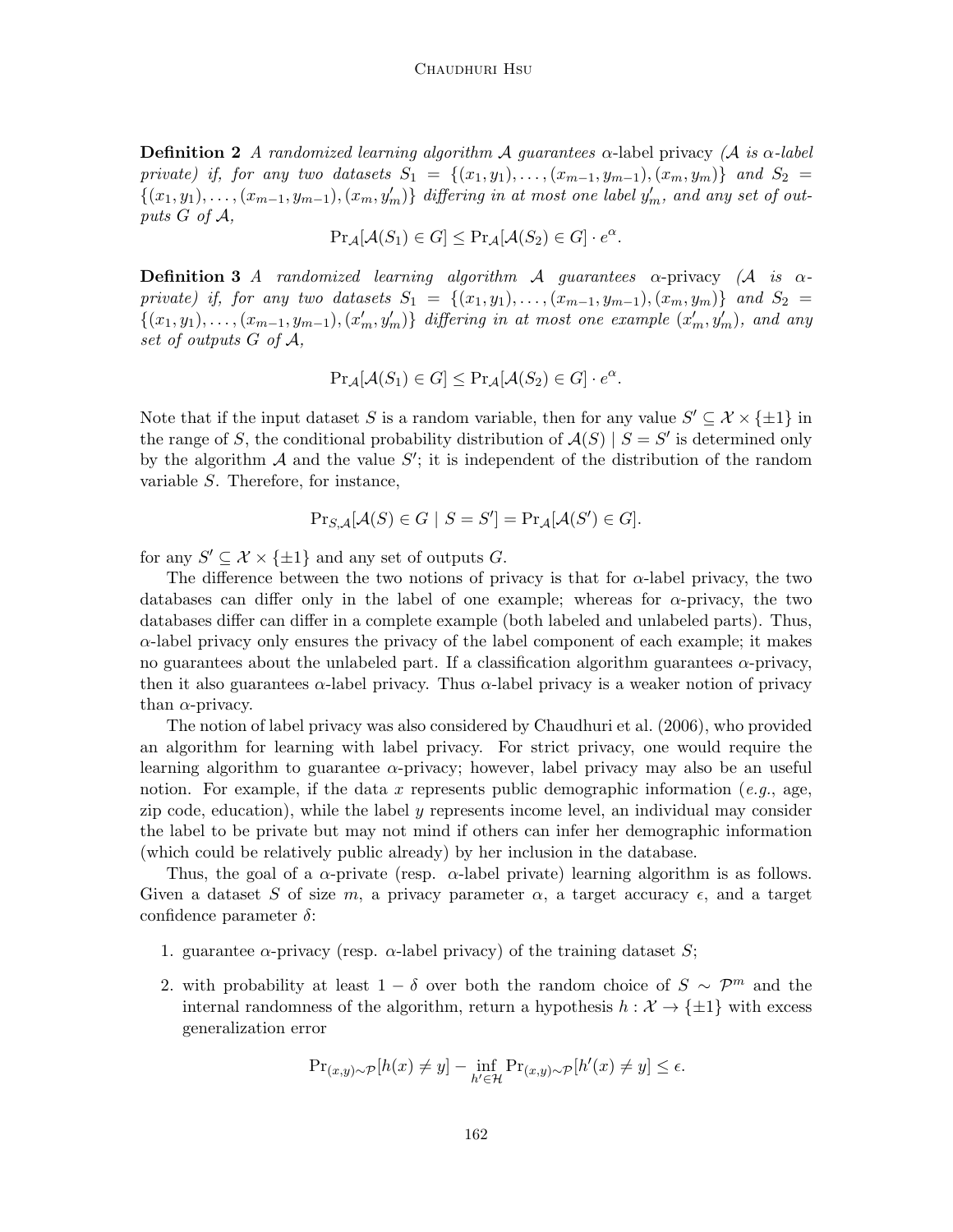#### 2.4. Additional definitions and notation

We now present some additional essential definitions and notation.

Metric spaces, doubling dimension, covers, and packings. A metric space  $(\mathcal{Z}, \rho)$ is a tuple, where  $\mathcal Z$  is a set of elements, and  $\rho$  is a distance function from  $\mathcal Z \times \mathcal Z$  to  ${0} \cup \mathbb{R}^+$ . Let  $(\mathcal{Z}, \rho)$  be any arbitrary metric space. For any  $z \in \mathcal{Z}$  and  $r > 0$ , let  $B(z,r) = \{z' \in \mathcal{Z} : \rho(z,z') \leq r\}$  denote the ball centered at z of radius r.

The diameter of  $(\mathcal{Z}, \rho)$  is sup $\{\rho(z, z'): z, z' \in \mathcal{Z}\}\)$ , the longest distance in the space. An  $\varepsilon$ -cover of  $(\mathcal{Z}, \rho)$  is a set  $C \subseteq \mathcal{Z}$  such that for all  $z \in \mathcal{Z}$ , there exists some  $z' \in C$  such that  $\rho(z, z') \leq \varepsilon$ . An  $\varepsilon$ -packing of  $(\mathcal{Z}, \rho)$  is a set  $P \subseteq \mathcal{Z}$  such that  $\rho(z, z') > \varepsilon$  for all distinct  $z, z' \in P$ . Let  $\mathcal{N}_{\varepsilon}(\mathcal{Z}, \rho)$  denote the size of the smallest  $\varepsilon$ -cover of  $(\mathcal{Z}, \rho)$ .

We define the *doubling dimension of*  $(\mathcal{Z}, \rho)$  at scale  $\varepsilon$ , denoted as ddim<sub> $\varepsilon$ </sub> $(\mathcal{Z}, \rho)$ , as the smallest number d such that each ball  $B(z, \varepsilon) \subseteq \mathcal{Z}$  of radius  $\varepsilon$  can be covered by at most  $\lfloor 2^d \rfloor$  balls of radius  $\varepsilon/2$ , *i.e.* there exists  $z_1, \ldots, z_{\lfloor 2^d \rfloor} \in \mathcal{Z}$  such that  $B(z, \varepsilon) \subseteq B(z_1, \varepsilon/2) \cup$  $\ldots \cup B(z_{|2^d|}, \varepsilon/2)$ . Notice that  $\text{ddim}_{\varepsilon}(\mathcal{Z}, \rho)$  may increase or decrease with  $\varepsilon$ . The *doubling* dimension of  $(\mathcal{Z}, \rho)$  is sup $\{\mathrm{ddim}_r(\mathcal{Z}, \rho) : r > 0\}.$ 

**Disagreement metrics.** The *disagreement metric* of a hypothesis class  $H$  with respect to a data distribution D over X is the metric  $(\mathcal{H}, \rho_D)$ , where  $\rho_D$  is the following distance function:

$$
\rho_{\mathcal{D}}(h, h') := \Pr_{x \sim \mathcal{D}}[h(x) \neq h'(x)].
$$

The *empirical disagreement metric* of a hypothesis class  $H$  with respect to a data distribution D over X is the metric  $(\mathcal{H}, \rho_X)$ , where  $\rho_X$  is the following distance function:

$$
\rho_X(h, h') := \frac{1}{|X|} \sum_{x \in X} I[h(x) \neq h'(x)].
$$

The disagreement metric (or empirical disagreement metric) is the proportion of unlabeled examples on which h and h' disagree with respect to  $\mathcal D$  (or the uniform distribution over X). We use the notation  $B_{\mathcal{D}}(h,r)$  to denote the ball centered at h of radius r with respect to  $\rho_{\mathcal{D}}$ , and  $B_X(h,r)$  to denote the ball centered at h of radius r with respect to  $\rho_X$ .

Datasets and empirical error. For an unlabeled dataset  $X \subseteq \mathcal{X}$  and a hypothesis  $h: \mathcal{X} \to \{\pm 1\}$ , we denote by  $S_{X,h} := \{(x, h(x)) : x \in X\}$  the labeled dataset induced by labeling X with h. The *empirical error* of a hypothesis  $h : \mathcal{X} \to {\pm 1}$  with respect to a labeled dataset  $S \subseteq \mathcal{X} \times \{\pm 1\}$  is  $\text{err}(h, S) := (1/|S|) \sum_{(x,y) \in S} 1[h(x) \neq y]$  the average number of mistakes that h makes on S; note that  $\rho_X(h, \dot{S}_{X,h'}) = \text{err}(h, S_{X,h'})$ . Finally, we informally use the  $O(\cdot)$  notation to hide  $log(1/\delta)$  factors, as well as factors that are logarithmic in those that do appear.

#### <span id="page-8-0"></span>3. Lower bounds for learning with  $\alpha$ -privacy

In this section, we show a lower bound on the sample requirement of learning with  $\alpha$ privacy. In particular, we show an example that illustrates that when the data is drawn from a continuous distribution, for any M, all  $\alpha$ -private algorithms that are supplied with at most M examples fail to output a good classifier for at least one unlabeled data distribution.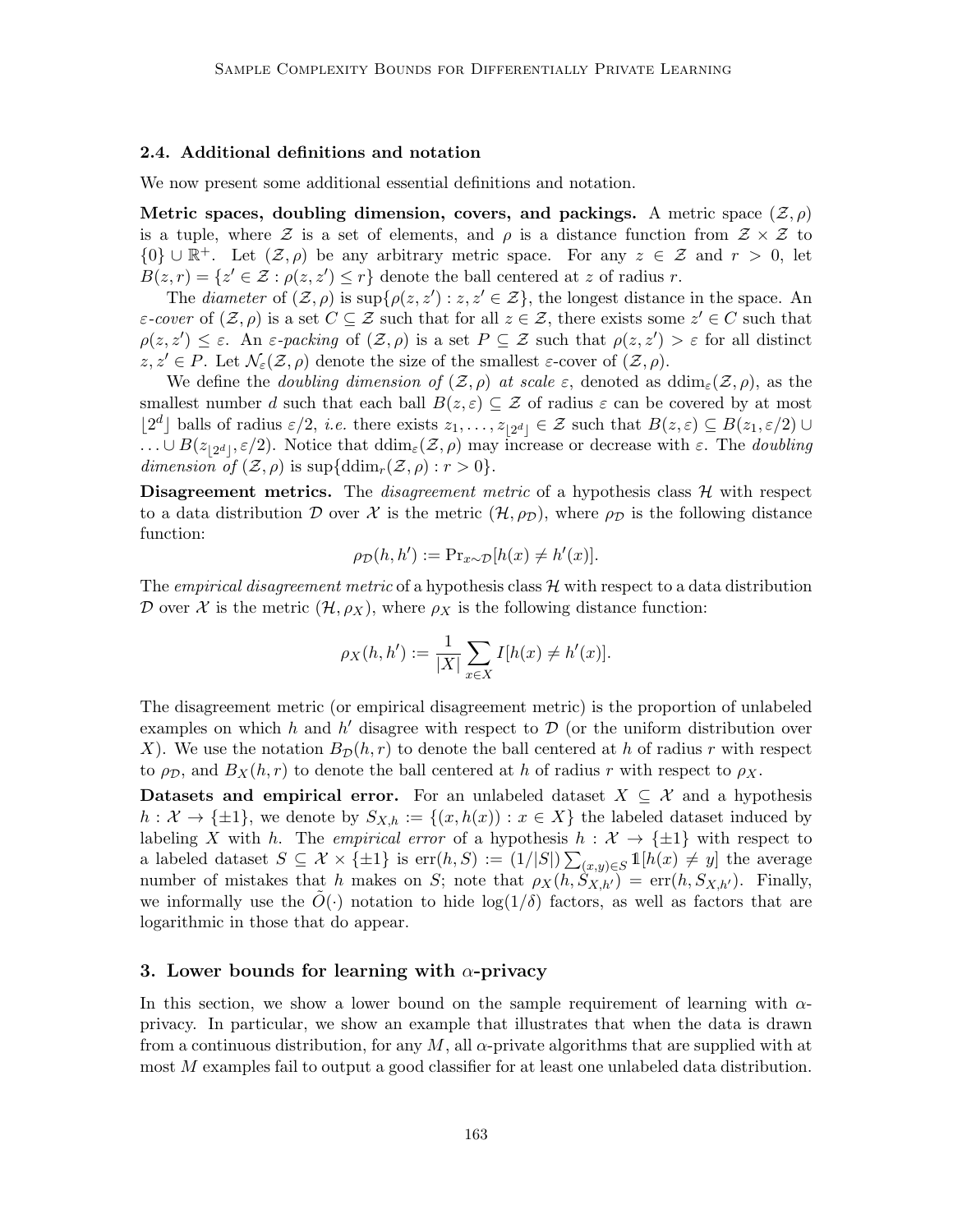#### Chaudhuri Hsu

Our example hypothesis class is the class of thresholds on  $[0, 1]$ . This simple class has VC dimension 1, and thus can be learnt non-privately with classification error  $\epsilon$  given only  $O(1/\epsilon)$  examples, regardless of the unlabeled data distribution. However, Theorem [5](#page-9-0) shows that even in the realizable case, for every  $\alpha$ -private algorithm that is given a bounded number of examples, there is at least one unlabeled data distribution on which the learning algorithm produces a classifier with error  $\geq \frac{1}{5}$  $\frac{1}{5}$ , with probability at least 1/2 over its own random coins.

The key intuition behind our example is that if most of the unlabeled data is concentrated in a small region around the best classifier, then, even slightly perturbing the best classifier will result in a large classification error. As the process of ensuring differential privacy necessarily involves some perturbation, unless the algorithm has some prior public knowledge about the data distribution, the number of samples required to learn privately grows with growing concentration of the data around the best classifier. As illustrated by our theorem, this problem is not alleviated if the support of the unlabeled distribution is known; even if the data distribution has large support, a large fraction of the data can still lie in a region close to the best classifier.

Before we describe our example in detail, we first need a definition.

**Definition 4** The class of thresholds on the unit interval is the class of functions  $h_w$ :  $[0, 1] \rightarrow \{-1, 1\}$  such that:

$$
h_w(x) := \begin{cases} 1 & \text{if } x \ge w \\ -1 & \text{otherwise.} \end{cases}
$$

**Theorem 5** Let  $M > 2$  be any number, and let H be the class of thresholds on the unit interval [0, 1]. For any  $\alpha$ -private algorithm A that outputs a hypothesis  $h \in \mathcal{H}$ , there exists a distribution P on labeled examples with the following properties:

- 1. There exists a threshold  $h^* \in \mathcal{H}$  with classification error 0 with respect to  $\mathcal{P}$ .
- 2. For all samples S of size  $m \leq M$  drawn from P, with probability at least  $1/2$  over the random coins of A, the hypothesis output by  $A(S)$  has classification error at least  $\frac{1}{5}$ with respect to P.
- <span id="page-9-0"></span>3. The marginal  $D$  of  $P$  over the unlabeled data has support  $[0, 1]$ .

**Proof** Let  $\eta = \frac{1}{6+4 \text{ evr}}$  $\frac{1}{6+4\exp(\alpha M)}$ , and let U denote the uniform distribution over [0, 1]. Let  $Z = \{\eta, 2\eta, \dots, K\eta\},\$  where  $K = \lfloor 1/\eta \rfloor - 1.$  We let  $G_z = [z - \eta/3, z + \eta/3]$  for  $z \in Z$ , and let  $\mathcal{G}_z \subset \mathcal{H}$  be the subset of thresholds:  $\mathcal{G}_z = \{h_\tau | \tau \in G_z\}$ . We note that  $G_z \subseteq [0,1]$  for all  $z \in Z$ .

For each  $z \in Z$ , we define a distribution  $\mathcal{P}_z$  over labeled examples as follows. First, we describe the marginal  $\mathcal{D}_z$  of  $\mathcal{P}_z$  over the unlabeled data. A sample from  $\mathcal{D}_z$  is drawn as follows. With probability  $\frac{1}{2}$ , x is drawn from U; with probability  $\frac{1}{2}$ , it is drawn from uniformly from  $G_z$ . Now, an unlabeled example x drawn from  $\mathcal{D}_z$  is labeled positive if  $x \geq z$ , and negative otherwise. We observe that for every such distribution  $\mathcal{P}_z$ , there exists a threshold, namely,  $h_z$  that has classification error 0; in addition, the support of  $\mathcal{D}_z$  is [0, 1]. Moreover, there are  $\frac{1}{n}$  $\frac{1}{\eta}$ ] – 1 such distributions  $\mathcal{P}_z$  in all, and  $\lfloor \frac{1}{\eta} \rfloor$  $\frac{1}{\eta}$ ] – 1  $\geq$  5.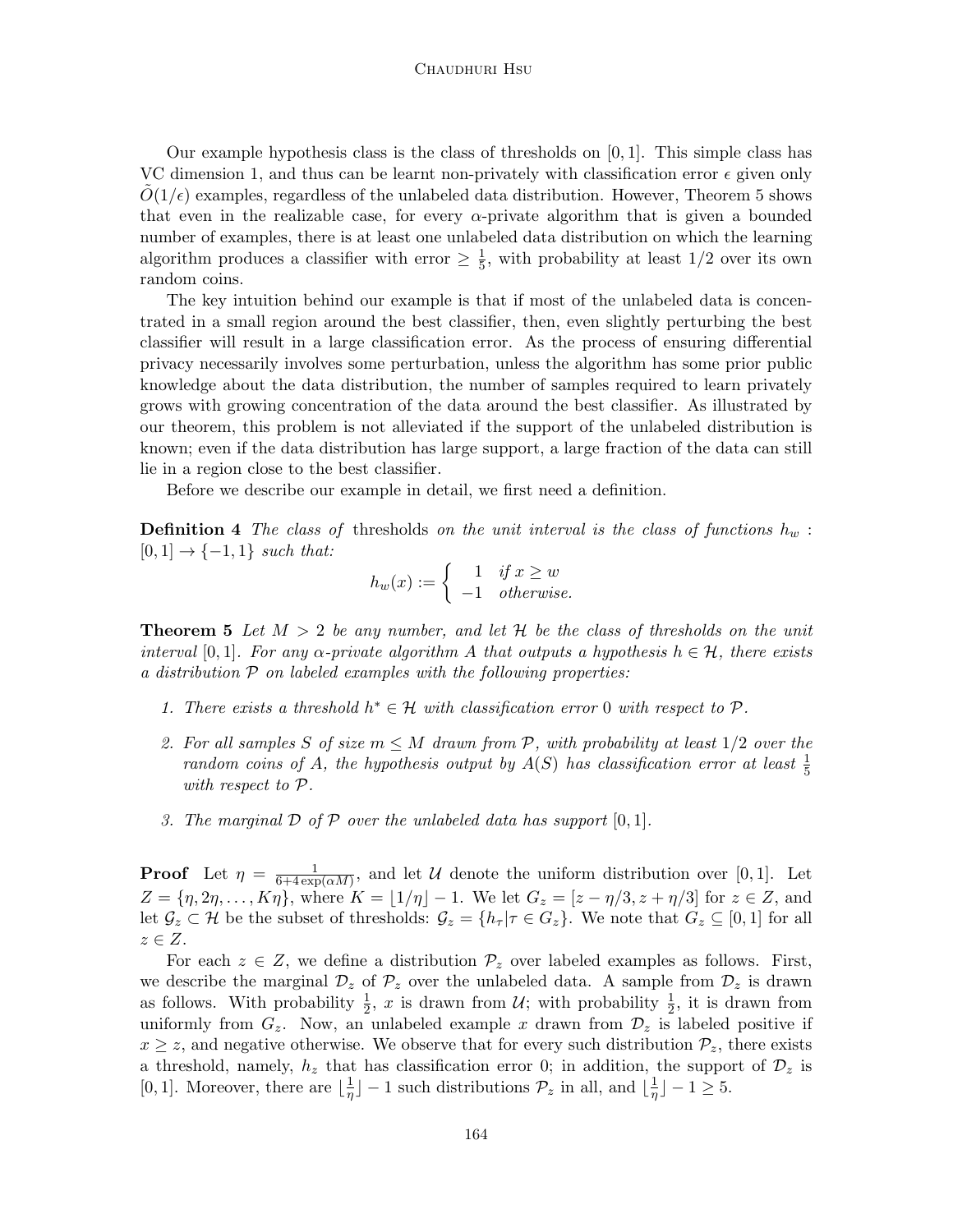We say that an  $\alpha$ -private algorithm A succeeds on a sample S with respect to a distribution  $P$  if with probability  $\frac{1}{2}$  over the random coins of A, the hypothesis output by  $A(S)$ has classification error  $\langle \frac{1}{5} \rangle$  $\frac{1}{5}$  over  $\mathcal{P}$ .

Suppose for the sake of contradiction that there exists an  $\alpha$ -private algorithm  $A^*$  such that for all distributions  $P$ , there is at least one sample S of size  $\leq M$  drawn from P such that  $A^*$  succeeds on S with respect to P. Then, for all  $z \in Z$ , and for all  $\mathcal{P}_z$ , there exists a sample  $S_z$  of size  $m \leq M$  drawn from  $\mathcal{P}_z$  such that  $A^*$  succeeds on  $S_z$  with respect to  $\mathcal{P}_z$ .

By construction, the  $G_z$ 's are disjoint, so

<span id="page-10-1"></span>
$$
\Pr_{A^*}[A^*(S_z) \notin \mathcal{G}_z] \ge \sum_{z' \in Z \setminus \{z\}} \Pr_{A^*}[A^*(S_z) \in \mathcal{G}_{z'}]. \tag{1}
$$

Furthermore, any  $S_z$  differs from  $S_{z'}$  by at most m labeled examples, so because  $A^*$  is  $\alpha$ -private, Lemma [22](#page-24-0) that implies for any  $z'$ ,

<span id="page-10-2"></span>
$$
\Pr_{A^*}[A^*(S_z) \in \mathcal{G}_{z'}] \ge e^{-\alpha m} \Pr_{A^*}[A^*(S_{z'}) \in \mathcal{G}_{z'}].
$$
\n(2)

If  $A^*(S_{z})$  lies outside  $\mathcal{G}_{z'}$ ,  $A^*(S_{z'})$  classifies at least 1/4 fraction of the examples from  $\mathcal{P}_{z'}$ incorrectly, and thus  $A^*$  cannot succeed on  $S_{z'}$  with respect to  $\mathcal{P}_{z'}$ . Therefore, by the assumption on  $A^*$ , for any  $z'$ ,

<span id="page-10-3"></span>
$$
\Pr_{A^*}[A^*(S_{z'}) \in \mathcal{G}_{z'}] \ge \frac{1}{2}.\tag{3}
$$

Combining Equations  $(1)$ ,  $(2)$ , and  $(3)$  gives the inequality

$$
\Pr_{A^*}[A^*(S_z) \notin \mathcal{G}_z] \ge e^{-\alpha m} \cdot \sum_{z' \in Z \setminus \{z\}} \frac{1}{2} \ge e^{-\alpha m} \cdot \left(\frac{1}{\eta} - 2\right) \cdot \frac{1}{2}.
$$

Since  $m \leq M$ , the quantity on the RHS of the above equation is more than  $\frac{2}{3}$ .  $A^*$  therefore does not succeed on  $S_z$  with respect to  $\mathcal{P}_z$ , thus leading to a contradiction.

# <span id="page-10-0"></span>4. Upper bounds for learning with  $\alpha$ -privacy

In this section, we show an upper bound on the sample requirement of learning with  $\alpha$ privacy by presenting a learning algorithm that works on infinite hypothesis classes over continuous data domains, under certain conditions on the hypothesis class and the data distribution. Our algorithm works in the non-realizable case, that is, when there may be no hypothesis in the target hypothesis class with zero classification error.

A natural way to extend the algorithm of [Kasiviswanathan et al.](#page-18-0) [\(2008\)](#page-18-0) to an infinite hypothesis class  $\mathcal H$  is to compute a suitable finite subset  $\mathcal G$  of  $\mathcal H$  that contains a hypothesis with low excess generalization error, and then use the exponential mechanism of [McSherry](#page-18-2) [and Talwar](#page-18-2) [\(2007\)](#page-18-2) on  $\mathcal G$ . To ensure that a hypothesis with low error is indeed in  $\mathcal G$ , we would like G to be an  $\epsilon$ -cover of the disagreement metric  $(\mathcal{H}, \rho_D)$ . In a non-private or label-private learning, we can compute such a  $\mathcal G$  directly based on the unlabeled training examples; in our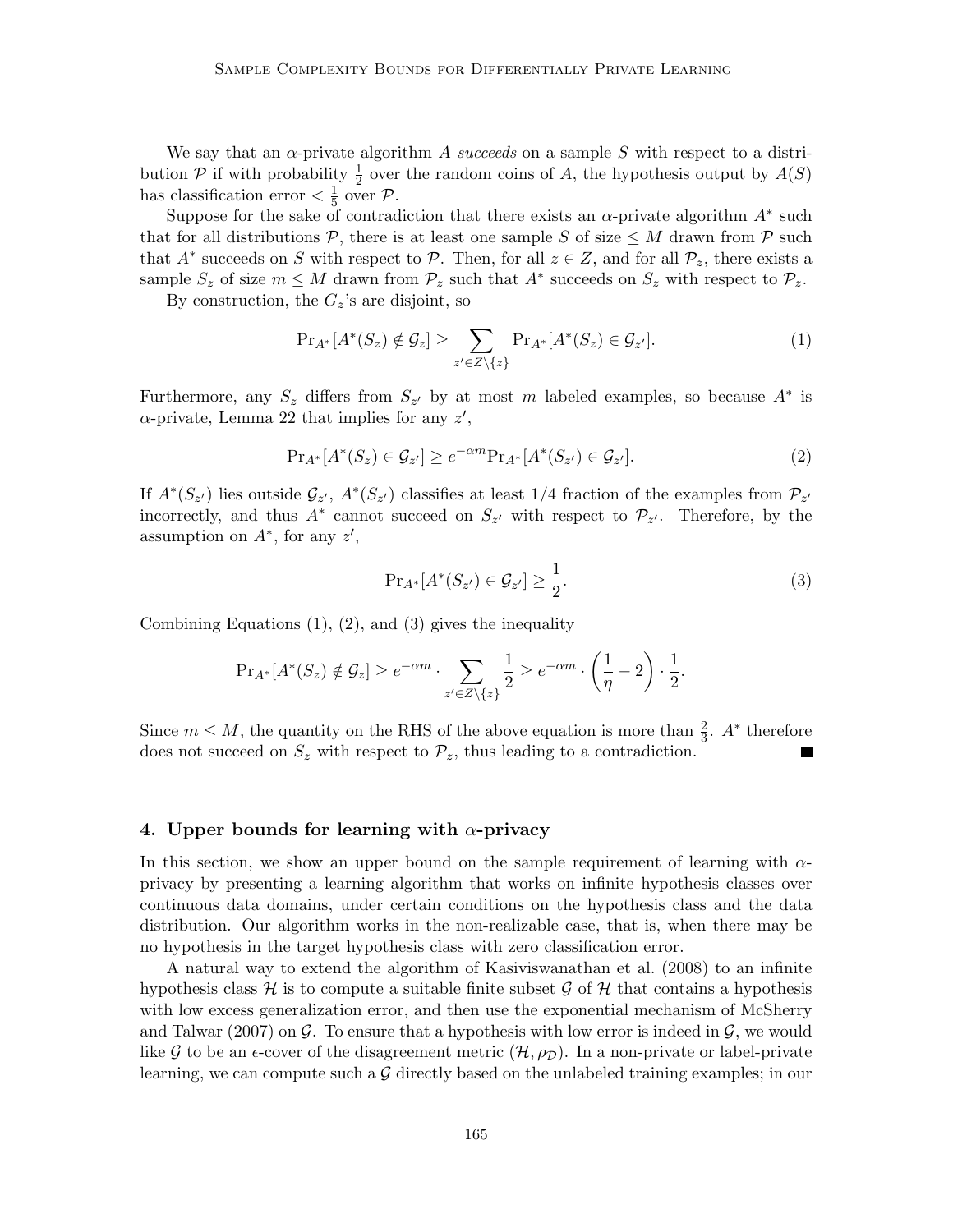setting, the training examples themselves are sensitive, and this approach does not directly apply.

The key idea behind our algorithm is that instead of using the sensitive data to compute G, we can use a reference distribution  $\mathcal U$  that is known independently of the sensitive data. For instance, if the domain of the unlabeled data is bounded, then a reasonable choice for U is the uniform distribution over the domain. Our key observation is that if U is close to the unlabeled data distribution  $\mathcal D$  according to a certain measure of closeness inspired by [Dasgupta](#page-17-3) [\(2005\)](#page-17-3) and [Freund et al.](#page-17-4) [\(1997\)](#page-17-4), then a cover of the disagreement metric on  $\mathcal{H}$ with respect to  $\mathcal U$  is a (possibly coarser) cover of the disagreement metric on  $\mathcal H$  with respect to D. Thus we can set G to be a fine cover of  $(\mathcal{H}, \rho_{\mathcal{U}})$ , and this cover can be computed privately as it is independent of the sensitive data.

Our algorithm works when the doubling dimension of  $(\mathcal{H}, \rho_{\mathcal{U}})$  is finite; under this condition, there is always such a finite cover  $\mathcal G$ . We note that this is a fairly weak condition that is satisfied by many hypothesis classes and data distributions. For example, any hypothesis class with finite VC dimension will satisfy this condition for any unlabeled data distribution  $\mathcal{U}.$ 

Finally, it may be tempting to think that one can further improve the sample requirement of our algorithm by using the sensitive data to privately refine a cover of  $(\mathcal{H}, \rho_{\mathcal{U}})$  to a cover of  $(\mathcal{H}, \rho_{\mathcal{D}})$ . However, our calculations show that naively refining such a cover leads to a much higher sample requirement.

We now define our notion of closeness.

**Definition 6** We say that a data distribution  $\mathcal{D}$  is  $\kappa$ -smooth with respect to a distribution U for some  $\kappa \geq 1$ , if for all measurable sets  $A \subseteq \mathcal{X}$ ,

$$
\Pr_{x \sim \mathcal{D}}[x \in A] \leq \kappa \cdot \Pr_{x \sim \mathcal{U}}[x \in A].
$$

This notion of smoothness is very similar to, but weaker than the notions of closeness between distributions that have been used by [\(Dasgupta, 2005;](#page-17-3) [Freund et al., 1997\)](#page-17-4). We note that if D is absolutely continuous with respect to  $\mathcal{U}(i.e., \mathcal{U})$  assigns zero probability to a set only if D does also), then D is  $\kappa$ -smooth with respect to U for some finite  $\kappa$ .

#### 4.1. Algorithm

Our main algorithm  $A_1$  is given in Figure [1.](#page-12-0) The first step of the algorithm calculates the distance scale at which it should construct a cover of  $(\mathcal{H}, \rho_{\mathcal{U}})$ . This scale is a function of  $|S|$ , the size of the input data set S, and can be computed privately because  $|S|$  is not sensitive information. A suitable cover of  $(\mathcal{H}, \rho_{\mathcal{U}})$  that is also a suitable packing of  $(\mathcal{H}, \rho_{\mathcal{U}})$  is then constructed; note that such a set always exists because of Lemma [13.](#page-19-3) In the final step, an exponential mechanism [\(McSherry and Talwar, 2007\)](#page-18-2) is used to select a hypothesis from the cover with low error. As this step of the algorithm is the only one that uses the input data, the algorithm is  $\alpha$ -private as long as this last step guarantees  $\alpha$ -privacy.

#### 4.2. Privacy and learning guarantees

Our first theorem states the privacy guarantee of Algorithm  $A_1$ .

**Theorem 7** Algorithm  $A_1$  preserves  $\alpha$ -privacy.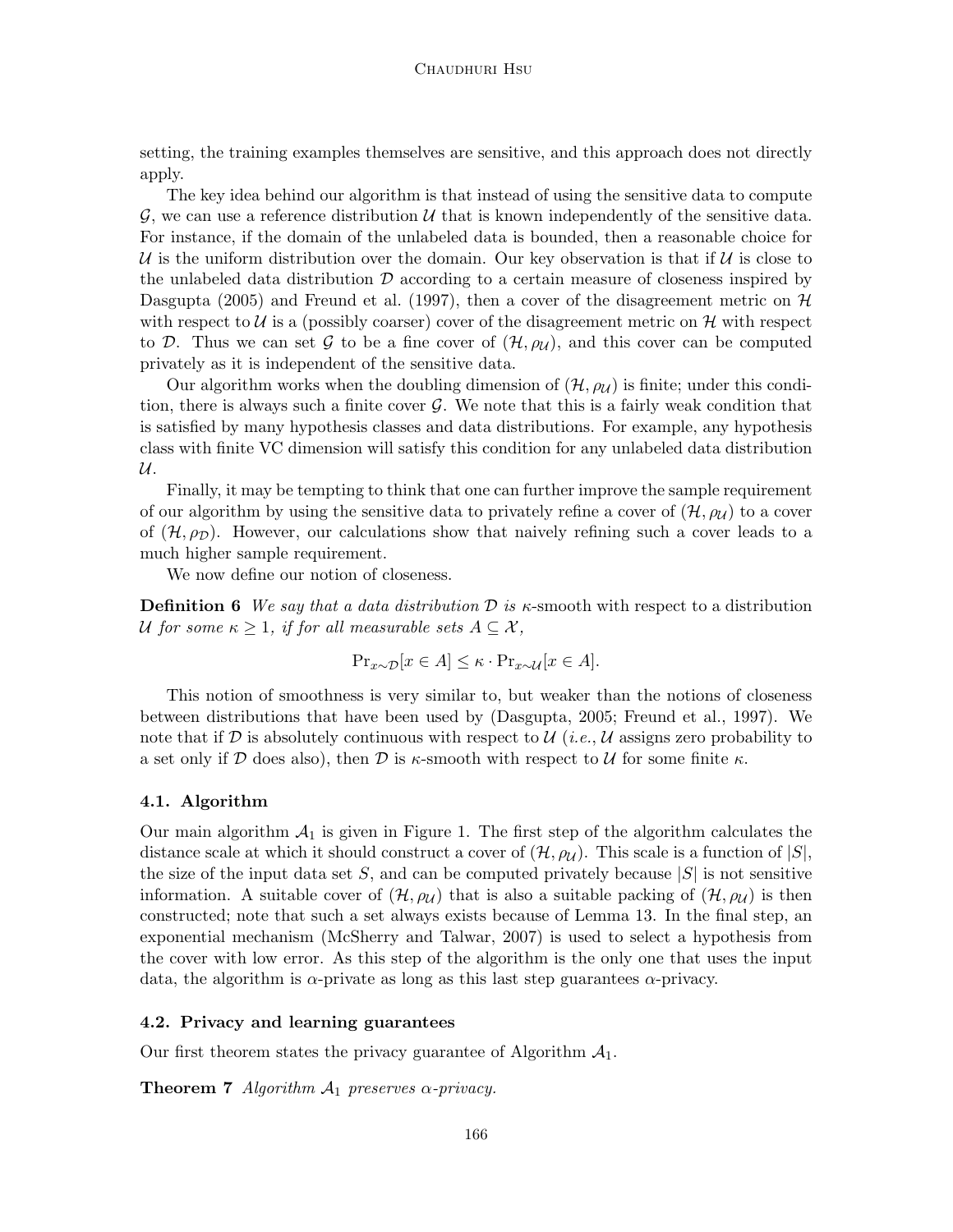Algorithm  $A_1$ .

**Input:** private labeled dataset  $S \subseteq \mathcal{X} \times \{\pm 1\}$ , public reference distribution  $\mathcal{U}$ over X, privacy parameter  $\alpha \in (0,1)$ , accuracy parameter  $\epsilon \in (0,1)$ , confidence parameter  $\delta \in (0,1)$ .

Output:  $h_{\mathcal{A}} \in \mathcal{H}$ .

1. Solve the following equation to compute  $\hat{\kappa} > 0$ :

$$
|S| = C \cdot \left(\frac{1}{\alpha \epsilon} + \frac{1}{\epsilon^2}\right) \cdot \left(d_{\mathcal{U}} \cdot \log \frac{\hat{\kappa}}{\epsilon} + \log \frac{1}{\delta}\right),\,
$$

where C is the constant from Theorem [8;](#page-12-1) let  $\varepsilon_0 := \epsilon/(4\hat{\kappa})$ .

- 2. Let G be an  $\varepsilon_0$ -packing of  $(\mathcal{H}, \rho_{\mathcal{U}})$  that is also an  $\varepsilon_0$ -cover.
- 3. Randomly choose  $h_{\mathcal{A}} \in \mathcal{G}$  according to the distribution  $(p_q : g \in \mathcal{G})$ , where  $p_g \propto \exp(-\alpha |S| \operatorname{err}(g, S)/2)$  for each  $g \in \mathcal{G}$ , and return  $h_{\mathcal{A}}$ .

<span id="page-12-0"></span>Figure 1: Learning algorithm for  $\alpha$ -privacy.

**Proof** The algorithm only accesses the private dataset  $S$  in the final step. Because changing one labeled example in S changes  $err(g, S)$  by at most 1, this step is guarantees  $\alpha$ privacy [\(McSherry and Talwar, 2007\)](#page-18-2).

The next theorem provides an upper bound on the sample requirement of Algorithm  $\mathcal{A}_1$ . This bound depends on the doubling dimension  $d_{\mathcal{U}}$  of  $(\mathcal{H}, \rho_{\mathcal{U}})$  and the smoothness parameter  $\kappa$ , as well as the privacy and learning parameters  $\alpha$ ,  $\epsilon$ ,  $\delta$ .

**Theorem 8** Let P be a distribution over  $\mathcal{X} \times \{\pm 1\}$  whose marginal over X is D. There exists a universal constant  $C > 0$  such that for any  $\alpha, \epsilon, \delta \in (0, 1)$ , the following holds. If

- 1. the doubling dimension  $d_{\mathcal{U}}$  of  $(\mathcal{H}, \rho_{\mathcal{U}})$  is finite,
- 2. D is  $\kappa$ -smooth with respect to U,
- 3.  $S \subseteq \mathcal{X} \times \{\pm 1\}$  is an i.i.d. random sample from P such that

<span id="page-12-3"></span><span id="page-12-1"></span>
$$
|S| \ge C \cdot \left(\frac{1}{\alpha \epsilon} + \frac{1}{\epsilon^2}\right) \cdot \left(d_{\mathcal{U}} \cdot \log \frac{\kappa}{\epsilon} + \log \frac{1}{\delta}\right),\tag{4}
$$

then with probability at least  $1 - \delta$ , the hypothesis  $h_A \in \mathcal{H}$  returned by  $\mathcal{A}_1(S, \mathcal{U}, \alpha, \epsilon, \delta)$ satisfies

<span id="page-12-2"></span>
$$
\Pr\nolimits_{(x,y)\sim\mathcal{P}}[h_{\mathcal{A}}(x) \neq y] \leq \inf_{h'\in\mathcal{H}} \Pr\nolimits_{(x,y)\sim\mathcal{P}}[h'(x) \neq y] + \epsilon.
$$

The proof of Theorem [8](#page-12-1) is stated in Appendix [C.](#page-20-0) If we have prior knowledge that some hypothesis in  $H$  has zero error (the realizability assumption), then the sample requirement can be improved with a slightly modified version of Algorithm  $A_1$ . This algorithm, called Algorithm  $A_{1r}$ , is given in Figure [3](#page-30-0) in Appendix [C.](#page-20-0)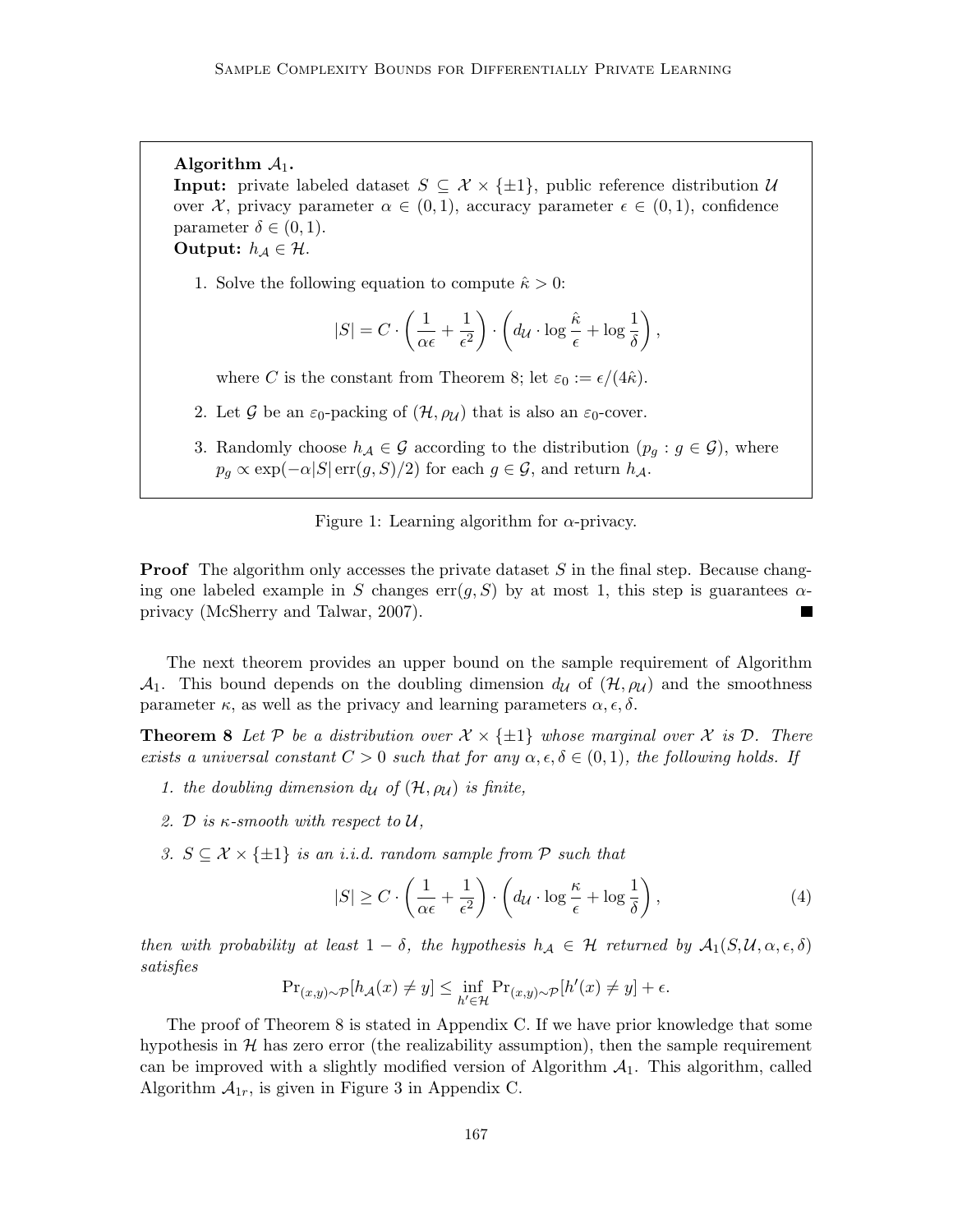**Theorem 9** Let P be any probability distribution over  $\mathcal{X} \times \{\pm 1\}$  whose marginal over X is D. There exists a universal constant  $C > 0$  such that for any  $\alpha, \epsilon, \delta \in (0,1)$ , the following holds. If

- 1. the doubling dimension  $d_{\mathcal{U}}$  of  $(\mathcal{H}, \rho_{\mathcal{U}})$  is finite,
- 2. D is  $\kappa$ -smooth with respect to  $\mathcal{U}$ ,
- 3.  $S \subseteq \mathcal{X} \times \{\pm 1\}$  is an i.i.d. random sample from P such that

<span id="page-13-0"></span>
$$
|S| \ge C \cdot \frac{1}{\alpha \epsilon} \cdot \left( d_{\mathcal{U}} \cdot \log(\kappa/\epsilon) + \log \frac{1}{\delta} \right),\tag{5}
$$

4. there exists  $h^* \in \mathcal{H}$  with  $\Pr_{(x,y)\sim \mathcal{P}}[h^*(x) \neq y] = 0$ ,

then with probability at least  $1 - \delta$ , the hypothesis  $h_A \in \mathcal{H}$  returned by  $\mathcal{A}_{1r}(S, \mathcal{U}, \alpha, \epsilon, \delta)$ satisfies

$$
\Pr_{(x,y)\sim\mathcal{P}}[h_{\mathcal{A}}(x) \neq y] \le \epsilon.
$$

Again, the proof of Theorem [9](#page-12-2) is in Appendix [C.](#page-20-0)

#### 4.3. Examples

In this section, we give some examples that illustrate the sample requirement of Algorithm  $\mathcal{A}_1$ .

First, we consider the example from the lower bound given in the proof of Theorem [5.](#page-9-0)

**Example 1** The domain of the data is  $\mathcal{X} := [0,1]$ , and the hypothesis class is  $\mathcal{H} :=$  $\mathcal{H}_{thresholds} = \{h_t : t \in [0,1]\}$  (recall,  $h_t(x) = 1$  if and only if  $x \geq t$ ). A natural choice for the reference distribution  $\mathcal U$  is the uniform distribution over  $[0,1]$ ; the doubling dimension of  $(\mathcal{H}, \rho_{\mathcal{U}})$  is 1 because every interval can be covered by two intervals of half the length. Fix some  $M > 0$  and  $\alpha \in (0, 1)$ , and let  $\eta := 1/(6 + 4 \exp(\alpha M))$ . For  $z \in [\eta, 1 - \eta]$ , let  $\mathcal{D}_z$ be the distribution on  $[0, 1]$  with density

$$
p_{\mathcal{D}_z}(x) := \begin{cases} \frac{1}{2} + \frac{3}{4\eta} & \text{if } z - \eta/3 \le x \le z + \eta/3, \\ \frac{1}{2} & \text{if } 0 \le x < z - \eta/3 \text{ or } z + \eta/3 < x \le 1. \end{cases}
$$

Clearly,  $\mathcal{D}_z$  is  $\kappa$ -smooth with respect to U for  $\kappa = \frac{1}{2} + \frac{3}{4\eta} = O(\exp(\alpha M))$ . Therefore the sample requirement of Algorithm  $A_1$  to learn with  $\alpha$ -privacy and excess generalization error  $\epsilon$  is at most

$$
C \cdot \left(\frac{1}{\epsilon \alpha} + \frac{1}{\epsilon^2}\right) \cdot \left(\alpha M + \log \frac{1}{\delta}\right)
$$

which is  $\tilde{O}(M)$  for constant  $\epsilon$ , matching the lower bound from Theorem [5](#page-9-0) up to constants.

Next, we consider two examples in which the domain of the unlabeled data  $\mathcal{X} := \mathbb{S}^{n-1}$ is the uniform distribution on the unit sphere in  $\mathbb{R}^n$ :

$$
\mathbb{S}^{n-1} := \{ x \in \mathbb{R}^n : ||x|| = 1 \}
$$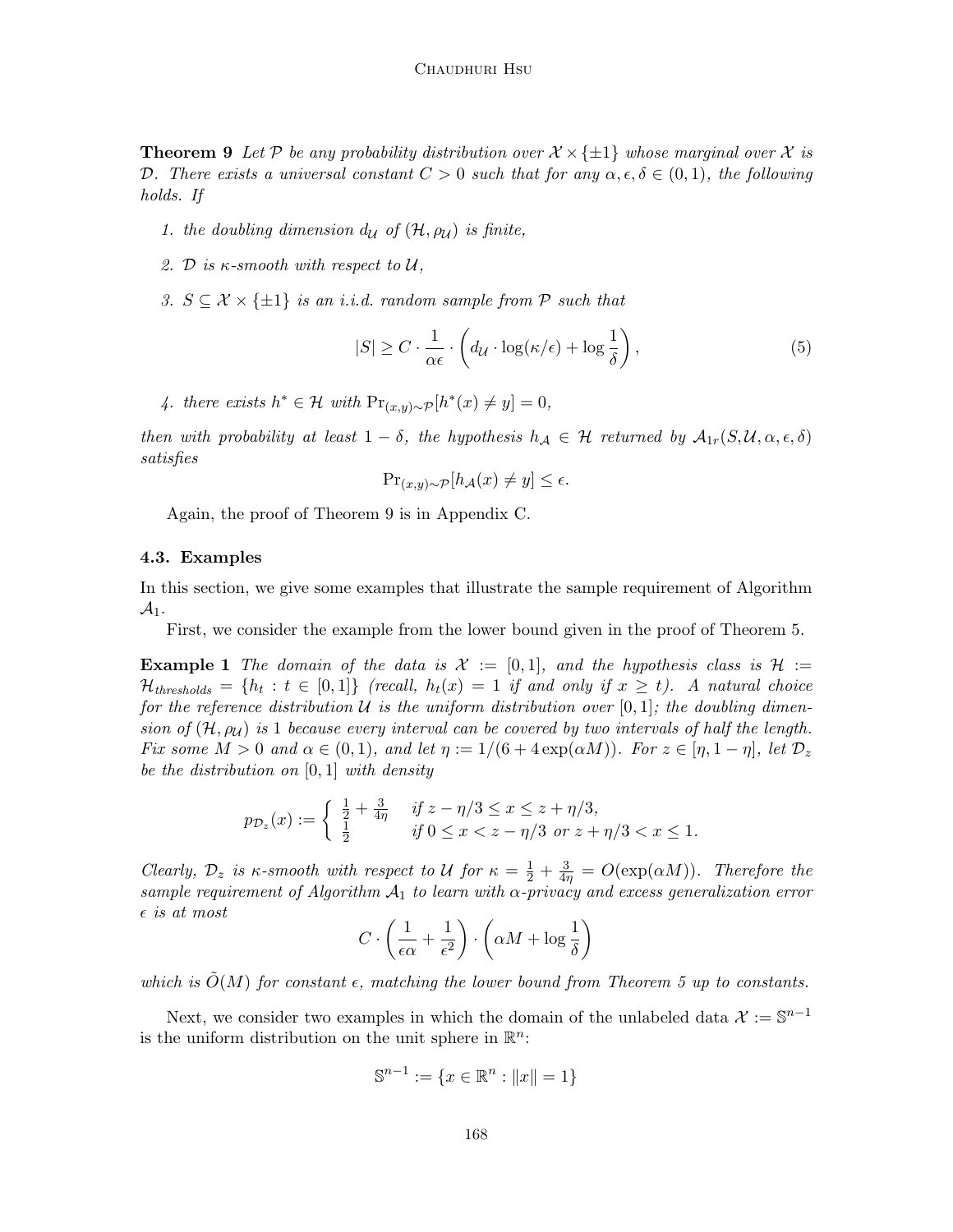and the target hypothesis class  $\mathcal{H} := \mathcal{H}_{\text{linear}}$  is the class of linear separators that pass through the origin in  $\mathbb{R}^n$ :

$$
\mathcal{H}_{\text{linear}} := \{ h_w : w \in \mathbb{S}^{n-1} \} \text{ where } h_w(x) = 1 \text{ if and only if } w \cdot x \ge 0.
$$

The examples will consider two different distributions over  $\mathcal{X}$ .

A natural reference data distribution in this setting is the uniform distribution over  $\mathbb{S}^{n-1}$ ; this will be our reference distribution U. It is known that  $d_{\mathcal{U}} := \sup \{ \mathrm{ddim}_{r}(\mathcal{H}, \rho_{\mathcal{U}}) :$  $r \ge 0$ } =  $O(n)$  [\(Bshouty et al., 2009\)](#page-17-2).

<span id="page-14-1"></span>**Example 2** We consider a case where the unlabeled data distribution  $D$  is concentrated near an equator of  $\mathbb{S}^{n-1}$ . More formally, for some vector  $u \in \mathbb{S}^{n-1}$ , and  $\gamma \in (0,1)$ , we let D be uniform over  $W := \{x \in \mathbb{S}^{n-1} : |u \cdot x| \leq \gamma\}$ ; in other words, the unlabeled data lies in a small band of width  $\gamma$  around the equator.

By Lemma [20](#page-23-0) (see Appendix [C\)](#page-20-0),  $\mathcal D$  is  $\kappa$ -smooth with respect to  $\mathcal U$  for  $\kappa = \frac{1}{1-2\exp(-n\gamma^2/2)}$ . Thus the sample requirement of Algorithm  $A_1$  to learn with  $\alpha$ -privacy and excess excess qeneralization error  $\epsilon$  is at most

$$
C \cdot \left(\frac{1}{\alpha \epsilon} + \frac{1}{\epsilon^2}\right) \cdot \left(n \cdot \log\left(\frac{1}{\epsilon} \cdot \frac{1}{1 - 2\exp(-n\gamma^2/2)}\right) + \log\frac{1}{\delta}\right).
$$

When n is large and  $\gamma \geq 1/\sqrt{n}$ , this bound is  $\tilde{O}(\frac{n}{\alpha \epsilon} + \frac{n}{\epsilon^2})$  $\frac{n}{\epsilon^2}$ ), where the  $\tilde{O}$  notation hides factors logarithmic in  $1/\delta$  and  $1/\epsilon$ .

<span id="page-14-2"></span>Example 3 Now we consider the case where the unlabeled data lies on two diametrically opposite spherical caps. More formally, for some vector  $u \in \mathbb{S}^{n-1}$ , and  $\gamma \in (0,1)$ , we now let D be uniform over  $\mathbb{S}^{n-1} \setminus W$ , where  $W := \{x \in \mathbb{S}^{n-1} : |u \cdot x| \leq \gamma\}$ ; in other words, the unlabeled data lies outside a band of width  $\gamma$  around the equator.

By Lemma [21](#page-23-1) (see Appendix [C\)](#page-20-0), D is  $\kappa$ -smooth with respect to U for  $\kappa = \left(\frac{2}{1-\gamma}\right)^{\frac{n-1}{2}}$ . Thus the sample requirement of Algorithm  $A_1$  is to learn with  $\alpha$ -privacy and excess generalization error  $\epsilon$  is at most:

$$
C \cdot \left(\frac{1}{\alpha \epsilon} + \frac{1}{\epsilon^2}\right) \cdot \left(n^2 \cdot \log \frac{2}{1-\gamma} + n \cdot \log \frac{1}{\epsilon} + \log \frac{1}{\delta}\right).
$$

Thus, for large n and constant  $\gamma < 1$ , the sample requirement of Algorithm  $\mathcal{A}_1$  is  $\tilde{O}(\frac{n^2}{\epsilon^2})$  $\frac{n^2}{\epsilon^2} + \frac{n^2}{\alpha \epsilon}$  $\frac{n^2}{\alpha \epsilon}$ ). So, even though the smoothness parameter  $\kappa$  is exponential in the dimension n, the sample requirement remains polynomial in n.

#### <span id="page-14-0"></span>5. Lower bounds for learning with  $\alpha$ -label privacy

In this section, we provide two lower bounds on the sample complexity of learning with  $\alpha$ -label privacy. Our first lower bound holds when  $\alpha$  and  $\epsilon$  are small (that is, high privacy and high accuracy), and when the hypothesis class has bounded VC dimension  $V$ . If these conditions hold, then we show a lower bound of  $\Omega(d/\epsilon \alpha)$  where d is the doubling dimension of the disagreement metric  $(\mathcal{H}, \rho_{\mathcal{D}})$  at some scale.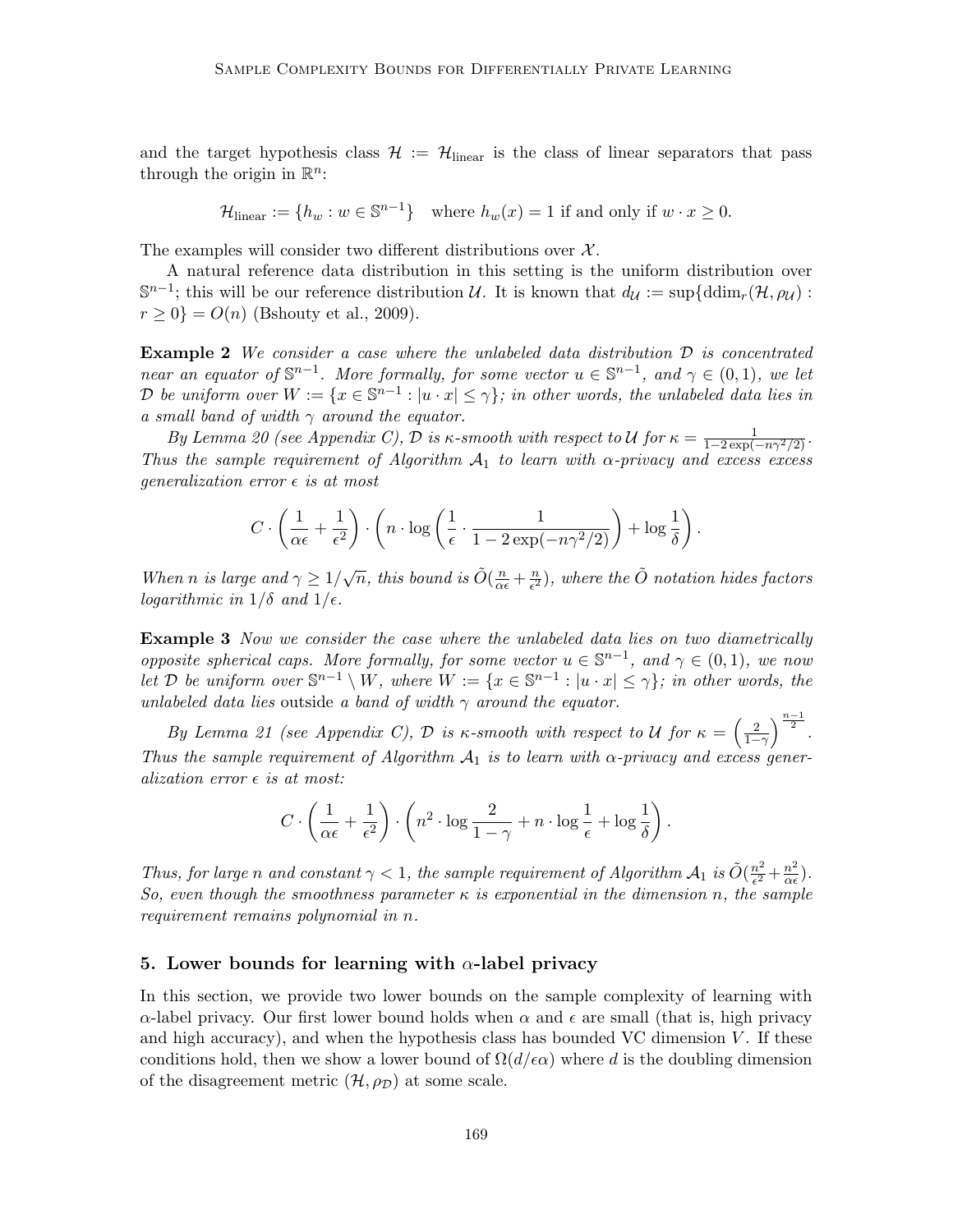The main idea behind our bound is to show that differentially private learning algorithms necessarily perform poorly when there is a large set of hypotheses such that every pair in the set labels approximately  $1/\alpha$  examples differently. We then show that such large sets can be constructed when the doubling dimension of the disagreement metric  $(\mathcal{H}, \rho_D)$  is high.

#### 5.1. Main results

<span id="page-15-0"></span>**Theorem 10** There exists a constant  $c > 0$  such that the following holds. Let H be a hypothesis class with VC dimension  $V < \infty$ , D be a distribution over X, X be an i.i.d. sample from  $\mathcal D$  of size m, and  $\mathcal A$  be a learning algorithm that guarantees  $\alpha$ -label privacy and outputs a hypothesis in H. Let  $d := \dim_{12\epsilon}(\mathcal{H}, \rho_{\mathcal{D}}) > 2$ , and  $d' := \inf\{\text{ddim}_{12r}(\mathcal{H}, \rho_{\mathcal{D}})$ :  $\epsilon \leq r < \Delta/6$ } > 2. If

$$
\epsilon \ < \ c \cdot \left(\frac{\Delta}{V(1+\log(1/\Delta))}\right), \quad \alpha \ \leq \ c \cdot \left(\frac{d'}{V\log(1/\epsilon)}\right), \quad \text{and} \quad m \ < \ c \cdot \left(\frac{d}{\alpha \epsilon}\right)
$$

where  $\Delta$  is the diameter of  $(\mathcal{H}, \rho_{\mathcal{D}})$ , then there exists a hypothesis  $h^* \in \mathcal{H}$  such that with probability at least  $1/8$  over the random choice of X and internal randomness of A, the hypothesis h<sub>A</sub> returned by  $A(S_{X,h^*})$  has classification error

$$
\Pr\nolimits_{x \sim \mathcal{D}} \left[ h_{\mathcal{A}}(x) \neq h^*(x) \right] > \epsilon.
$$

We note that the conditions on  $\alpha$  and  $\epsilon$  can be relaxed by replacing the VC dimension with other (possibly distribution-dependent) quantities that determine the uniform convergence of  $\rho_X$  to  $\rho_D$ ; we used a distribution-free parameter to simplify the argument. Moreover, the condition on  $\epsilon$  can be reduced to  $\epsilon < c$  for some constant  $c \in (0,1)$  provided that there exists a lower bound of  $\Omega(V/\epsilon)$  to (non-privately) learn H under the distribution D.

The proof of Theorem [10,](#page-15-0) which is in Appendix [D,](#page-24-1) relies on the following lemma (possibly of independent interest) which gives a lower bound on the empirical error of the hypothesis returned by an  $\alpha$ -label private learning algorithm.

**Lemma 11** Let  $X \subseteq \mathcal{X}$  be an unlabeled dataset of size m, H be a hypothesis class, A be a learning algorithm that guarantees  $\alpha$ -label privacy, and  $s > 0$ . Pick any  $h_0 \in \mathcal{H}$ . If P is an s-packing of  $B_X(h_0, 4s) \subseteq \mathcal{H}$ , and

<span id="page-15-1"></span>
$$
m < \frac{\log\left(\frac{|P|}{2} - 1\right)}{8\alpha s},
$$

then there exists a subset  $Q \subseteq P$  such that

- 1.  $|Q| \geq |P|/2$ ;
- 2. for all  $h \in Q$ ,  $\Pr_A[\mathcal{A}(S_{X,h}) \notin B_X(h, s/2)] \geq 1/2$ .

<span id="page-15-2"></span>The proof of Lemma [11](#page-15-1) is in Appendix [D.](#page-24-1) The next theorem shows a lower bound without restrictions on  $\epsilon$  and  $\alpha$ . Moreover, this bound also applies when the VC dimension of the hypothesis class is unbounded. However, we note that this bound is weaker in that it does not involve a  $1/\epsilon$  factor, where  $\epsilon$  is the accuracy parameter.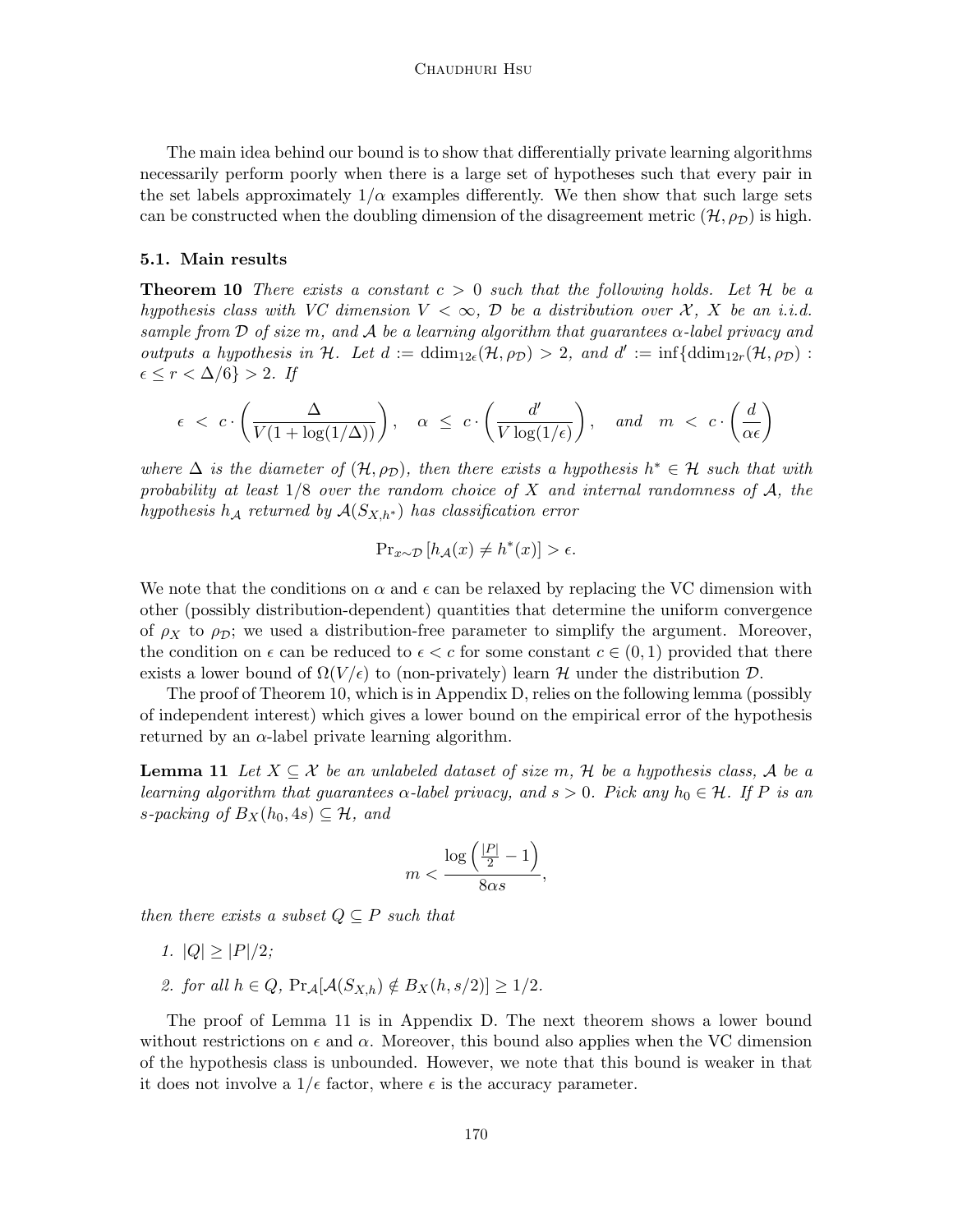**Theorem 12** Let H be a hypothesis class, D be a distribution over  $\mathcal{X}, X$  be an i.i.d. sample from D of size m, and A be a learning algorithm that guarantees  $\alpha$ -label privacy and outputs a hypothesis in H. Let  $d'':=ddim_{4\epsilon}(\mathcal{H},\rho_{\mathcal{D}})\geq 1$ . If  $\epsilon \leq \Delta/2$  and

$$
m \leq \frac{(d''-1)\log 2}{\alpha}
$$

where  $\Delta$  is the diameter of  $(\mathcal{H}, \rho_{\mathcal{D}})$ , then there exists  $h^* \in \mathcal{H}$  such that with probability at least 1/2 over the random choice of X and internal randomness of A, the hypothesis  $h_A$ returned by  $A(S_{X,h^*})$  has classification error

$$
\Pr\nolimits_{x \sim \mathcal{D}} \left[ h_{\mathcal{A}}(x) \neq h^*(x) \right] > \epsilon.
$$

In other words, any  $\alpha$ -label private algorithm for learning a hypothesis in  $\mathcal H$  with error at most  $\epsilon \leq \Delta/2$  must use at least  $(d'' - 1) \log(2)/\alpha$  examples. Theorem [12](#page-15-2) uses ideas similar to those in [\(Beimel et al., 2010\)](#page-17-6), but the result is stronger in that it applies to  $\alpha$ -label privacy and continuous data domains. A detailed proof is provided in Appendix [D.](#page-24-1)

# 5.2. Example: linear separators in  $\mathbb{R}^n$

In this section, we show an example that illustrates our label privacy lower bounds. Our example hypothesis class  $\mathcal{H} := \mathcal{H}_{\text{linear}}$  is the class of linear separators over  $\mathbb{R}^n$  that pass through the origin, and the unlabeled data distribution  $\mathcal D$  is the uniform distribution over the unit sphere  $\mathbb{S}^{n-1}$ . By Lemma [25](#page-29-0) (see Appendix [D\)](#page-24-1), the doubling dimension of  $(\mathcal{H}, \rho_{\mathcal{D}})$  at any scale r is at least  $n-2$ . Therefore Theorem [10](#page-15-0) implies that if  $\alpha$  and  $\epsilon$  are small enough, any  $\alpha$ -label private algorithm A that correctly learns all hypotheses  $h \in \mathcal{H}$  with error  $\leq \epsilon$ requires at least  $\Omega(\frac{n}{\epsilon \alpha})$  examples. (In fact, the condition on  $\epsilon$  can be relaxed to  $\epsilon \leq c$  for some constant  $c \in (0, 1)$ , because  $\Omega(n)$  examples are needed to even non-privately learn in this setting [\(Long, 1995\)](#page-18-12).) We also observe that this bound is tight (except for a  $\log(1/\delta)$ factor): as the doubling dimension of D is at most n, in the realizable case, Algorithm  $\mathcal{A}_{1r}$ using  $\mathcal{U} := \mathcal{D}$  learns linear separators with  $\alpha$ -label privacy given  $\tilde{O}(\frac{n}{\alpha})$  $\frac{n}{\alpha \epsilon}$ ) examples.

# Acknowledgments

KC would like to thank NIH U54 HL108460 for research support. DH was partially supported by AFOSR FA9550-09-1-0425, NSF IIS-1016061, and NSF IIS-713540.

## References

- <span id="page-16-1"></span>R. Agrawal and R. Srikant. Privacy-preserving data mining. SIGMOD Rec., 29(2):439–450, 2000. ISSN 0163-5808. doi: http://doi.acm.org/10.1145/335191.335438.
- <span id="page-16-0"></span>Lars Backstrom, Cynthia Dwork, and Jon M. Kleinberg. Wherefore art thou r3579x?: anonymized social networks, hidden patterns, and structural steganography. In Carey L. Williamson, Mary Ellen Zurko, Peter F. Patel-Schneider, and Prashant J. Shenoy, editors, WWW, pages 181–190. ACM, 2007. ISBN 978-1-59593-654-7.
- <span id="page-16-2"></span>K. Ball. An elementary introduction to modern convex geometry. In Silvio Levy, editor, Flavors of Geometry, volume 31. 1997.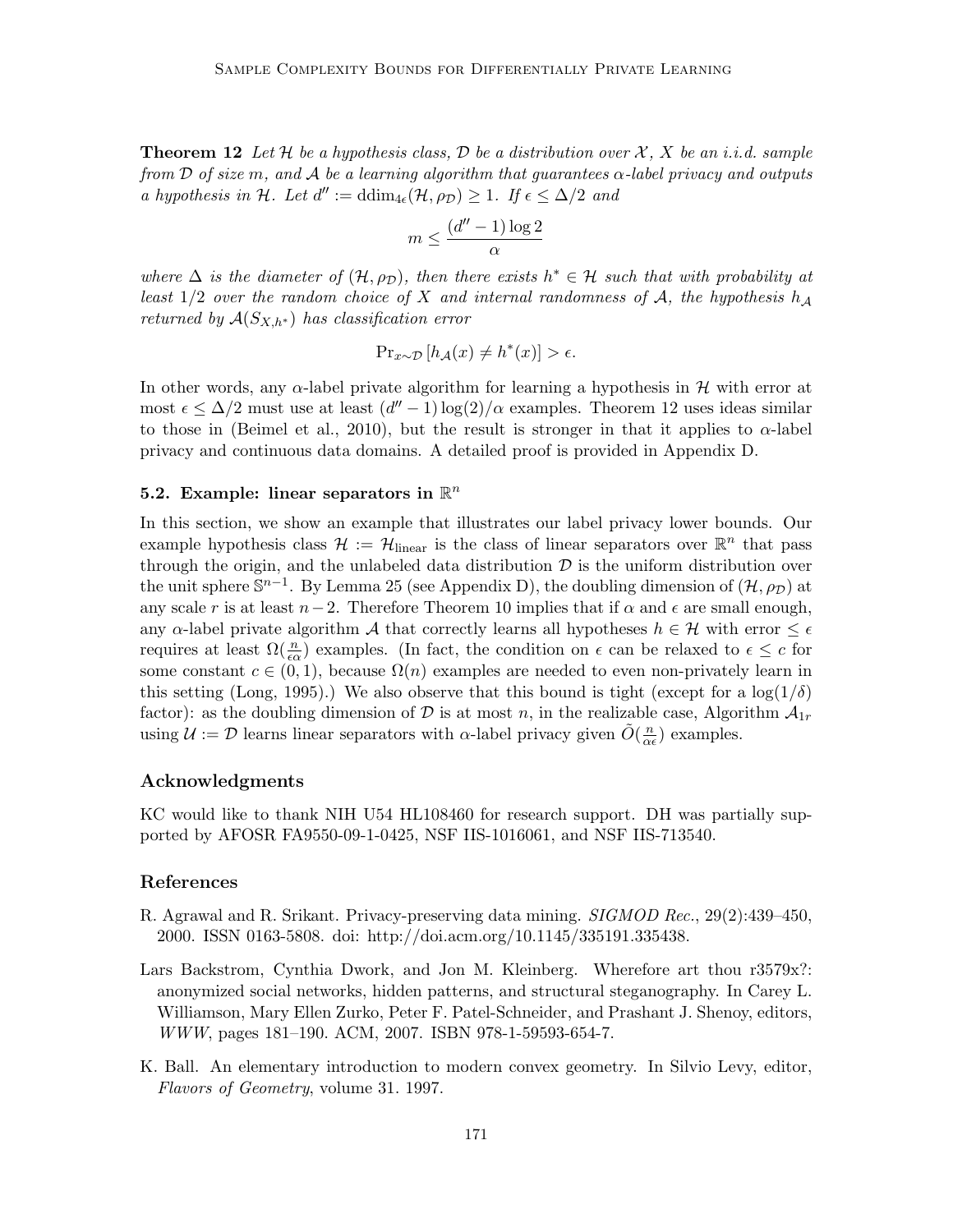- <span id="page-17-9"></span>B. Barak, K. Chaudhuri, C. Dwork, S. Kale, F. McSherry, and K. Talwar. Privacy, accuracy, and consistency too: a holistic solution to contingency table release. In PODS, pages 273– 282, 2007.
- <span id="page-17-6"></span>Amos Beimel, Shiva Prasad Kasiviswanathan, and Kobbi Nissim. Bounds on the sample complexity for private learning and private data release. In TCC, pages 437–454, 2010.
- <span id="page-17-11"></span>A. Blum, C. Dwork, F. McSherry, and K. Nissim. Practical privacy: the sulq framework. In PODS, pages 128–138, 2005.
- <span id="page-17-5"></span>A. Blum, K. Ligett, and A. Roth. A learning theory approach to non-interactive database privacy. In R. E. Ladner and C. Dwork, editors, STOC, pages 609–618. ACM, 2008. ISBN 978-1-60558-047-0.
- <span id="page-17-2"></span>Nader H. Bshouty, Yi Li, and Philip M. Long. Using the doubling dimension to analyze the generalization of learning algorithms. J. Comput. Syst. Sci., 75(6):323–335, 2009.
- <span id="page-17-0"></span>K. Chaudhuri, C. Dwork, S. Kale, F. McSherry, and K. Talwar. Learning concept classes with privacy. Manuscript, 2006.
- <span id="page-17-12"></span>K. Chaudhuri, C. Monteleoni, and A. Sarwate. Differentially private empirical risk minimization. Journal of Machine Learning Research, 2011.
- <span id="page-17-8"></span>Kamalika Chaudhuri and Nina Mishra. When random sampling preserves privacy. In Cynthia Dwork, editor, CRYPTO, volume 4117 of Lecture Notes in Computer Science, pages 198–213. Springer, 2006. ISBN 3-540-37432-9.

<span id="page-17-3"></span>Sanjoy Dasgupta. Coarse sample complexity bounds for active learning. In NIPS, 2005.

- <span id="page-17-1"></span>C. Dwork, F. McSherry, K. Nissim, and A. Smith. Calibrating noise to sensitivity in private data analysis. In 3rd IACR Theory of Cryptography Conference,, pages 265–284, 2006.
- <span id="page-17-13"></span>A. Evfimievski, J. Gehrke, and R. Srikant. Limiting privacy breaches in privacy preserving data mining. In PODS, pages 211–222, 2003.
- <span id="page-17-4"></span>Yoav Freund, H. Sebastian Seung, Eli Shamir, and Naftali Tishby. Selective sampling using the query by committee algorithm. Machine Learning, 28(2-3):133–168, 1997.
- <span id="page-17-14"></span>Srivatsava Ranjit Ganta, Shiva Prasad Kasiviswanathan, and Adam Smith. Composition attacks and auxiliary information in data privacy. In KDD, pages 265–273, 2008a.
- <span id="page-17-7"></span>Srivatsava Ranjit Ganta, Shiva Prasad Kasiviswanathan, and Adam Smith. Composition attacks and auxiliary information in data privacy. In KDD, pages 265–273, 2008b.
- <span id="page-17-15"></span>Anupam Gupta, Robert Krauthgamer, and James R. Lee. Bounded geometries, fractals, and low-distortion embeddings. In FOCS, pages 534–543, 2003.
- <span id="page-17-10"></span>Anupam Gupta, Moritz Hardt, Aaron Roth, and Jonathan Ullman. Privately releasing conjunctions and the statistical query barrier. In STOC, 2011.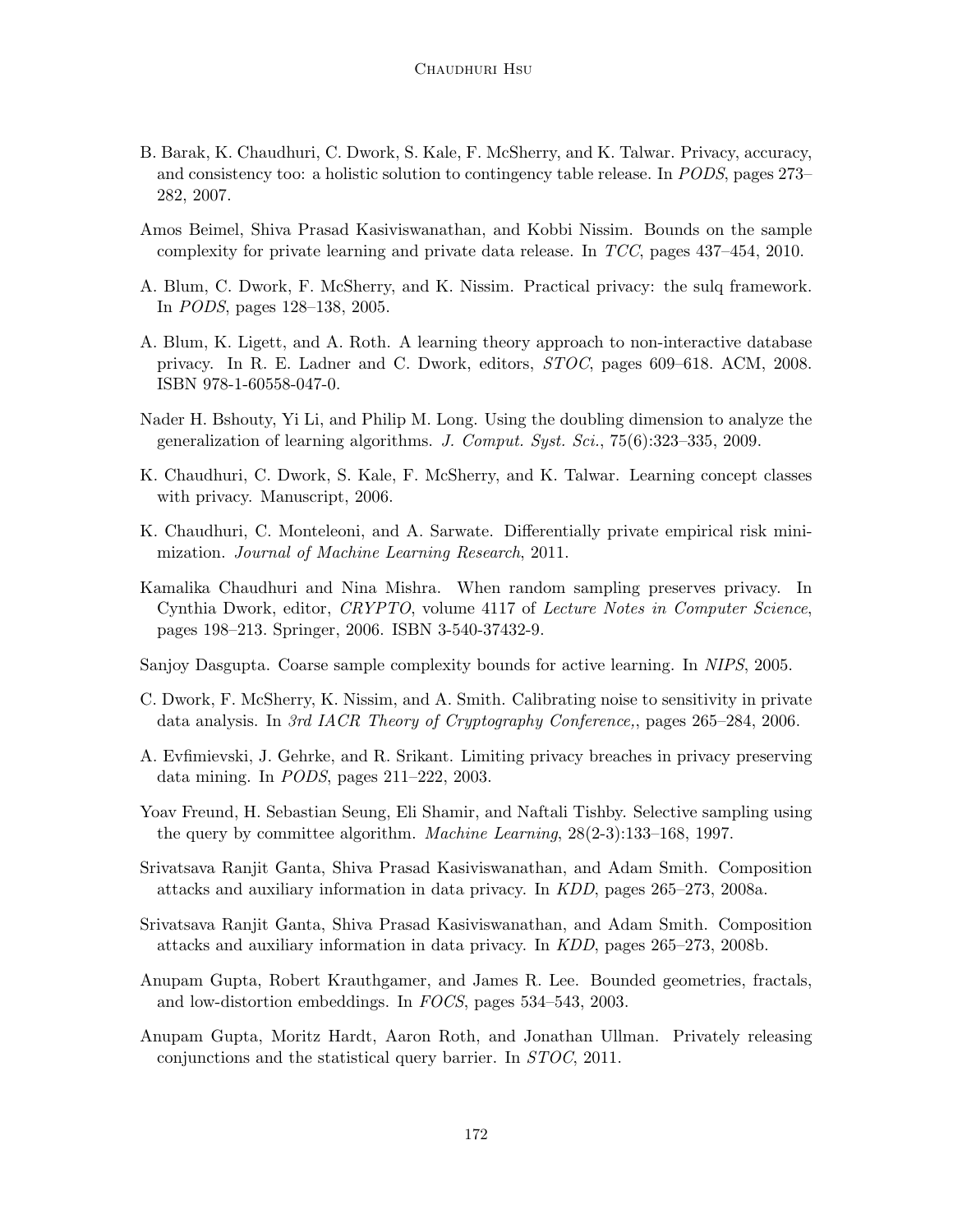- <span id="page-18-9"></span>Moritz Hardt and Kunal Talwar. On the geometry of differential privacy. In STOC, pages 705–714, 2010.
- <span id="page-18-4"></span>Rosie Jones, Ravi Kumar, Bo Pang, and Andrew Tomkins. "i know what you did last summer": query logs and user privacy. In CIKM '07: Proceedings of the sixteenth ACM conference on Conference on information and knowledge management, pages 909–914, New York, NY, USA, 2007. ACM. ISBN 978-1-59593-803-9. doi: http://doi.acm.org/10. 1145/1321440.1321573.
- <span id="page-18-0"></span>S. A. Kasiviswanathan, H. K. Lee, K. Nissim, S. Raskhodnikova, and A. Smith. What can we learn privately? In Proc. of Foundations of Computer Science, 2008.
- <span id="page-18-5"></span>Shiva Prasad Kasiviswanathan and Adam Smith. A note on differential privacy: Defining resistance to arbitrary side information. CoRR, abs/0803.3946, 2008.
- <span id="page-18-13"></span>A. Kolmogorov and V. Tikhomirov.  $\epsilon$ -entropy and  $\epsilon$ -capacity of sets in function spaces. Translations of the American Mathematical Society, 17:277–364, 1961.
- <span id="page-18-12"></span>P. M. Long. On the sample complexity of pac learning halfspaces against the uniform distribution. IEEE Transactions on Neural Networks, 6(6):1556–1559, 1995.
- <span id="page-18-11"></span>A. Machanavajjhala, J. Gehrke, D. Kifer, and M. Venkitasubramaniam. l-diversity: Privacy beyond k-anonymity. In Proc. of ICDE, 2006.
- <span id="page-18-1"></span>David A. McAllester. Some pac-bayesian theorems. In COLT, pages 230–234, 1998.
- <span id="page-18-7"></span>Frank McSherry and Ilya Mironov. Differentially private recommender systems: building privacy into the net. In KDD '09: Proceedings of the 15th ACM SIGKDD international conference on Knowledge discovery and data mining, pages 627–636, New York, NY, USA, 2009. ACM. ISBN 978-1-60558-495-9. doi: http://doi.acm.org/10.1145/1557019.1557090.
- <span id="page-18-2"></span>Frank McSherry and Kunal Talwar. Mechanism design via differential privacy. In FOCS, pages 94–103, 2007.
- <span id="page-18-3"></span>Arvind Narayanan and Vitaly Shmatikov. Robust de-anonymization of large sparse datasets. In IEEE Symposium on Security and Privacy, pages 111–125, Oakland, CA, USA., May 2008. IEEE Computer Society.
- <span id="page-18-6"></span>Kobbi Nissim, Sofya Raskhodnikova, and Adam Smith. Smooth sensitivity and sampling in private data analysis. In David S. Johnson and Uriel Feige, editors, STOC, pages 75–84. ACM, 2007. ISBN 978-1-59593-631-8.
- <span id="page-18-14"></span>D. Pollard. Convergence of Stochastic Processes. Springer-Verlag, 1984.
- <span id="page-18-8"></span>Aaron Roth. Differential privacy and the fat-shattering dimension of linear queries. In APPROX-RANDOM, pages 683–695, 2010.
- <span id="page-18-10"></span>L. Sweeney. k-anonymity: a model for protecting privacy. Int. J. on Uncertainty, Fuzziness and Knowledge-Based Systems, 2002.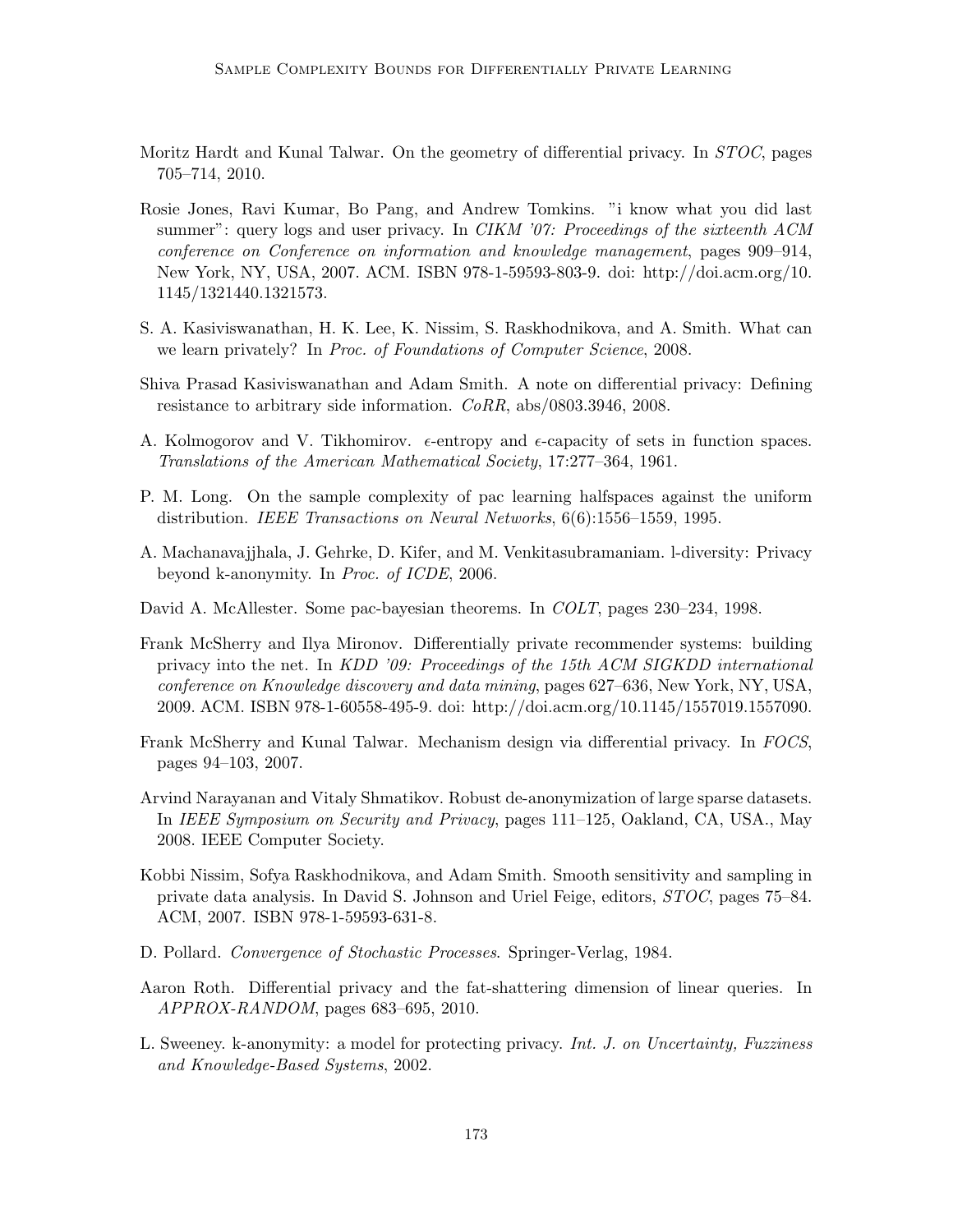- <span id="page-19-4"></span>V. N. Vapnik and A. Y. Chervonenkis. On the uniform convergence of relative frequencies of events to their probabilities. Theory of Probability and Its Applications, 16(2):264–280, 1971.
- <span id="page-19-1"></span>Rui Wang, Yong Fuga Li, XiaoFeng Wang, Haixu Tang, and Xiao yong Zhou. Learning your identity and disease from research papers: information leaks in genome wide association study. In ACM Conference on Computer and Communications Security, pages 534–544, 2009.
- <span id="page-19-2"></span>Andrew Chi-Chih Yao. Protocols for secure computations (extended abstract). In FOCS, pages 160–164, 1982.
- <span id="page-19-0"></span>Shuheng Zhou, Katrina Ligett, and Larry Wasserman. Differential privacy with compression. In Proc. of ISIT, 2009.

# Appendix A. Metric spaces

<span id="page-19-3"></span>Lemma 13 [\(Kolmogorov and Tikhomirov, 1961\)](#page-18-13) For any metric space  $(\mathcal{Z}, \rho)$  with diameter  $\Delta$ , and any  $\varepsilon \in (0, \Delta)$ , there exists an  $\varepsilon$ -packing of  $(\mathcal{Z}, \rho)$  that is also an  $\varepsilon$ -cover.

<span id="page-19-6"></span>Lemma 14 [\(Gupta, Krauthgamer, and Lee, 2003\)](#page-17-15) For any  $\varepsilon > 0$  and  $r > 0$ , if a metric space  $(\mathcal{Z}, \rho)$  has doubling dimension d and  $z \in \mathcal{Z}$ , then every  $\varepsilon$ -packing of  $(B(z, r), \rho)$ has cardinality at most  $(4r/\varepsilon)^d$ .

<span id="page-19-8"></span>**Lemma 15** Let  $(\mathcal{Z}, \rho)$  be a metric space with diameter  $\Delta$ , and  $r \in (0, 2\Delta)$ . If  $\text{ddim}_{r}(\mathcal{Z}, \rho) \geq$ d, then there exists  $z \in \mathcal{Z}$  such that  $B(z,r)$  has an  $(r/2)$ -packing of size at least  $2^d$ .

**Proof** Fix  $r \in (0, 2\Delta)$  and a metric space  $(\mathcal{Z}, \rho)$  with diameter  $\Delta$ . Suppose that for every  $z \in \mathcal{Z}$ , every  $(r/2)$ -packing of  $B(z,r)$  has size less than  $2^d$ . For each  $z \in \mathcal{Z}$ , let  $P_z$  be an  $(r/2)$ -packing of  $(B(z, r), \rho)$  that is also an  $(r/2)$ -cover—this is guaranteed to exist by Lemma [13.](#page-19-3) Therefore, for each  $z \in \mathcal{Z}$ ,  $B(z,r) \subseteq \bigcup_{z' \in P_z} B(z,r/2)$ , and  $|P_z| < 2^d$ . This implies that  $\text{ddim}_{r}(\mathcal{Z}, \rho)$  is less than d.

# Appendix B. Uniform convergence

<span id="page-19-5"></span>**Lemma 16 [\(Vapnik and Chervonenkis, 1971\)](#page-19-4)** Let  $\mathcal F$  be a family of measurable functions  $f : \mathcal{Z} \to \{0,1\}$  over a space  $\mathcal{Z}$  with distribution  $\mathcal{D}_{\mathcal{Z}}$ . Denote by  $\mathbb{E}_{\mathcal{Z}}[f]$  the empirical average of f over a subset  $Z \subseteq \mathcal{Z}$ . Let  $\varepsilon_m := (4/m)(\log(\mathcal{S}_{\mathcal{F}}(2m)) + \log(4/\delta))$ , where  $\mathcal{S}_{\mathcal{F}}(n)$ is the n-th VC shatter coefficient with respect to  $\mathcal{F}$ . Let Z be an i.i.d. sample of size m from  $\mathcal{D}_{\mathcal{Z}}$ . With probability at least  $1 - \delta$ , for all  $f \in \mathcal{F}$ ,

$$
\mathbb{E}[f] \geq \mathbb{E}_Z[f] - \min \left\{ \sqrt{\mathbb{E}_Z[f]\varepsilon_m}, \sqrt{\mathbb{E}[f]\varepsilon_m} + \varepsilon_m \right\}.
$$

<span id="page-19-7"></span>Also, with probability at least  $1 - \delta$ , for all  $f \in \mathcal{F}$ ,

$$
\mathbb{E}[f] \leq \mathbb{E}_Z[f] + \min \left\{ \sqrt{\mathbb{E}[f]\varepsilon_m}, \sqrt{\mathbb{E}_Z[f]\varepsilon_m} + \varepsilon_m \right\}.
$$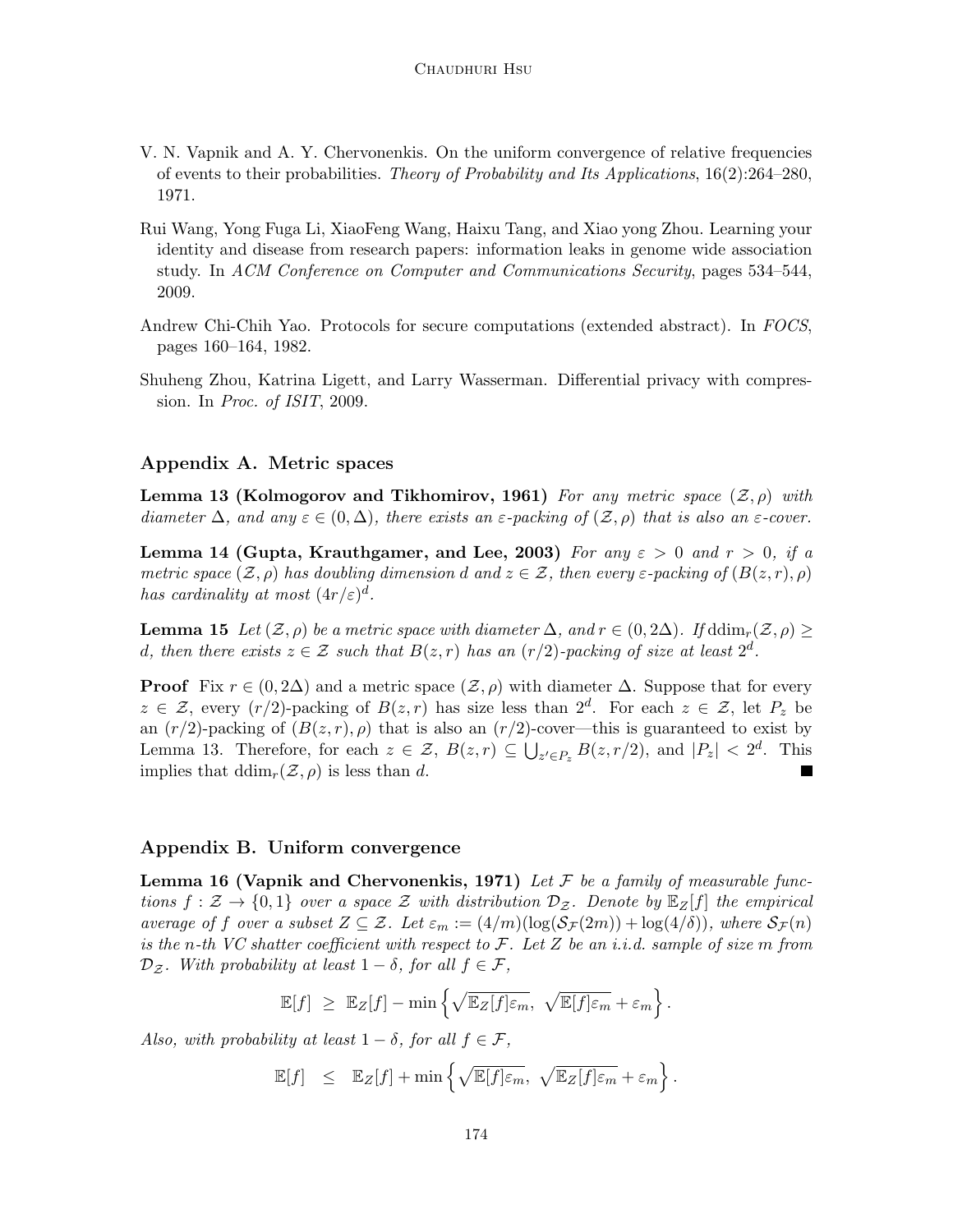**Lemma 17** Let H be a hypothesis class with VC dimension V. Fix any  $\delta \in (0,1)$ , and let X be an i.i.d. sample of size  $m \geq V/2$  from D. Let  $\varepsilon_m := (8V \log(2em/V) + 4 \log(4/\delta))/m$ . With probability at least  $1 - \delta$ , for all pairs of hypotheses  $\{h, h'\} \subseteq \mathcal{H}$ ,

$$
\rho_{\mathcal{D}}(h, h') \geq \rho_X(h, h') - \min \left\{ \sqrt{\rho_X(h, h') \varepsilon_m}, \sqrt{\rho_{\mathcal{D}}(h, h') \varepsilon_m} + \varepsilon_m \right\}.
$$

Also, with probability at least  $1 - \delta$ , for all pairs of hypotheses  $\{h, h'\} \subseteq \mathcal{H}$ ,

$$
\rho_X(h, h') \geq \rho_D(h, h') - \sqrt{\rho_D(h, h') \varepsilon_m}.
$$

Proof This is an immediate consequence of Lemma [16](#page-19-5) as applied to the function class  $\mathcal{F} := \{x \mapsto \mathbb{1}[h(x) \neq h'(x)] : h, h' \in \mathcal{H}\},\$  which has VC shatter coefficients  $\mathcal{S}_{\mathcal{F}}(2m) \leq$  $\mathcal{S}_{\mathcal{H}}(2m)^2 \leq (2em/V)^{2V}$  by Sauer's Lemma.  $\blacksquare$ 

#### <span id="page-20-0"></span>Appendix C. Proofs from Section [4](#page-10-0)

#### C.1. Some lemmas

We first give two simple lemmas. The first one, Lemma [18](#page-20-1) states some basic properties of the exponential mechanism.

<span id="page-20-1"></span>Lemma 18 [\(McSherry and Talwar, 2007\)](#page-18-2) Let I be a finite set of indices, and let  $a_i \in$ R for all  $i \in I$ . Define the probability distribution  $p := (p_i : i \in I)$  where  $p_i \propto \exp(-a_i)$ for all  $i \in I$ . If  $j \in I$  is drawn at random according to p, then the following holds for any element  $i_0 \in I$  and any  $t \in \mathbb{R}$ .

- 1. Let  $i \in I$ . If  $a_i \ge t$ , then  $Pr_{j \sim p}[j = i] \le \exp(-(t a_{i_0}))$ .
- 2. Pr<sub>j∼p</sub>[ $a_j \ge a_{i_0} + t$ ]  $\le |I| \exp(-t)$ .

**Proof** Fix any  $i_0 \in I$  and  $t \in \mathbb{R}$ . To show the first part of the lemma, note that for any  $i \in I$  with  $a_i \geq t$ , we have

$$
Pr_{j \sim p}[j = i] = \frac{\exp(-a_i)}{\sum_{i' \in I} \exp(-a_{i'})} \le \frac{\exp(-t)}{\exp(-a_{i_0})} = \exp(-(t - a_{i_0})).
$$

For the second part, we apply the inequality from the first part to all  $i \in I$  such that  $a_i \geq a_{i_0} + t$ , so

$$
\Pr_{j \sim p}[a_j \ge a_{i_0} + t] = \sum_{i \in I} \mathbb{1}[a_i \ge a_{i_0} + t] \cdot \Pr_{j \sim p}[j = i] \le \sum_{i \in I} \mathbb{1}[a_i \ge a_{i_0} + t] \cdot \exp(-t) \le |I| \exp(-t).
$$

<span id="page-20-2"></span> $\blacksquare$ 

The next lemma is consequences of smoothness between distributions  $\mathcal D$  and  $\mathcal U$ .

**Lemma 19** If D is  $\kappa$ -smooth with respect to U, then for all  $\epsilon > 0$ , every  $\epsilon$ -cover of  $(\mathcal{H}, \rho_{\mathcal{U}})$ is a  $\kappa \varepsilon$ -cover of  $(\mathcal{H}, \rho_{\mathcal{D}})$ .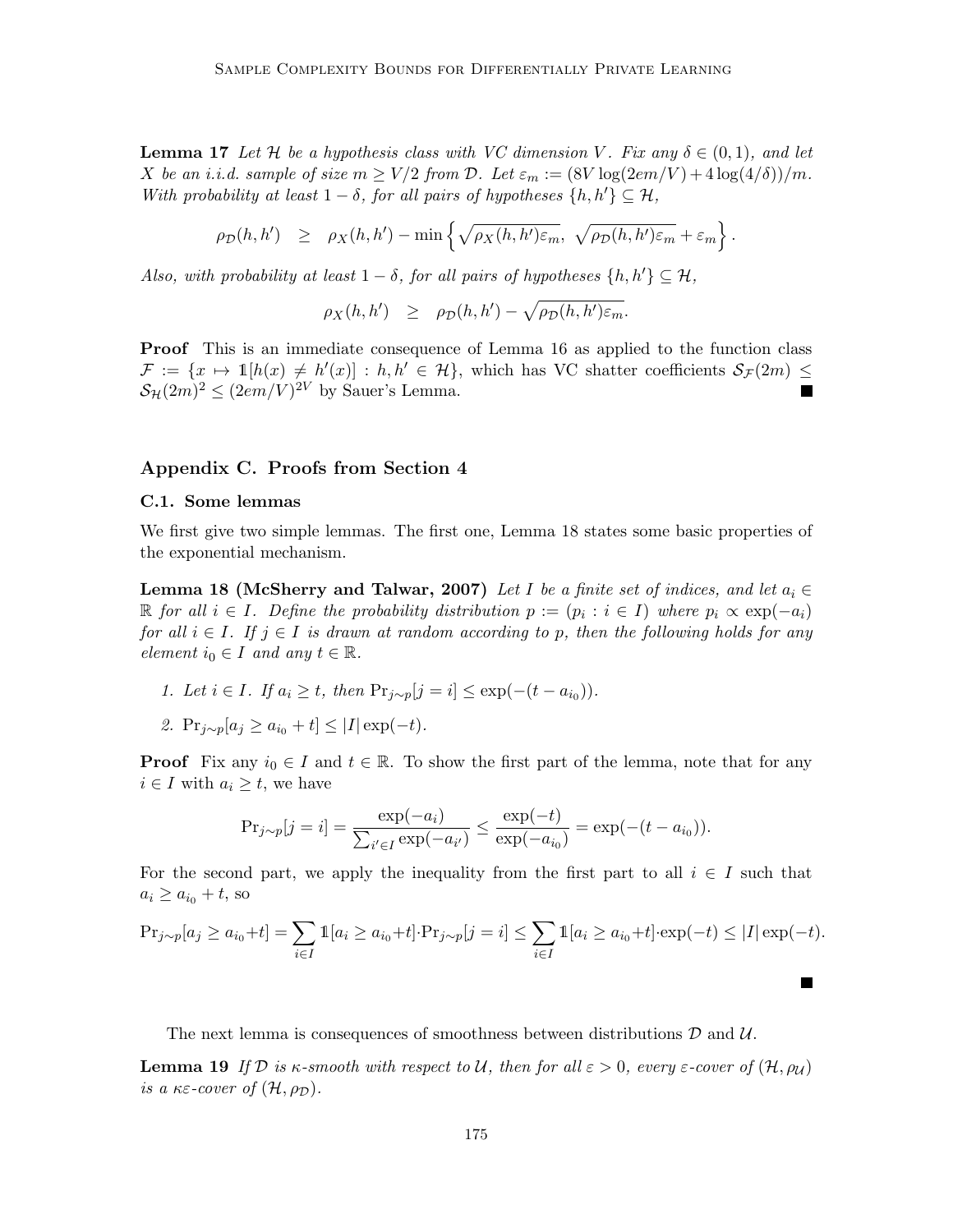**Proof** Suppose C is an  $\varepsilon$ -cover of  $(\mathcal{H}, \rho_{\mathcal{U}})$ . Then, for any  $h \in \mathcal{H}$ , there exists  $h' \in C$  such that  $\rho_{\mathcal{U}}(h, h') \leq \varepsilon$ . Fix such a pair h, h', and let  $A := \{x \in \mathcal{X} : h(x) \neq h'(x)\}\$  be the subset of X on which h and h' disagree. As D is  $\kappa$ -smooth with respect to U, by definition of smoothness,

$$
\rho_{\mathcal{D}}(h, h') = \Pr_{x \sim \mathcal{D}}[x \in A] \leq \kappa \cdot \Pr_{x \sim \mathcal{D}}[x \in A] = \kappa \cdot \rho_{\mathcal{U}}(h, h') \leq \kappa \varepsilon,
$$

and thus C is a  $\kappa \varepsilon$ -cover of  $(\mathcal{H}, \rho_{\mathcal{D}})$ .

#### C.2. Proof of Theorem [8](#page-12-1)

First, because of the lower bound on  $m := |S|$  from [\(4\)](#page-12-3), the computed value of  $\hat{\kappa}$  in the first step of the algorithm must satisfy  $\hat{\kappa} \geq \kappa$ . Therefore,  $\mathcal{D}$  is also  $\hat{\kappa}$ -smooth with respect to  $\mathcal{U}$ . Combining this with Lemma [19,](#page-20-2) G is an  $(\epsilon/4)$ -cover of  $(\mathcal{H}, \rho_{\mathcal{D}})$ . Moreover, as G is also an  $(\epsilon/4\hat{\kappa})$ -packing of U, from Lemma [14,](#page-19-6) the cardinality of G is at most  $|\mathcal{G}| \leq (16\hat{\kappa}/\epsilon)^{d_{\mathcal{U}}}$ .

Define  $\text{err}(h) := \Pr_{(x,y)\sim \mathcal{P}}[h(x) \neq y]$ . Suppose that  $h^* \in \mathcal{H}$  minimizes  $\text{err}(h)$  over  $h \in \mathcal{H}$ . Let  $g_0 \in \mathcal{G}$  be an element of  $\mathcal G$  such that  $\rho_{\mathcal D}(h^*, g_0) \leq \epsilon/4$ ;  $g_0$  exists as  $\mathcal G$  is an  $(\epsilon/4)$ -cover of  $(\mathcal{H}, \rho_{\mathcal{D}})$ . By the triangle inequality, we have that:

$$
err(g_0) \le err(h^*) + \rho_{\mathcal{D}}(h^*, g_0) \le err(h^*) + \epsilon/4 \tag{6}
$$

Let E be the event that  $\max_{q \in \mathcal{G}} | \text{err}(g) - \text{err}(g, S) | > \epsilon/4$ , and E be its complement. By Hoeffding's inequality, a union bound, and the lower bound on  $|S|$ , we have that for a large enough value of the constant  $C$  in Equation  $(4)$ ,

$$
\Pr_{S \sim \mathcal{P}^m}[E] \leq |\mathcal{G}| \max_{g \in \mathcal{G}} \Pr_{S \sim \mathcal{P}^m} \left[ |\operatorname{err}(g) - \operatorname{err}(g, S)| > \frac{\epsilon}{4} \right] \leq 2|\mathcal{G}| \exp\left(-\frac{|S|\epsilon^2}{32}\right) \leq \frac{\delta}{2}.
$$

In the event E, we have  $err(h_{\mathcal{A}}) \geq err(h_{\mathcal{A}}, S) - \epsilon/4$  and  $err(g_0) \leq err(g_0, S) + \epsilon/4$  because both  $h_{\mathcal{A}}$  and  $g_0$  are in  $\mathcal{G}$ . Therefore,

$$
\begin{aligned} \Pr_{S \sim \mathcal{P}^m, \mathcal{A}_1}[\text{err}(h_{\mathcal{A}}) > \text{err}(h^*) + \epsilon] &\leq \Pr_{S \sim \mathcal{P}^m, \mathcal{A}_1} \left[ \text{err}(h_{\mathcal{A}}) > \text{err}(g_0) + \frac{3\epsilon}{4} \right] \\ &\leq \Pr_{S \sim \mathcal{P}^m}[E] + \Pr_{\mathcal{A}_1} \left[ \text{err}(h_{\mathcal{A}}) > \text{err}(g_0) + \frac{3\epsilon}{4} \mid \bar{E} \right] \\ &\leq \frac{\delta}{2} + \Pr_{\mathcal{A}_1} \left[ \text{err}(h_{\mathcal{A}}, S) > \text{err}(g_0, S) + \frac{\epsilon}{4} \mid \bar{E} \right] \\ &\leq \frac{\delta}{2} + |\mathcal{G}| \exp\left( -\frac{\alpha |S|\epsilon}{8} \right) \\ &\leq \frac{\delta}{2} + \left( \frac{16\hat{\kappa}}{\epsilon} \right)^{d_{\mathcal{U}}} \exp\left( -\frac{\alpha |S|\epsilon}{8} \right) \\ &\leq \delta \end{aligned}
$$

Here, the first step follows from [\(7\)](#page-22-0), and the final three inequalities follow from Lemma [18](#page-20-1) (using  $a_g = \alpha |S| \text{err}(g, S)/2$  for  $g \in \mathcal{G}$ ), the upper bound on  $|\mathcal{G}|$ , and the lower bound on m in  $(4)$ .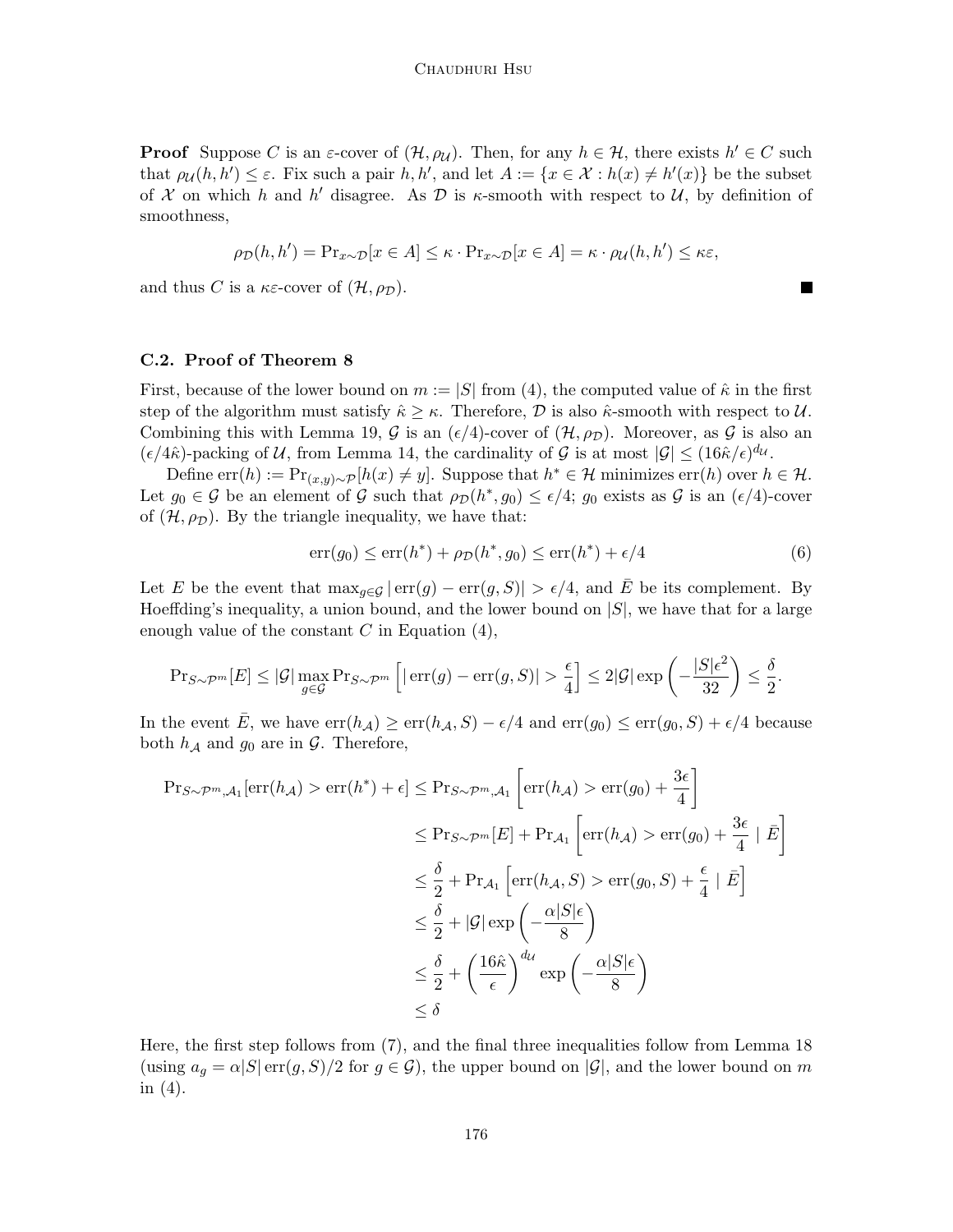Algorithm  $A_{1r}$ .

**Input:** private labeled dataset  $S \subseteq \mathcal{X} \times \{\pm 1\}$ , public reference distribution  $\mathcal{U}$ over X, privacy parameter  $\alpha \in (0,1)$ , accuracy parameter  $\epsilon \in (0,1)$ , confidence parameter  $\delta \in (0,1)$ .

Output:  $h_{\mathcal{A}} \in \mathcal{H}$ .

1. Solve the equation  $|S| = f_{\text{realizable}}(\alpha, \epsilon, \delta, \hat{\kappa})$  for  $\hat{\kappa} > 0$ , where

$$
f_{\text{realizable}}(\alpha, \epsilon, \delta, \hat{\kappa}) = C \cdot \frac{1}{\alpha \epsilon} \cdot \left(d_{\mathcal{U}} \cdot \log(\hat{\kappa}/\epsilon) + \log \frac{1}{\delta}\right)
$$

is the function from [\(5\)](#page-13-0), and let  $\varepsilon_0 := \epsilon/(4\hat{\kappa})$ .

- 2. Let G be an  $\varepsilon_0$ -packing of  $(\mathcal{H}, \rho_{\mathcal{U}})$  that is also an  $\varepsilon_0$ -cover; the existence of such a set is guaranteed by Lemma [13.](#page-19-3)
- 3. Randomly choose  $h_{\mathcal{A}} \in \mathcal{G}$  according to the distribution  $(p_q : g \in \mathcal{G})$ , where  $p_g \propto \exp(-\alpha |S| \operatorname{err}(g, S)/2)$  for each  $g \in \mathcal{G}$ , and return  $h_{\mathcal{A}}$ .

Figure 2: Learning algorithm for  $\alpha$ -privacy under the realizable assumption.

#### C.3. Proof of Theorem [9](#page-12-2)

The proof is very similar to the proof of Theorem [8.](#page-12-1)

First, because of the lower bound on  $m := |S|$  from [\(5\)](#page-13-0), the computed value of  $\hat{\kappa}$  in the first step of the algorithm must satisfy  $\hat{\kappa} \geq \kappa$ . Therefore,  $\hat{\mathcal{D}}$  is also  $\hat{\kappa}$ -smooth with respect to U. Combining this with Lemma [19,](#page-20-2) as G is an  $(\epsilon/4\hat{\kappa})$ -cover of U, G is an  $(\epsilon/4)$ -cover of  $(\mathcal{H}, \rho_D)$ . Moreover, as G is also an  $(\epsilon/4\hat{\kappa})$ -packing of U, from Lemma [14,](#page-19-6) the cardinality of  $\mathcal{G}$  is at most  $|\mathcal{G}| \leq (16\hat{\kappa}/\epsilon)^{d_{\mathcal{U}}}$ .

Define  $\text{err}(h) := \Pr_{(x,y)\sim \mathcal{P}}[h(x) \neq y]$ . Suppose that  $h^* \in \mathcal{H}$  minimizes  $\text{err}(h)$  over  $h \in \mathcal{H}$ . Recall that from the realizability assumption,  $err(h^*) = 0$ . Let  $g_0 \in \mathcal{G}$  be an element of G such that  $\rho_{\mathcal{D}}(h^*, g_0) \leq \epsilon/4$ ;  $g_0$  exists as G is an  $(\epsilon/4)$ -cover of  $(\mathcal{H}, \rho_{\mathcal{D}})$ . By the triangle inequality, we have that:

<span id="page-22-0"></span>
$$
err(g_0) \le err(h^*) + \rho_{\mathcal{D}}(h^*, g_0) \le \epsilon/4 \tag{7}
$$

We define two events  $E_1$  and  $E_2$ . Let  $\mathcal{G}_1 \subset G$  be the set of all  $g \in \mathcal{G}$  for which  $err(g) \geq \epsilon$ . The event  $E_1$  is the event that  $\min_{g \in \mathcal{G}_1} \text{err}(g, S) > 9\epsilon/10$ , and let  $\overline{E}_1$  be its complement. Applying the multiplicative Chernoff bounds, for a specific  $g \in \mathcal{G}_1$ ,

$$
\mathrm{Pr}_{S \sim \mathcal{P}^m} \left[ \mathrm{err}(g, S) < \frac{9}{10} \, \mathrm{err}(g) \right] \le e^{-|S| \, \mathrm{err}(g)/400} \le e^{-|S| \epsilon/400}
$$

The quantity on the right hand side is at most  $\frac{\delta}{4|\mathcal{G}|} \leq \frac{\delta}{4|\mathcal{G}|}$  $\frac{\delta}{4|\mathcal{G}_1|}$  for a large enough constant C in Equation [\(5\)](#page-13-0). Applying an union bound over all  $g \in \mathcal{G}_1$ , we get that

<span id="page-22-1"></span>
$$
\Pr_{S \sim \mathcal{P}^m} [\bar{E}_1] \le \delta/4. \tag{8}
$$

.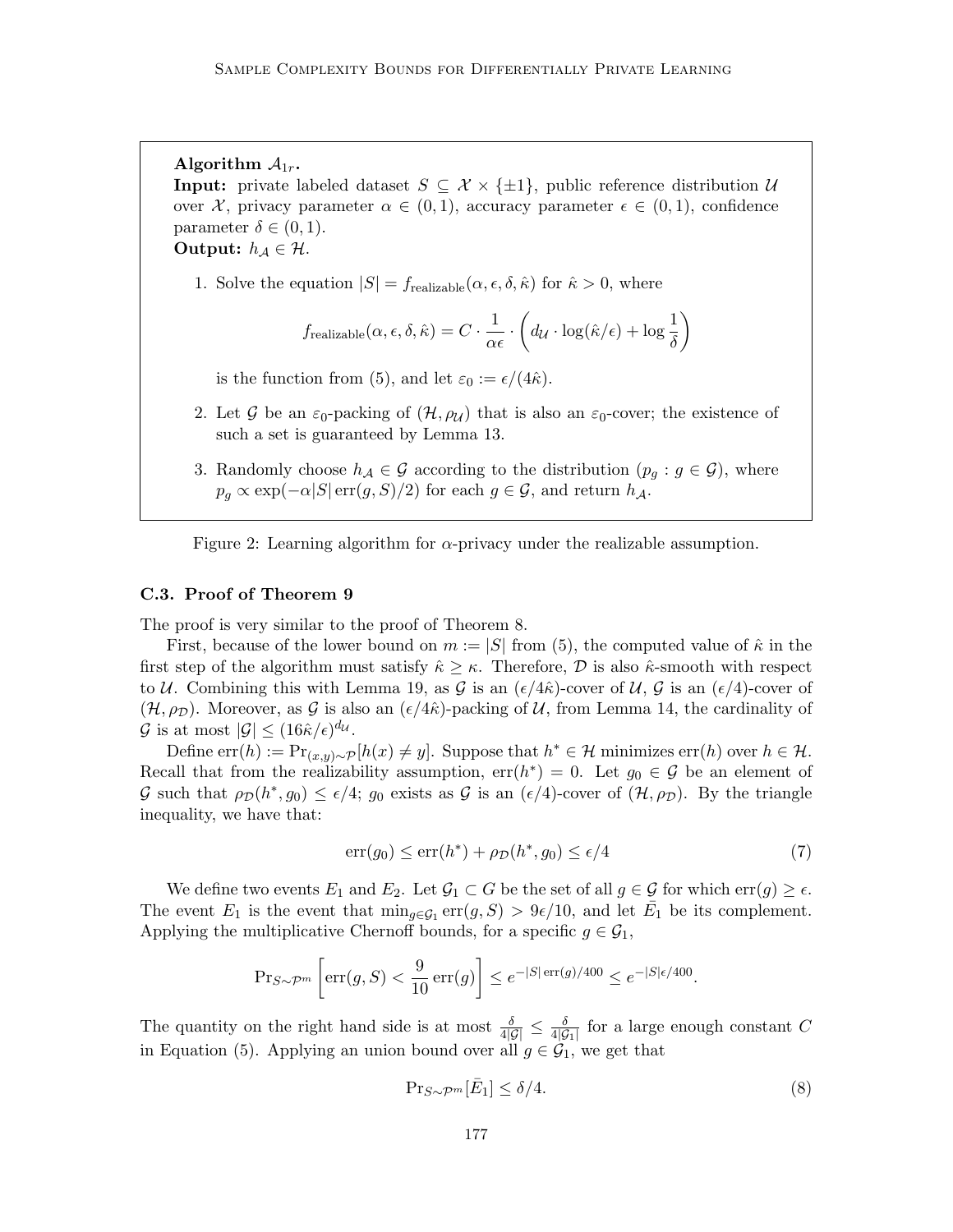We define  $E_2$  as the event that  $\text{err}(g_0, S) \leq 3\epsilon/4$ , and  $\overline{E}_2$  as its complement. From a standard multiplicative Chernoff bound, with probability at least  $1 - \delta/4$ ,

$$
err(g_0, S) \le err(g) + \sqrt{\frac{3\operatorname{err}(g)\ln(4/\delta)}{|S|}} \le \frac{\epsilon}{4} + \sqrt{\frac{3\epsilon}{4} \cdot \frac{\ln(4/\delta)}{|S|}} \le \frac{\epsilon}{4} + \sqrt{\frac{3\epsilon}{4} \cdot \frac{\epsilon}{3}} = \frac{3\epsilon}{4}
$$

Thus, if  $|S| \geq (3/\epsilon) \log(4/\delta)$ , which is the case due to Equation [\(5\)](#page-13-0),

<span id="page-23-2"></span>
$$
\Pr_{S \sim \mathcal{P}^m}[\bar{E}_2] = \Pr_{S \sim \mathcal{P}^m} \left[ \text{err}(g_0, S) > \frac{3\epsilon}{4} \right] \le \frac{\delta}{4}.\tag{9}
$$

Therefore, we have

$$
\begin{split}\n\Pr_{S \sim \mathcal{P}^m, \mathcal{A}}[\text{err}(h_{\mathcal{A}}) > \epsilon] \\
&\leq \Pr_{S \sim \mathcal{P}^m, \mathcal{A}}[\text{err}(h_{\mathcal{A}}) > \epsilon \mid E_1 \cap E_2] + \Pr_{S \sim \mathcal{P}^m}[\bar{E}_1] + \Pr_{S \sim \mathcal{P}^m}[\bar{E}_2] \\
&\leq \Pr_{S \sim \mathcal{P}^m, \mathcal{A}}\left[\text{err}(h_{\mathcal{A}}, S) > \text{err}(g_0, S) + \left(\frac{9}{10} - \frac{3}{4}\right) \epsilon \mid E_1 \cap E_2\right] + \delta/4 + \delta/4 \\
&\leq \Pr_{S \sim \mathcal{P}^m, \mathcal{A}}\left[\text{err}(h_{\mathcal{A}}, S) > \text{err}(g_0, S) + \frac{3\epsilon}{20} \mid E_1 \cap E_2\right] + \delta/2 \\
&\leq |\mathcal{G}| \exp\left(-\frac{3\epsilon|S|}{20}\right) + \delta/2 \\
&\leq \left(\frac{16\hat{\kappa}}{\epsilon}\right)^{d_{\mathcal{U}}} \exp\left(-\frac{3\epsilon|S|}{20}\right) + \delta/2 \\
&\leq \delta/2 + \delta/2 = \delta.\n\end{split}
$$

Here, the second step follows from the definition of events  $E_1$  and  $E_2$  and from Equations [\(8\)](#page-22-1) and [\(9\)](#page-23-2), the third step follows from simple algebra, the fourth step follows from Lemma [18,](#page-20-1) the fifth step from the bound on  $|\mathcal{G}|$  and the final step from Equation [\(5\)](#page-13-0).

# C.4. Examples

<span id="page-23-0"></span>**Lemma 20** Let U be uniform over the unit sphere  $\mathbb{S}^{n-1}$ , and let D be defined as in Example [2.](#page-14-1) Then, D is

$$
\frac{1}{1-2\exp(-n\gamma^2/2)}\text{-}smooth
$$

with respect to U.

**Proof** From [\(Ball, 1997\)](#page-16-2), we know that  $Pr_{x\sim\mathcal{U}}[x \in W] \ge 1 - 2 \exp(-n\gamma^2/2)$ . Thus, for any set  $A \subseteq \mathbb{S}^{n-1}$ , we have

$$
\Pr_{x \sim \mathcal{D}}[x \in A] = \Pr_{x \sim \mathcal{D}}[x \in A \cap W] = \frac{\Pr_{x \sim \mathcal{U}}[x \in A \cap W]}{\Pr_{x \sim \mathcal{U}}[x \in W]} \le \frac{\Pr_{x \sim \mathcal{U}}[x \in A]}{1 - 2\exp(-n\gamma^2/2)}.
$$

<span id="page-23-1"></span>This means  $\mathcal D$  is  $\kappa$ -smooth with respect to  $\mathcal U$  for

$$
\kappa = \frac{1}{1 - 2\exp(-n\gamma^2/2)}.
$$

 $\blacksquare$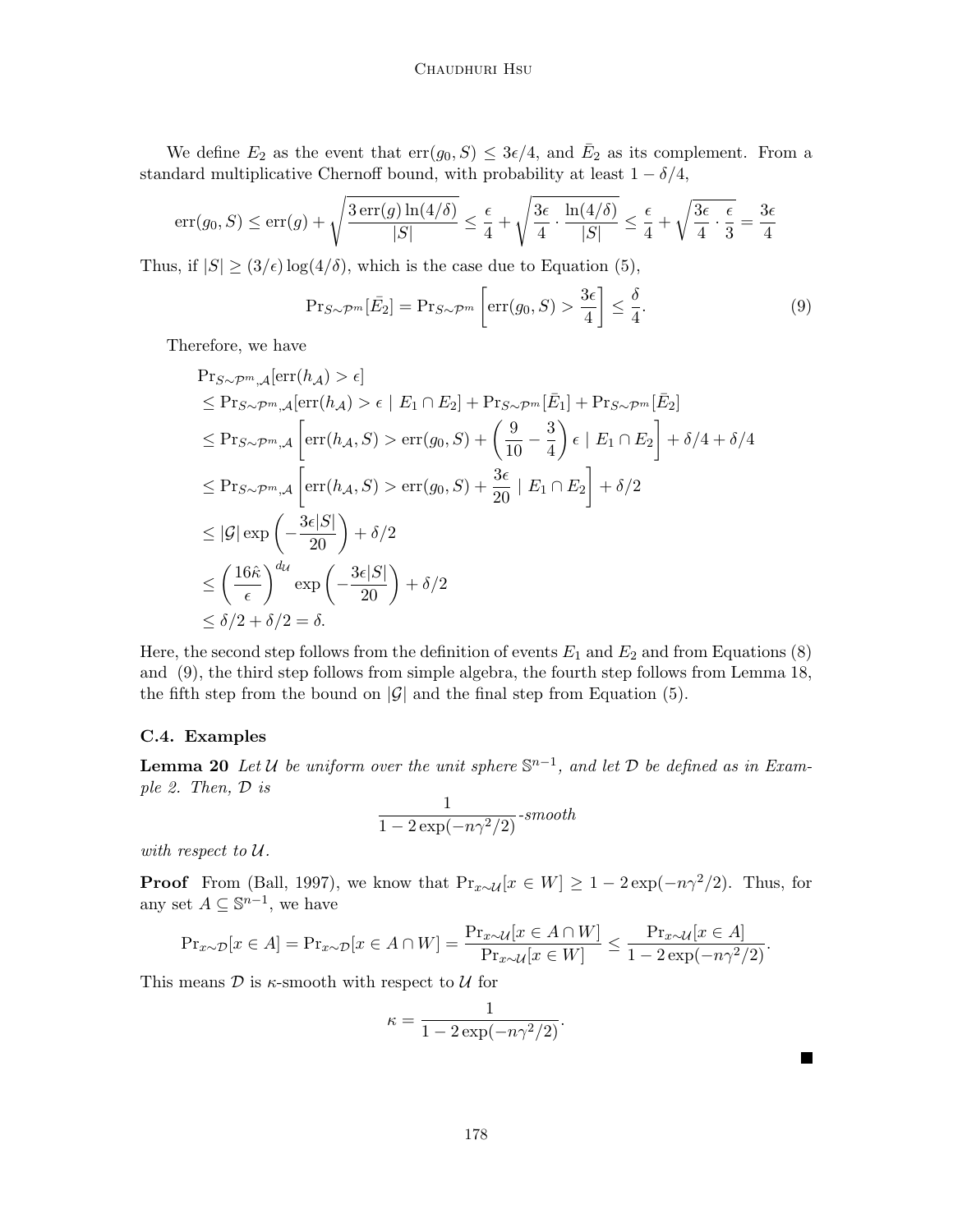**Lemma 21** Let U be uniform over the unit sphere  $\mathbb{S}^{n-1}$  and let D be defined as in Example [3.](#page-14-2) Then, D is

$$
\left(\frac{2}{1-\gamma}\right)^{\frac{n-1}{2}}\text{-smooth}
$$

with respect to U.

**Proof** From [\(Ball, 1997\)](#page-16-2), we know that  $Pr_{x \sim \mathcal{U}}[x \in \mathbb{S}^{n-1} \setminus W] = Pr_{x \sim \mathcal{U}}[x \notin W] \geq ((1 - \mathbb{S}^{n-1})^2)$  $(\gamma)/2)^{(n-1)/2}$ . Therefore, for any  $A \subseteq \mathbb{S}^{n-1}$ , we have

$$
\Pr\nolimits_{x\sim\mathcal{D}}[x\in A] = \Pr\nolimits_{x\sim\mathcal{D}}[x\in A\setminus W] = \frac{\Pr\nolimits_{x\sim\mathcal{U}}[x\in A\setminus W]}{\Pr\nolimits_{x\sim\mathcal{U}}[x\in\mathbb{S}^{n-1}\setminus W]} \le \frac{\Pr\nolimits_{x\sim\mathcal{U}}[x\in A]}{\left(\frac{1-\gamma}{2}\right)^{\frac{n-1}{2}}}.
$$

This means  $\mathcal D$  is  $\kappa$ -smooth with respect to  $\mathcal U$  for

$$
\kappa = \left(\frac{2}{1-\gamma}\right)^{\frac{n-1}{2}}.
$$

П

#### <span id="page-24-1"></span>Appendix D. Proofs from Section [5](#page-14-0)

#### D.1. Some lemmas

<span id="page-24-0"></span>**Lemma 22** Let  $S := \{(x_1, y_1), \ldots, (x_m, y_m)\} \subseteq \mathcal{X} \times \{\pm 1\}$  be a labeled dataset of size m,  $\alpha \in (0,1)$ , and  $k \geq 0$ .

1. If a learning algorithm A guarantees  $\alpha$ -privacy and outputs a hypothesis from H, then  $for \ all \ S' := \{(x'_1, y'_1), \ldots, (x'_m, y'_m)\} \subseteq \mathcal{X} \times \{\pm 1\} \ with \ (x_i, y_i) = (x'_i, y'_i) \ for \ at \ least$  $|S| - k$  such examples,

$$
\forall \mathcal{G} \subseteq \mathcal{H} \text{ . } \Pr_{\mathcal{A}}\left[\mathcal{A}(S) \in \mathcal{G}\right] \geq \Pr_{\mathcal{A}}\left[\mathcal{A}(S') \in \mathcal{G}\right] \cdot \exp(-k\alpha).
$$

2. If a learning algorithm A guarantees  $\alpha$ -label privacy and outputs a hypothesis from  $\mathcal{H}$ , then for all  $S' := \{(x_1, y_1'), \ldots, (x_m, y_m')\} \subseteq \mathcal{X} \times \{\pm 1\}$  with  $y_i = y_i'$  for at least  $|S| - k$ such labels,

$$
\forall \mathcal{G} \subseteq \mathcal{H} \text{ . } \Pr_{\mathcal{A}}\left[\mathcal{A}(S) \in \mathcal{G}\right] \geq \Pr_{\mathcal{A}}\left[\mathcal{A}(S') \in \mathcal{G}\right] \cdot \exp(-k\alpha).
$$

**Proof** We prove just the first part, as the second part is similar. For a labeled dataset  $S'$ that differs from S in at most k pairs, there exists a sequence of datasets  $S^{(0)}, \ldots, S^{(\ell)}$  with  $\ell \leq k$  such that  $S^{(0)} = S'$ ,  $S^{(\ell)} = S$ , and  $S^{(j)}$  differs from  $S^{(j+1)}$  in exactly one example for  $1 \leq j \leq \ell$ . In this case, if A guarantees  $\alpha$ -privacy, then for all  $\mathcal{G} \subseteq \mathcal{H}$ ,

$$
\Pr_{\mathcal{A}}\left[\mathcal{A}(S^{(0)}) \in \mathcal{G}\right] \le \Pr_{\mathcal{A}}\left[\mathcal{A}(S^{(1)}) \in \mathcal{G}\right] \cdot e^{\alpha}
$$

$$
\le \Pr_{\mathcal{A}}\left[\mathcal{A}(S^{(2)}) \in \mathcal{G}\right] \cdot e^{2\alpha}
$$

$$
\le \dots
$$

$$
\le \Pr_{\mathcal{A}}\left[\mathcal{A}(S^{(\ell)}) \in \mathcal{G}\right] \cdot e^{\ell\alpha}
$$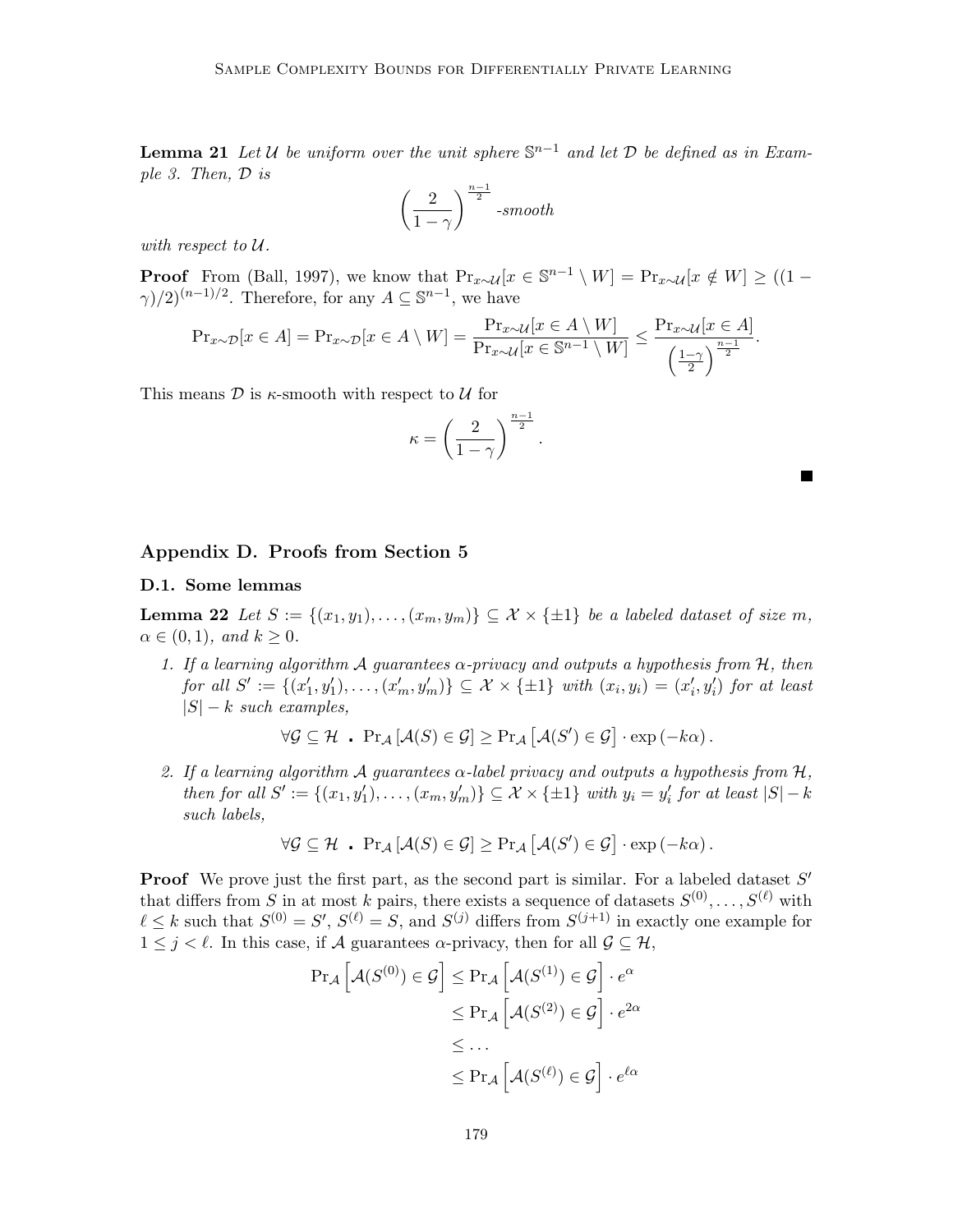and therefore

$$
\Pr_{\mathcal{A}}\left[\mathcal{A}(S) \in \mathcal{G}\right] \geq \Pr_{\mathcal{A}}\left[\mathcal{A}(S') \in \mathcal{G}\right] \cdot e^{-\ell\alpha} \geq \Pr_{\mathcal{A}}\left[\mathcal{A}(S') \in \mathcal{G}\right] \cdot e^{-k\alpha}.
$$

<span id="page-25-0"></span>**Lemma 23** There exists a constant  $C > 1$  such that the following holds. Let H be a hypothesis class with VC dimension V, and let  $\mathcal D$  be distribution over X. Fix any  $r \in (0,1)$ , and let  $X$  be an i.i.d. sample of size  $m$  from  $D$ . If

$$
m \ge \frac{CV}{r} \log \frac{C}{r},
$$

then the following holds with probability at least  $1/2$ :

- 1. every pair of hypotheses  $\{h, h'\} \subseteq \mathcal{H}$  for which  $\rho_X(h, h') > 2r$  has  $\rho_{\mathcal{D}}(h, h') > r$ ;
- 2. for all  $h_0 \in \mathcal{H}$ , every (6r)-packing of  $(B_{\mathcal{D}}(h_0, 12r), \rho_{\mathcal{D}})$  is a (4r)-packing of  $(B_X(h_0, 16r), \rho_X)$ .

Proof This is a consequence of Lemma [17.](#page-19-7) To show the first part, we plug in Lemma [17](#page-19-7) with  $\varepsilon_m = r/2$ .

To show the second part, we use two applications of Lemma [17.](#page-19-7) Let  $h$  and  $h'$  be any two hypotheses in any (6r)-packing of  $(B_{\mathcal{D}}(h_0, 12r), \rho_{\mathcal{D}})$ ; we first use Lemma [17](#page-19-7) with  $\varepsilon_m = r/3$ to show that for all such h and h',  $\rho_X(h, h') > 4r$ . Next we need to show that all h in any  $(6r)$ -packing of  $(B_{\mathcal{D}}(h_0, 12r), \rho_{\mathcal{D}})$  has  $\rho_X(h, h_0) \leq 16r$ ; we show this through a second application of Lemma [17](#page-19-7) with  $\varepsilon_m = r/3$ .

#### D.2. Proof of Theorem [12](#page-15-2)

We prove the contrapositive: that if  $\epsilon \leq \Delta/2$  and  $Pr_{X \sim \mathcal{D}^m, \mathcal{A}}[\mathcal{A}(S_{X,h^*}) \in B_{\mathcal{D}}(h^*, \epsilon)] > 1/2$ for all  $h^* \in \mathcal{H}$ , then  $m > \log(2^{d''-1})/\alpha$ . So pick any  $\epsilon \leq \Delta/2$ . By Lemma [15,](#page-19-8) there exists an  $h_0 \in \mathcal{H}$  and  $P \subseteq \mathcal{H}$  such that P is a  $(2\epsilon)$ -packing of  $(B_{\mathcal{D}}(h_0, 4\epsilon), \rho_{\mathcal{D}})$  of size  $\geq 2^{d''}$ . For any  $h, h' \in P$  such that  $h \neq h'$ , we have  $B_{\mathcal{D}}(h, \epsilon) \cap B_{\mathcal{D}}(h', \epsilon) = \emptyset$  by the triangle inequality. Therefore for any  $h \in P$  and any  $X' \subseteq \mathcal{X}$  of size m,

$$
\Pr_{\mathcal{A}}\left[A(S_{X',h}) \notin B_{\mathcal{D}}(h,\epsilon)\right] \geq \sum_{h' \in P \setminus \{h\}} \Pr_{\mathcal{A}}\left[A(S_{X',h}) \in B_{\mathcal{D}}(h',\epsilon)\right]
$$

$$
\geq \sum_{h' \in P \setminus \{h\}} \Pr_{\mathcal{A}}\left[A(S_{X',h'}) \in B_{\mathcal{D}}(h',\epsilon)\right] \cdot e^{-\alpha m},
$$

where the second inequality follows by Lemma [22](#page-24-0) because  $S_{X',h}$  and  $S_{X',h'}$  can differ in at most (all) m labels. Now integrating both sides with respect to  $X' \sim \mathcal{D}^m$  shows that if  $\Pr_{X \sim \mathcal{D}^m, \mathcal{A}}[\mathcal{A}(S_{X,h^*}) \in B_{\mathcal{D}}(h^*, \epsilon)] > 1/2$  for all  $h^* \in \mathcal{H}$ , then for any  $h \in P$ ,

$$
\frac{1}{2} > \Pr_{X \sim \mathcal{D}^m, \mathcal{A}} \left[ A(S_{X,h}) \notin B_{\mathcal{D}}(h, \epsilon) \right] \ge \sum_{h' \in P \setminus \{h\}} \Pr_{X \sim \mathcal{D}^m, \mathcal{A}} \left[ A(S_{X',h'}) \in B_{\mathcal{D}}(h', \epsilon) \right] \cdot e^{-\alpha m}
$$

$$
> (|P| - 1) \cdot \frac{1}{2} \cdot e^{-\alpha m}
$$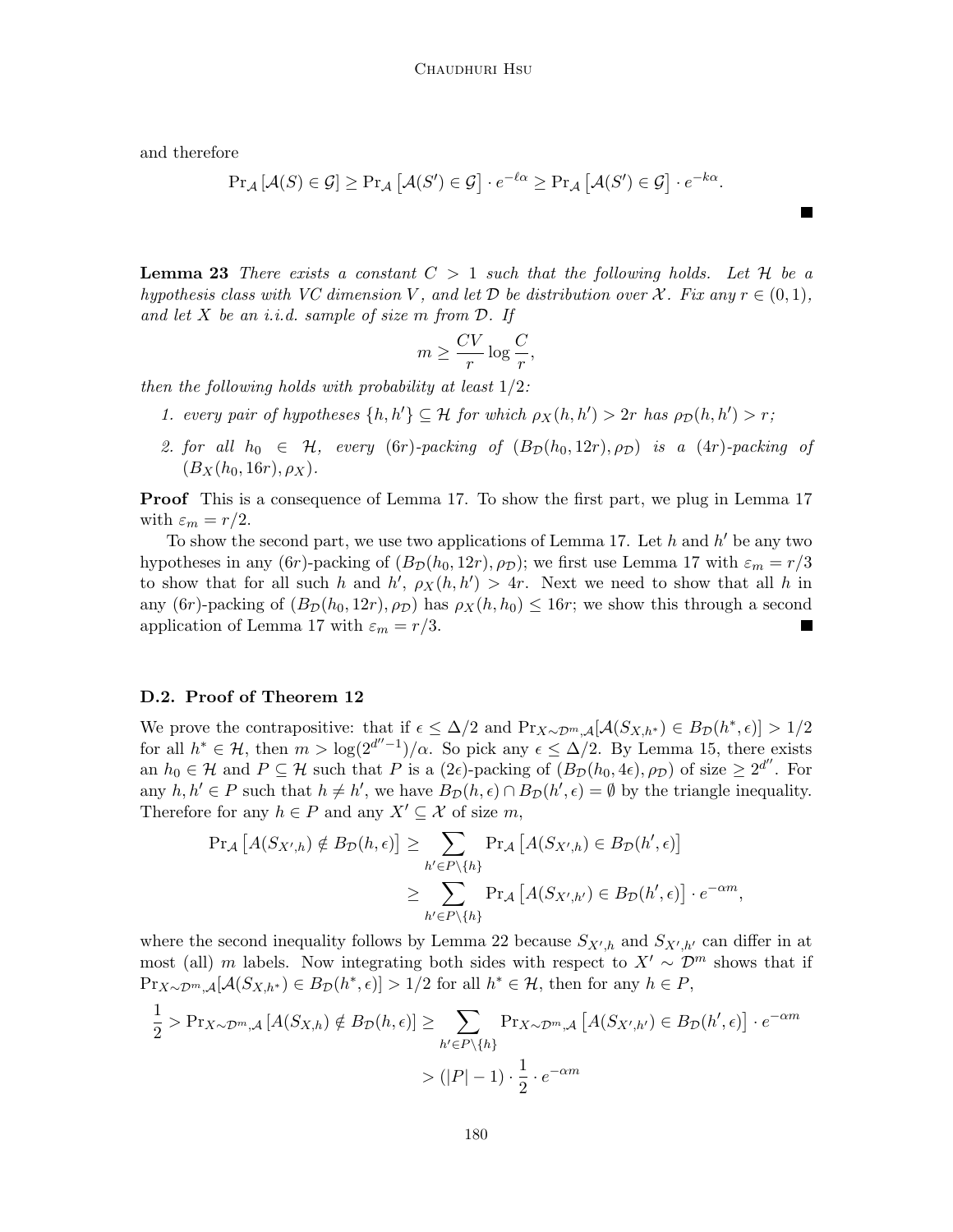which in turn implies  $m > \log(|P|-1)/\alpha \geq \log(2^{d''}-1)/\alpha \geq \log(2^{d''}-1)/\alpha$ , as d'' is always  $\geq 1$ .

#### D.3. Proof of Lemma [11](#page-15-1)

Let  $h_0 \in \mathcal{H}$  and P be an s-packing of  $B_X(h_0, 4s) \subseteq \mathcal{H}$ . Say the algorithm A is good for h if  $Pr_A[\mathcal{A}(S_{X,h}) \in B_X(h, s/2)] \geq 1/2$ . Note that A is not good for  $h \in P$  if and only if  $Pr_A[\mathcal{A}(S_{X,h}) \notin B_X(h, s/2)] > 1/2$ . Therefore, it suffices to show that if A is good for at least  $|P|/2$  hypotheses in P, then  $m \geq (\log((|P|/2) - 1)/(8\alpha s)).$ 

By the triangle inequality and the fact that P is an s-packing,  $B_X(h, s/2) \cap B_X(h', s/2) =$  $\emptyset$  for all  $h, h' \in P$  such that  $h \neq h'$ . Therefore for any  $h \in P$ ,

$$
\Pr_{\mathcal{A}}\left[\mathcal{A}(S_{X,h}) \notin B_X(h,s/2)\right] \geq \sum_{h' \in P \setminus \{h\}} \Pr_{\mathcal{A}}\left[\mathcal{A}(S_{X,h}) \in B_X(h',s/2)\right].
$$

Moreover, for all  $h, h' \in P$ , we have  $\rho_X(h, h') \leq \rho_X(h_0, h) + \rho_X(h_0, h') \leq 8s$  by the triangle inequality, so  $S_{X,h}$  and  $S_{X,h'}$  differ in at most 8sm labels. Therefore Lemma [22](#page-24-0) implies

$$
\Pr_{\mathcal{A}}\left[\mathcal{A}(S_{X,h}) \in B_X(h', s/2)\right] \ge \Pr_{\mathcal{A}}\left[\mathcal{A}(S_{X,h'}) \in B_X(h', s/2)\right] \cdot e^{-8sm}
$$

for all  $h, h' \in P$ . If A is good for at least  $|P|/2$  hypotheses  $h' \in P$ , then for any  $h \in P$  such that  $A$  is good for  $h$ , we have

$$
\frac{1}{2} \geq \Pr_{\mathcal{A}}\left[\mathcal{A}(S_{X,h}) \notin B_X(h, s/2)\right]
$$
\n
$$
\geq \sum_{h' \in P \setminus \{h\}} 1[\mathcal{A} \text{ is good for } h] \cdot \Pr_{\mathcal{A}}\left[\mathcal{A}(S_{X,h'}) \in B_X(h', s/2)\right] \cdot e^{-8sm}
$$
\n
$$
\geq \sum_{h' \in P \setminus \{h\}} 1[\mathcal{A} \text{ is good for } h] \cdot \frac{1}{2} \cdot e^{-8sm}
$$
\n
$$
\geq \left(\frac{|P|}{2} - 1\right) \cdot \frac{1}{2} \cdot e^{-8sm}
$$

which in turn implies  $m \geq \log((|P|/2) - 1)/(8s)$ .

#### D.4. Proof of Theorem [10](#page-15-0)

We need the following lemma.

**Lemma 24** There exists a constant  $C > 1$  such that the following holds. Let H be a hypothesis class with VC dimension V,  $\mathcal D$  be a distribution over X, X be an i.i.d. sample from D of size m, A be a learning algorithm that guarantees  $\alpha$ -label privacy and outputs a hypothesis in H, and  $\Delta$  be the diameter of  $(\mathcal{H}, \rho_D)$ . If  $r \in (0, \Delta/6)$  and

<span id="page-26-0"></span>
$$
\frac{CV}{r}\log\frac{C}{r} \leq m < \frac{\log\left(2^{d-1}-1\right)}{32\alpha r}
$$

where  $d := \dim_{12r}(\mathcal{H}, \rho_{\mathcal{D}})$ , then there exists a hypothesis  $h^* \in \mathcal{H}$  such that

$$
\Pr_{X \sim \mathcal{D}^m, \mathcal{A}} \left[ \mathcal{A}(S_{X,h^*}) \notin B_{\mathcal{D}}(h^*, r) \right] \ge \frac{1}{8}.
$$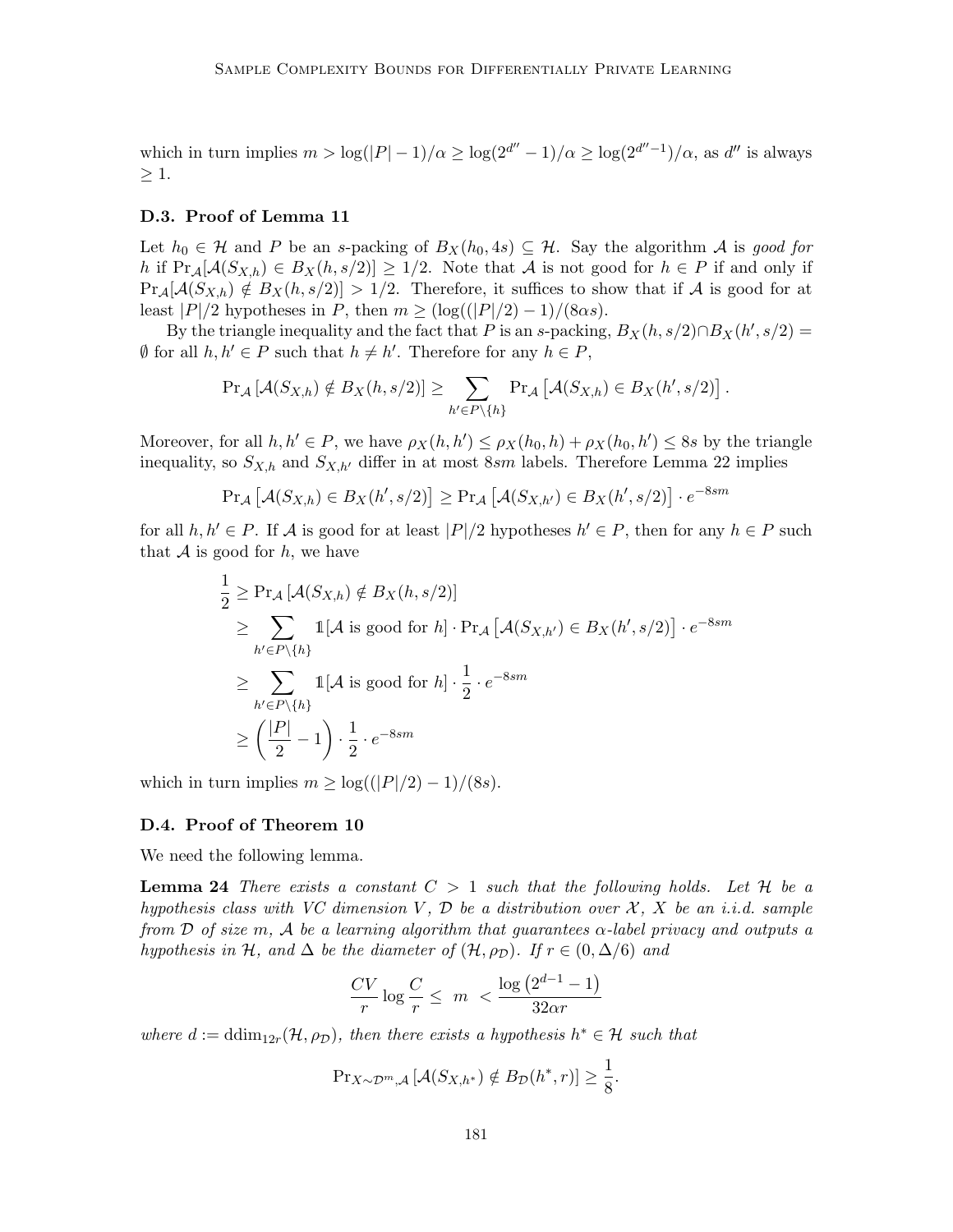**Proof** First, assume r and m satisfy the conditions in the lemma statement, where C is the constant from Lemma [23.](#page-25-0) Also, let  $h_0 \in \mathcal{H}$  and  $P \subseteq \mathcal{H}$  be such that P is a  $(6r)$ -packing of  $(B_{\mathcal{D}}(h_0, 12r), \rho_{\mathcal{D}})$  of size  $|P| \geq 2^d$ ; the existence of such an  $h_0$  and P is guaranteed by Lemma [15.](#page-19-8)

We first define some events in the sample space of X and A. For each  $h \in \mathcal{H}$ , and a sample X, let  $E_1(h, X)$  be the event that

 $\mathcal{A}(S_{X,h})$  makes more than  $2rm$  mistakes on  $S_{X,h}$  (i.e.,  $\rho_X(h, \mathcal{A}(S_{X,h})) > 2r$ ).

Given a sample X, let  $\phi(X)$  be a 0/1 random variable which is 1 when the following conditions hold:

- 1. every pair of hypotheses  $\{h, h'\} \subseteq \mathcal{H}$  for which  $\rho_X(h, h') > 2r$  has  $\rho_{\mathcal{D}}(h, h') > r$ ; and
- 2. for all  $h_0 \in \mathcal{H}$ , every (6r)-packing of  $(B_{\mathcal{D}}(h_0, 12r), \rho_{\mathcal{D}})$  is a  $(4r)$ -packing of  $(B_X(h_0, 16r), \rho_X)$

(*i.e.*, the conclusion of Lemma [23\)](#page-25-0). Note that conditioned on  $E_1(h, X)$  and  $\phi(X) = 1$ , we have  $\rho_X(h, \mathcal{A}(S_{X,h})) > 2r$  and thus  $\rho_{\mathcal{D}}(h, \mathcal{A}(S_{X,h})) > r$ , so  $Pr_{X \sim \mathcal{D}^m, \mathcal{A}}[E_1(h, X), (\phi(X))$ 1)]  $\leq \Pr_{X \sim \mathcal{D}^m, \mathcal{A}}[\rho_{\mathcal{D}}(h, \mathcal{A}(S_{X,h})) > r].$  Therefore it suffices to show that there exists  $h^* \in \mathcal{H}$ such that  $Pr_{X \sim \mathcal{D}^m, \mathcal{A}}[E_1(h^*, X), (\phi(X) = 1)] \ge 1/8.$ 

The lower bound on m and Lemma [23](#page-25-0) ensure that

<span id="page-27-0"></span>
$$
\Pr_{X \sim \mathcal{D}^m} [\phi(X) = 1] \ge \frac{1}{2}.\tag{10}
$$

Also, if the unlabeled sample X is such that  $\phi(X) = 1$  holds, then the set P is a  $(4r)$ packing of  $(B_X(h_0, 16r), \rho_X)$ . Therefore, the upper bound on m and Lemma [11](#page-15-1) (with  $s = 4r$ ) imply that for all such X, there exists  $Q \subseteq P$  of size at least  $|P|/2$  such that  $Pr_A[E_1(h, X) | \phi(X) = 1] \geq 1/2$  for all  $h \in Q$ . In other words,

<span id="page-27-1"></span>
$$
\sum_{h \in P} \Pr_{\mathcal{A}} \left[ E_1(h, X) \mid \phi(X) = 1 \right] = \sum_{h \in P} \mathbb{E}_{\mathcal{A}} \left[ \mathbb{1}[E_1(h, X)] \mid \phi(X) = 1 \right] \ge \frac{|P|}{4}.
$$
 (11)

Combining Equations [\(10\)](#page-27-0) and [\(11\)](#page-27-1) gives

$$
\sum_{h \in P} \Pr_{X \sim \mathcal{D}^m, \mathcal{A}} [E_1(h, X), \phi(X) = 1]
$$
\n
$$
= \sum_{h \in P} \mathbb{E}_{X \sim \mathcal{D}^m, \mathcal{A}} [\mathbb{1}[E_1(h, X)] | \phi(X) = 1] \cdot \Pr_{X \sim \mathcal{D}^m} [\phi(X) = 1]
$$
\n
$$
= \sum_{h \in P} \mathbb{E}_{X \sim \mathcal{D}^m} \mathbb{E}_{\mathcal{A}} [\mathbb{1}[E_1(h, X)] | \phi(X) = 1] \cdot \Pr_{X \sim \mathcal{D}^m} [\phi(X) = 1]
$$
\n
$$
= \mathbb{E}_{X \sim \mathcal{D}^m} \left[ \sum_{h \in P} \mathbb{E}_{\mathcal{A}} [\mathbb{1}[E_1(h, X)] | \phi(X) = 1] \right] \cdot \Pr_{X \sim \mathcal{D}^m} [\phi(X) = 1]
$$
\n
$$
\geq \frac{|P|}{4} \Pr_{X \sim \mathcal{D}^m} [\phi(X) = 1]
$$
\n
$$
\geq \frac{|P|}{8}.
$$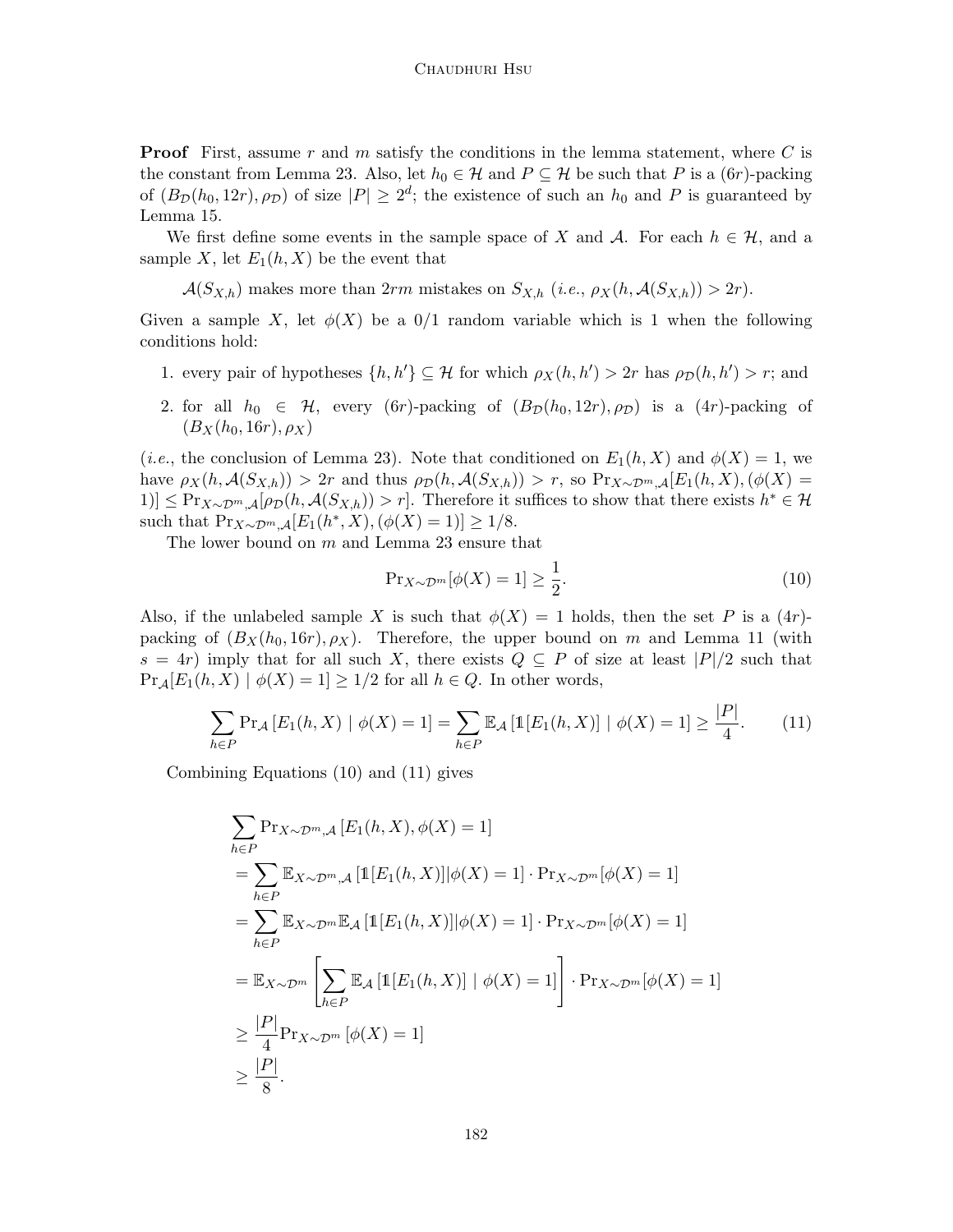Here the first step follows because  $\phi(X)$  is a  $0/1$  random variable, the fourth step follows from Equation [\(11\)](#page-27-1) and the fifth step follows from Equation [\(10\)](#page-27-0).

Therefore there exists some  $h^* \in P$  such that  $Pr_{X \sim \mathcal{D}^m, \mathcal{A}}[E_1(h^*, X), \phi(X) = 1] \ge 1/8$ .

Proof [Proof of Theorem [10\]](#page-15-0) Assume

$$
\epsilon \ < \ \frac{\Delta}{24CV\log(6C/\Delta)}, \quad \alpha \ \leq \ \frac{\log\left(2^{d'-1}-1\right)}{32CV\log(C/\epsilon)}, \quad \text{and} \quad m \ < \ \frac{\log\left(2^{d-1}-1\right)}{32\alpha\epsilon}
$$

where  $C$  is the constant from Lemma [24.](#page-26-0) The proof is by case analysis, based on the value of m.

Case 1:  $m < 1/(4\epsilon)$ .

Since  $\epsilon < \Delta/2$ , Lemma [15](#page-19-8) implies that there exists a pair  $\{h, h'\} \subseteq \mathcal{H}$  such that  $\rho_D(h, h') > 2\epsilon$  but  $\rho_D(h, h') \leq 4\epsilon$ . Using the bound on m and the fact  $\epsilon \leq 1/5$ , we have

$$
\Pr_{X \sim \mathcal{D}^m}[\rho_X(h, h') = 0] \ge (1 - 4\epsilon)^m \ge (1 - 4\epsilon)^{\frac{1}{4\epsilon}} > \frac{1}{8}.
$$

This means that  $Pr_{X\sim \mathcal{D}^m}[h_{\mathcal{A}} := \mathcal{A}(S_{X,h}) = \mathcal{A}(S_{X,h'})] \ge 1/8$ . By the triangle inequality,  $B_{\mathcal{D}}(h,\epsilon) \cap B_{\mathcal{D}}(h',\epsilon) = \emptyset$ . So if, say,  $\Pr_{X \sim \mathcal{D}^m, \mathcal{A}}[h_{\mathcal{A}} \in B_{\mathcal{D}}(h,\epsilon)] \ge 1/8$ , then  $\Pr_{X \sim \mathcal{D}^m, \mathcal{A}}[h_{\mathcal{A}} \notin$  $B_{\mathcal{D}}(h',\epsilon) \geq 1/8$ . Therefore  $Pr_{X \sim \mathcal{D}^m, \mathcal{A}}[h_{\mathcal{A}} \notin B_{\mathcal{D}}(h^*,\epsilon)] \geq 1/8$  for at least one  $h^* \in \{h, h'\}.$ 

Case 2:  $1/(4\epsilon) \leq m < (CV/\epsilon) \log(C/\epsilon)$ .

First, let  $r > 0$  be the solution to the equation  $(CV/r) \log(C/r) = m$ , so  $r > \epsilon$ . Moreover, the bound on m and  $\epsilon$  imply

$$
m \geq \frac{1}{4\epsilon} > \frac{CV}{\Delta/6} \log \frac{C}{\Delta/6}
$$

so  $r < \Delta/6$ . Finally, using the bound on  $\alpha$ , definition of d', and fact  $r > \epsilon$ , we have

$$
\alpha \leq \frac{\log\left(2^{d'-1}-1\right)}{32CV\log\frac{C}{\epsilon}} < \frac{\log\left(2^{d''-1}-1\right)}{32CV\log\frac{C}{r}}
$$

where  $d'':= \text{ddim}_{12r}(\mathcal{H}, \rho_{\mathcal{D}});$  this implies

$$
m = \frac{CV}{r} \log \frac{C}{r} < \frac{\log \left(2^{d''-1} - 1\right)}{32\alpha r}.
$$

The conditions of Lemma [24](#page-26-0) are thus satisfied, which means there exists  $h^* \in \mathcal{H}$  such that  $\Pr_{X \sim \mathcal{D}^m, \mathcal{A}}[\mathcal{A}(S_{X,h^*}) \notin B_{\mathcal{D}}(h^*, r)] \ge 1/8.$ 

Case 3:  $(CV/\epsilon) \log(C/\epsilon) \leq m < \log(2^{d-1} - 1)/(32\alpha\epsilon).$ 

The conditions of Lemma [24](#page-26-0) are satisfied in this case with  $r := \epsilon < \Delta/6$ , so there exists  $h^* \in \mathcal{H}$  such that  $\Pr_{X \sim \mathcal{D}^m, \mathcal{A}}[\rho_{\mathcal{D}}(h^*, \mathcal{A}(S_{X,h^*})) > \epsilon] \geq 1/8.$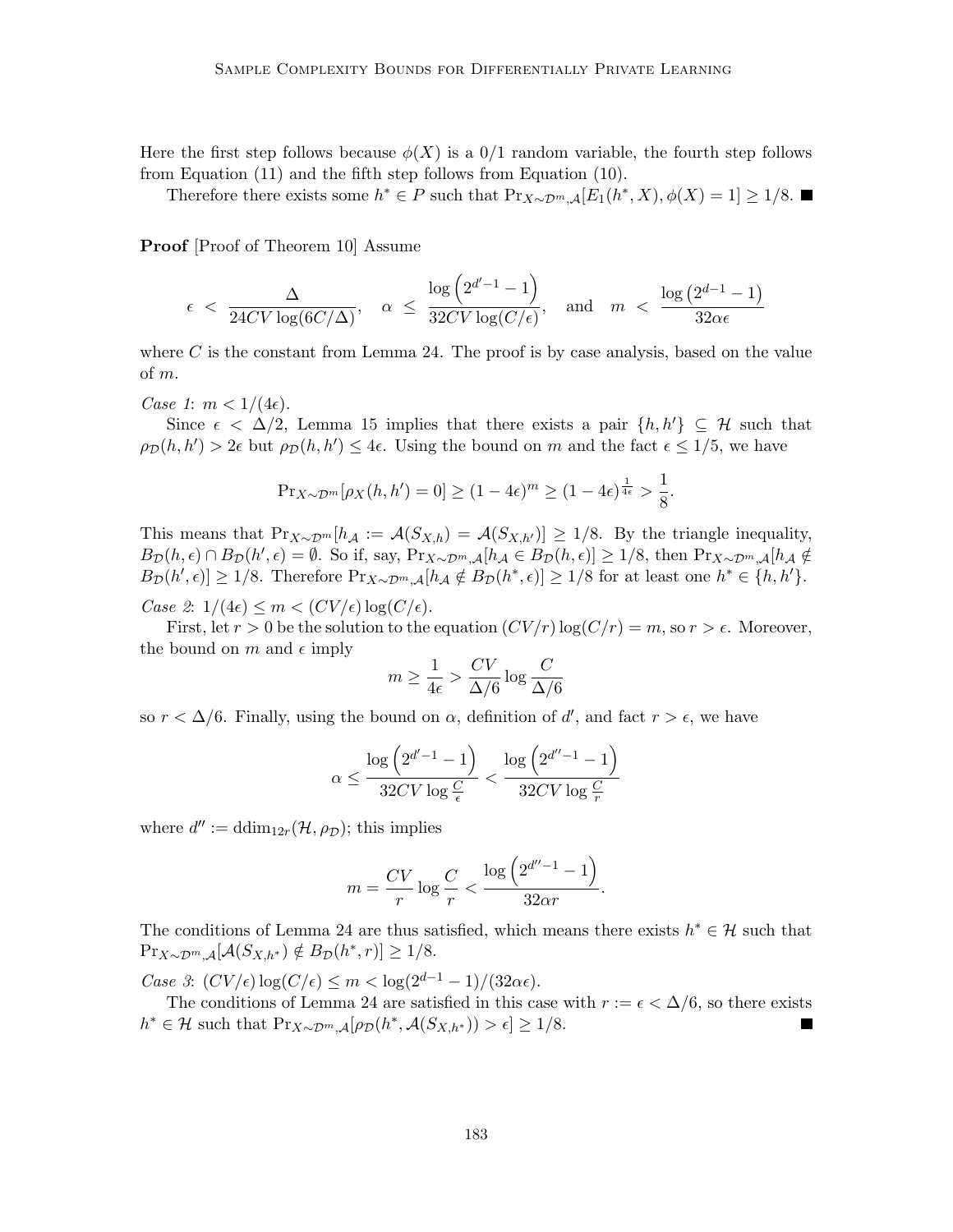#### D.5. Example

The following lemma shows that if  $\mathcal D$  is the uniform distribution on  $\mathbb S^{n-1}$ , then  $\dim_r(\mathcal H, \rho_{\mathcal D}) \geq 0$  $n-2$  for all scales  $r > 0$ .

<span id="page-29-0"></span>**Lemma 25** Let  $\mathcal{H} := \mathcal{H}_{linear}$  be the class of linear separators through the origin in  $\mathbb{R}^n$  and D be the uniform distribution on  $\mathbb{S}^{n-1}$ . For any  $u \in \mathbb{S}^{n-1}$  and any  $r > 0$ , there exists an  $(r/2)$ -packing of  $(B_{\mathcal{D}}(h_u, r), \rho_{\mathcal{D}})$  of size at least  $2^{n-2}$ .

**Proof** Let  $\mu$  be the uniform distribution over  $\mathcal{H}$ ; notice that this is also the uniform distribution over  $\mathbb{S}^{n-1}$ .

We call a pair hypotheses  $h_v$  and  $h_w$  in H close if  $\rho_D(h_v, h_w) \leq r/2$ . Observe that if any set of hypotheses has no close pairs, then it is an  $(r/2)$ -packing.

Using a technique due to [Long](#page-18-12) [\(1995\)](#page-18-12), we now construct an  $(r/2)$ -packing of  $B_{\mathcal{D}}(h_u, r)$ by first randomly choosing hypotheses in  $B_{\mathcal{D}}(h_u, r)$ , and then removing hypotheses until no close pairs remain. First, we bound the probability p that two hypotheses  $h_v$  and  $h_w$ , chosen independently and uniformly at random from  $B_{\mathcal{D}}(h_u, r)$ , are close:

$$
p = \Pr_{(h_v, h_w) \sim \mu^2}[\rho_D(h_v, h_w) \le r/2 \mid h_v \in B_D(h_u, r) \land h_w \in B_D(h_u, r)]
$$
  
\n
$$
= \frac{\Pr_{(h_v, h_w) \sim \mu^2}[\rho_D(h_v, h_w) \le r/2 \land h_v \in B_D(h_u, r) \mid h_w \in B_D(h_u, r)]}{\Pr_{h_v \sim \mu}[h_v \in B_D(h_u, r)]}
$$
  
\n
$$
\le \frac{\Pr_{(h_v, h_w) \sim \mu^2}[\rho_D(h_v, h_w) \le r/2 \mid h_w \in B_D(h_u, r)]}{\Pr_{h_v \sim \mu}[h_v \in B_D(h_u, r)]}
$$
  
\n
$$
= \frac{\Pr_{(h_v, h_w) \sim \mu^2}[h_v \in B_D(h_w, r/2) \mid h_w \in B_D(h_u, r)]}{\Pr_{h_v \sim \mu}[h_v \in B_D(h_u, r)]}
$$
  
\n
$$
= \frac{\Pr_{(h_v, h_w) \sim \mu^2}[h_v \in B_D(h_u, r/2)]}{\Pr_{h_v \sim \mu}[h_v \in B_D(h_u, r)]}
$$
  
\n
$$
= 2^{-(n-1)}.
$$

where the second-to-last equality follows by symmetry, and the last equality follows by the fact that  $B_{\mathcal{D}}(h_u, r)$  corresponds to a  $(n-1)$ -dimensional spherical cap of  $\mathbb{S}^{n-1}$ . Now, choose  $N := 2^{n-1}$  hypotheses  $h_{v_1}, \ldots, h_{v_N}$  independently and uniformly at random from  $B_{\mathcal{D}}(h_u, r)$ . The expected number of close pairs among these N hypotheses is

$$
M := \mathbb{E}\left[\sum_{i < j} \mathbb{1}[h_{v_i} \text{ and } h_{v_j} \text{ are close}]\right]
$$
\n
$$
= \sum_{i < j} \Pr\left[h_{v_i} \text{ and } h_{v_j} \text{ are close}\right]
$$
\n
$$
= \sum_{i < j} p
$$
\n
$$
\leq {N \choose 2} \cdot 2^{-(n-1)}.
$$

Therefore, there exists N hypotheses  $h_{v_1}, \ldots, h_{v_N}$  in  $B_{\mathcal{D}}(h_u, r)$  among which there are at most M close pairs. Removing one hypothesis from each such close pair leaves a set of at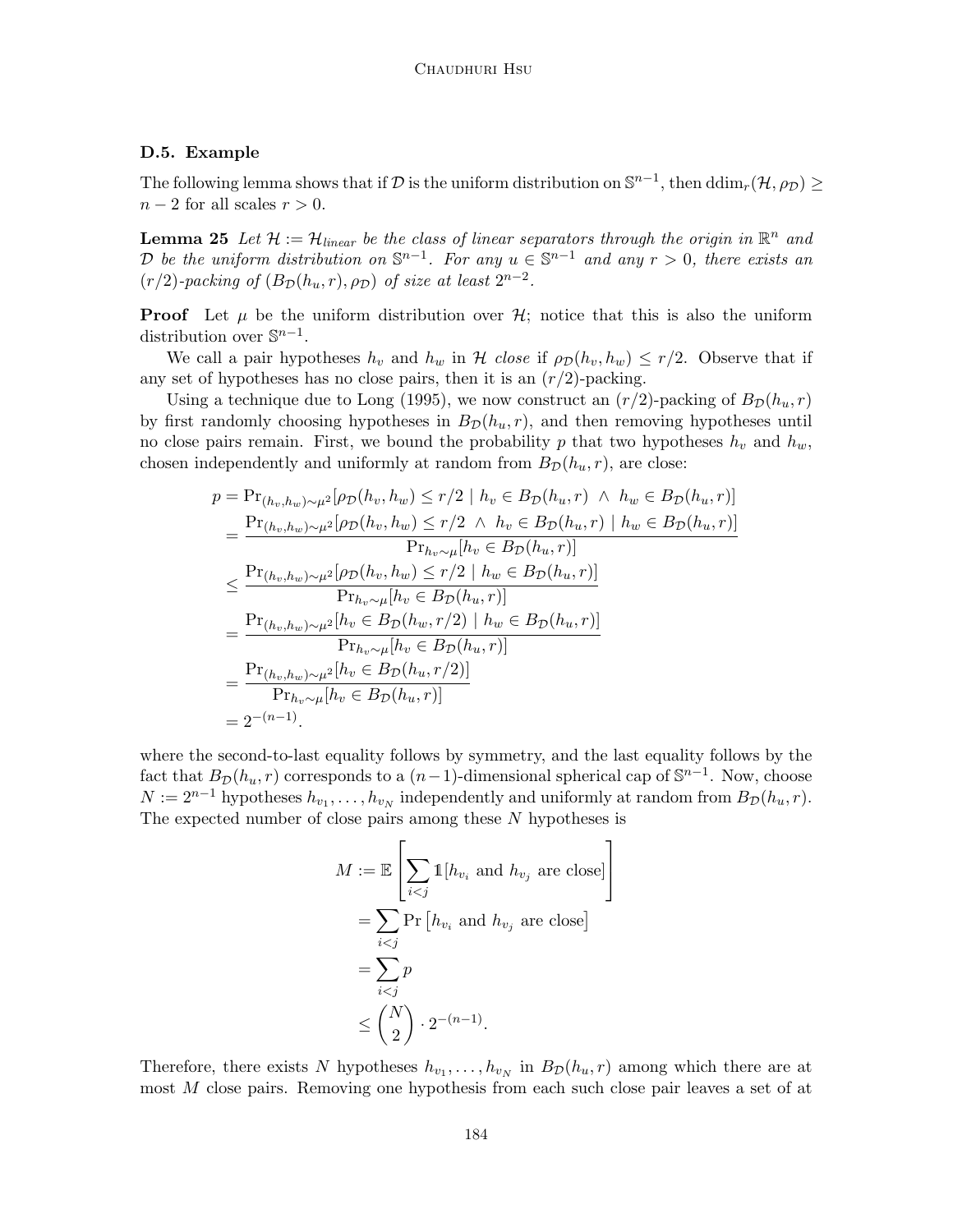Algorithm  $A_2$ . **Input:** private labeled dataset  $S \subseteq \mathcal{X} \times \{\pm 1\}$ , privacy parameter  $\alpha \in (0, 1)$ , accuracy parameter  $\epsilon \in (0,1)$ , confidence parameter  $\delta \in (0,1)$ . Output:  $h_{\mathcal{A}} \in \mathcal{H}$ .

- 1. Let G be a  $(\epsilon/4)$ -cover for  $(\mathcal{H}, \rho_X)$  that is also an  $(\epsilon/4)$ -packing.
- 2. Randomly choose  $h_{\mathcal{A}} \in \mathcal{G}$  according to the distribution  $(p_g : g \in \mathcal{G})$ , where  $p_g \propto \exp(-\alpha |S| \operatorname{err}(g, S)/2)$  for each  $g \in \mathcal{G}$ , and return  $h_{\mathcal{A}}$ .

<span id="page-30-0"></span>Figure 3: Learning algorithm for  $\alpha$ -label privacy.

least  $N - M$  hypotheses with no close pairs—this is our  $(r/2)$ -packing of  $B_{\mathcal{D}}(h_u, r)$ . Since  $N = 2^{n-1}$ , the cardinality of this packing is at least

$$
N-M \ge 2^{n-1} - \frac{2^{n-1} (2^{n-1}-1)}{2} \cdot 2^{-(n-1)} > 2^{n-2}.
$$

Appendix E. Upper bounds for learning with  $\alpha$ -label privacy

Algorithm  $\mathcal{A}_2$  for learning with  $\alpha$ -label privacy, given in Figure [3,](#page-30-0) differs from the algorithms for learning with  $\alpha$ -privacy in that it is able to use the unlabeled data itself to construct a finite set of candidate hypotheses. The algorithm and its analysis are very similar to work due to [Chaudhuri et al.](#page-17-0) [\(2006\)](#page-17-0); we give the details for completeness.

**Theorem 26** Algorithm  $A_2$  preserves  $\alpha$ -label privacy.

**Proof** The algorithm only accesses the labels in  $S$  in the final step. It follows from stan-dard arguments in [\(McSherry and Talwar, 2007\)](#page-18-2) that  $\alpha$ -label privacy is guaranteed.

**Theorem 27** Let P be any probability distribution over  $\mathcal{X} \times \{\pm 1\}$  whose marginal over X is D. There exists a universal constant  $C > 0$  such that for any  $\alpha, \epsilon, \delta \in (0, 1)$ , the following holds. If  $S \subseteq \mathcal{X} \times \{\pm 1\}$  is an i.i.d. random sample from  $\mathcal{P}$  of size

$$
m \geq C \cdot \left(\frac{\eta}{\epsilon^2} + \frac{1}{\epsilon}\right) \cdot \left(V \log \frac{1}{\epsilon} + \log \frac{1}{\delta}\right) + \frac{C}{\alpha \epsilon} \cdot \log \frac{\mathbb{E}_{X \sim \mathcal{D}^m}[\mathcal{N}_{\epsilon/8}(\mathcal{H}, \rho_X)]}{\delta}
$$

where  $\eta := \inf_{h' \in \mathcal{H}} \Pr_{(x,y) \sim \mathcal{P}}[h'(x) \neq y]$  and V is the VC dimension of H; then with probability at least  $1 - \delta$ , the hypothesis  $h_{\mathcal{A}} \in \mathcal{H}$  returned by  $\mathcal{A}_2(S, \alpha, \epsilon, \delta)$  satisfies

$$
\Pr_{(x,y)\sim\mathcal{P}}[h_{\mathcal{A}}(x) \neq y] \leq \eta + \epsilon.
$$